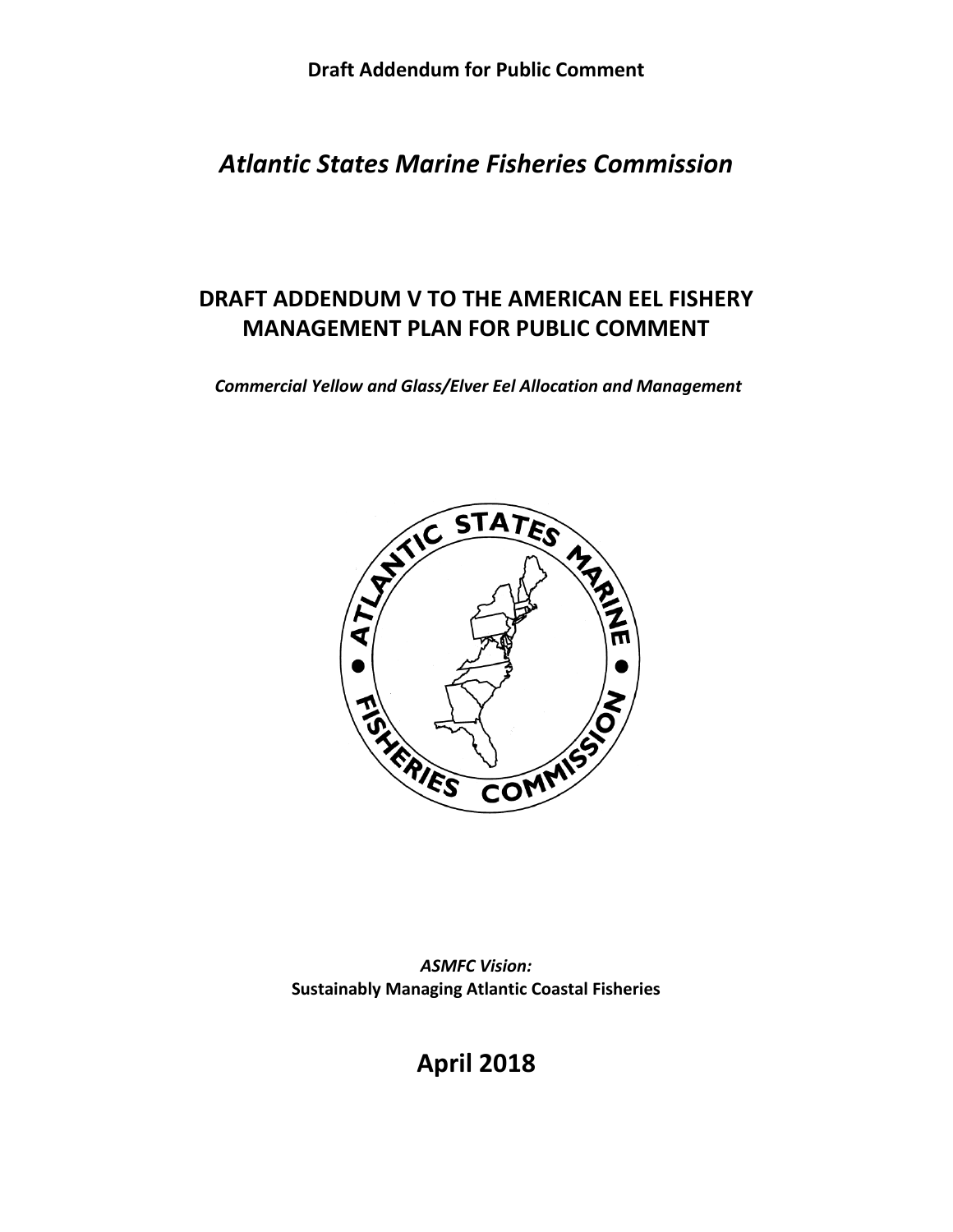#### **Public Comment Process and Proposed Timeline**

In October 2017, the American Eel Management Board initiated the development of an addendum to the Interstate Fishery Management Plan (FMP) to address the commercial management of yellow and glass/elver life stage fisheries starting in the 2019 fishing season. This Draft Addendum presents background on the Atlantic States Marine Fisheries Commission's (Commission) management of American eel, the addendum process and timeline, and a statement of the problem. This document also provides management options for public consideration and comment.

The public is encouraged to submit comments regarding this document at any time during the public comment period. The final date comments will be accepted is **Friday June 15, 2018 at 5:00 p.m**. Comments may be submitted at state public hearings or by mail, email, or fax. If you have any questions or would like to submit comment, please use the contact information below.

Mail: Kirby Rootes-Murdy, Senior FMP Coordinator Email: [comments@asmfc.org](mailto:cstarks@asmfc.org) Atlantic States Marine Fisheries Commission (Subject: Draft Addendum V) 1050 North Highland Street, Suite 200A-N Phone:(703) 842-0740 Arlington, VA 22201 **Fax: (703) 842-0741** 

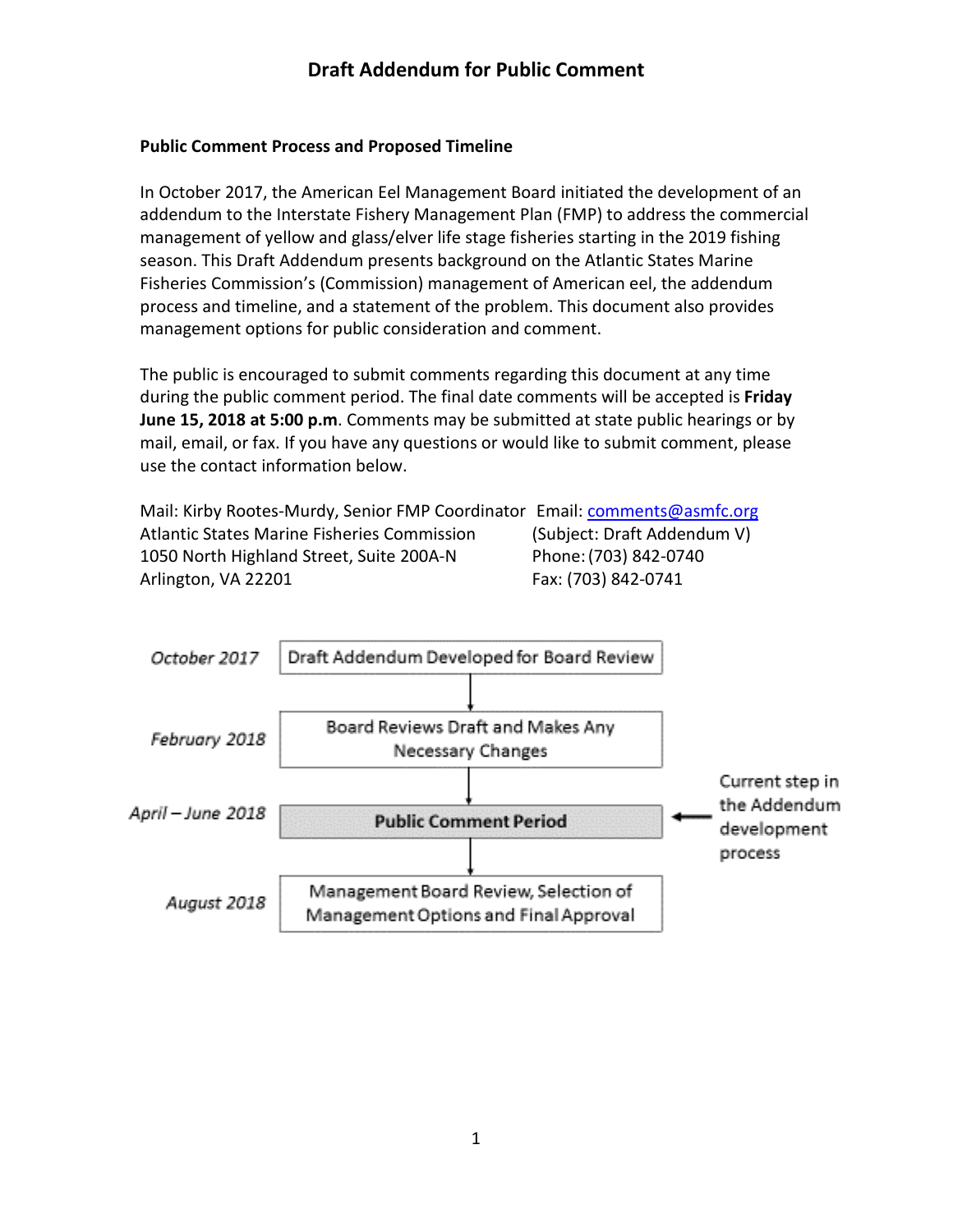| <b>Table of Contents</b>                                                          |
|-----------------------------------------------------------------------------------|
|                                                                                   |
|                                                                                   |
|                                                                                   |
|                                                                                   |
|                                                                                   |
|                                                                                   |
|                                                                                   |
|                                                                                   |
|                                                                                   |
|                                                                                   |
|                                                                                   |
| 3.3 Proposed Options for Yellow Eel Coastwide Cap, Management Trigger, and State- |
|                                                                                   |
|                                                                                   |
|                                                                                   |
|                                                                                   |
|                                                                                   |
|                                                                                   |
|                                                                                   |
|                                                                                   |
| Appendix II. Modified Addendum IV Quotas (Option 3) Explained 30                  |
|                                                                                   |
| Appendix IV. State Yellow Eel Quotas under each Coastwide Cap Option35            |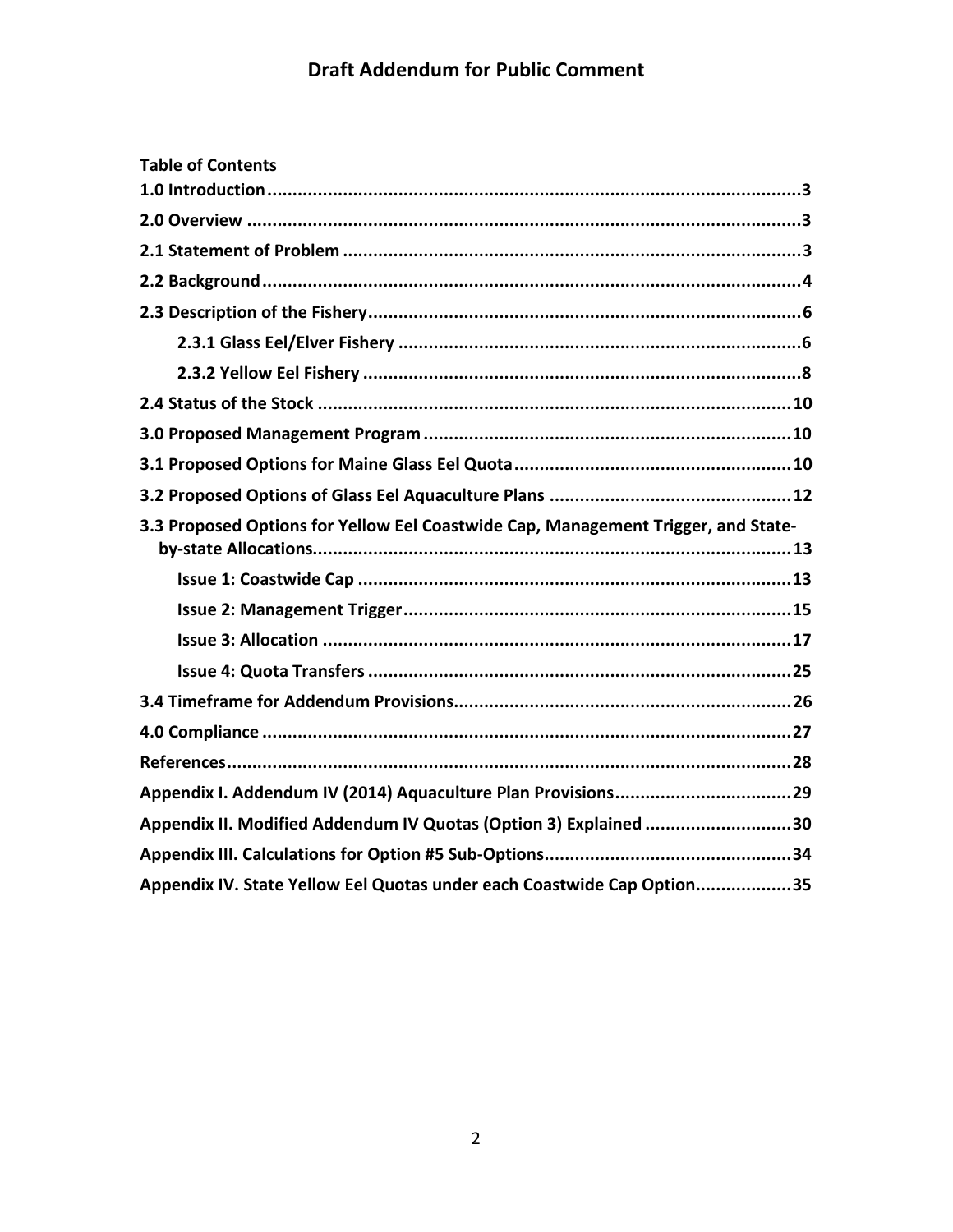### <span id="page-3-0"></span>**1.0 Introduction**

The Atlantic States Marine Fisheries Commission (Commission) has coordinated interstate management of American eel (*Anguilla rostrata*) from 0-3 miles offshore since 2000. American eel is currently managed under the Interstate Fishery Management Plan (FMP) and Addenda I-IV to the FMP. Management authority in the exclusive economic zone (EEZ) from 3-200 miles from shore lies with NOAA Fisheries. The management unit is defined as the portion of the American eel population occurring in the territorial seas and inland waters along the Atlantic coast from Maine to Florida.

The Commission's American Eel Management Board (Board) approved the following motions on October 17, 2017:

*Move to initiate an addendum to consider alternative allocations, management triggers, and coastwide caps relative to the current management program for both the yellow and glass eel commercial fisheries starting in the 2019 fishing season.*

This Draft Addendum proposes alternate commercial quota and aquaculture provisions for glass eels (both glass and elvers), coastwide commercial landings caps, alternative management triggers if caps are exceeded, and commercial allocations for the yellow eel fishery.

### <span id="page-3-1"></span>**2.0 Overview**

### <span id="page-3-2"></span>**2.1 Statement of Problem**

The Commission's Interstate Fisheries Management Program (ISFMP) Charter establishes fairness and equity as guiding principles for the conservation and management programs set forth in the Commission's FMPs. Allocations for the commercial fisheries of American eel have strived to achieve these principles through Addendum IV to the American eel FMP. In 2014, Addendum IV outlined a new coastwide commercial quota system for yellow and glass/elver life stage fisheries for American eel. Specifically for the yellow eel fishery, Addendum IV set an annual commercial coastwide landings quota (referred to as the Coastwide Cap) of 907,671 pounds that included two management triggers:

1. The Coastwide Cap is exceeded by more than 10% in a given year (998,438 pounds); or

2. The Coastwide Cap is exceeded for two consecutive years, regardless of percent overage. Exceeding one of the two triggers would result in automatic implementation of state-by-state quotas.

Since the implementation of Addendum IV, states have raised several concerns about the current management structure. The management trigger provision that if there is a second-year overage of any amount is troublesome to some jurisdictions given the inherent uncertainty of the landings data. The FMP requires states to report commercial landings by life stage, gear type, month, and region, although not all states were able to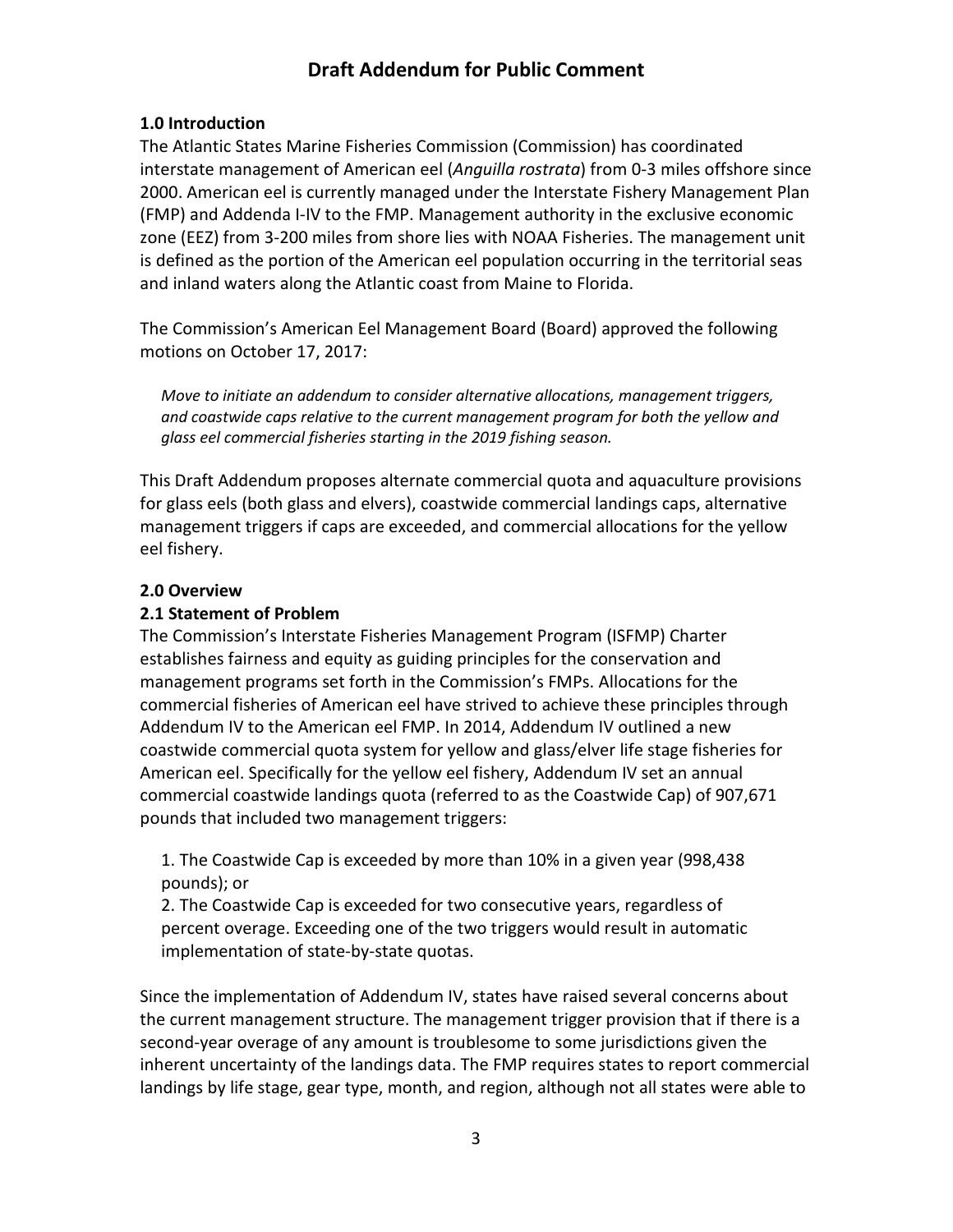provide this level of information for either the benchmark (2012) or updated (2017) stock assessment. In addition to not always having a complete data set to distinguish landings by life stage, there are other potential biases present in the commercial yellow eel data set. At least a portion of commercial American eel landings are from nonmarine waters. Even with mandatory reporting, requirements do not always extend outside marine districts. Additionally, misreporting between conger eel, hagfish, slime eel, and American eel has been known to occur. Despite these uncertainties, the commercial landings do represent the best data available and are indicative of the trend of total landings over time.

Estimated landings indicate that the Coastwide Cap was exceeded by less than 10% in 2016. Therefore, if the Coastwide Cap is exceeded by any amount in 2017, state-bystate quotas would be implemented. Many have expressed concern that a small overage in 2017 could result in significant economic consequences for multiple jurisdictions. States have also expressed concern that the current Coastwide Cap was set independent of any ability to quantify the amount of change in landings necessary to affect fishing mortality rates and spawning stock status. Neither of those stock status elements are currently calculated for American eel due to a lack of data. In addition, states have expressed concern that moving to state-specific quotas for the American eel yellow life stage fishery would create a new administrative burden. Finally, equitable allocation of this resource is particularly difficult given the variation in the availability of the resource and the market demand for eels up and down the Atlantic coast.

Additionally, Addendum IV specified an annual glass eel commercial quota for Maine of 9,688 pounds for the 2015-2017 fishing seasons, and that it be re-evaluated after 3 years (prior to the start of the 2018 fishing season). In October 2017, the Board specified a glass eel commercial quota for Maine of 9,688 pounds for the 2018 fishing season. The state of Maine has expressed interest in increasing their glass eel quota, which requires a new addendum.

#### <span id="page-4-0"></span>**2.2 Background**

American eel inhabit fresh, brackish, and coastal waters along the Atlantic, from the southern tip of Greenland to Brazil. American eel eggs are spawned and hatch in the Sargasso Sea. After hatching, leptocephali—the larval stage—are transported to the coasts of North America and the upper portions of South America by ocean currents. Leptocephali then transform into glass eels via metamorphosis. In most areas, glass eel enter nearshore waters and begin to migrate up-river, although there have been reports of leptocephali found in freshwater in Florida. Glass eels settle in fresh, brackish, and marine waters, where they undergo pigmentation, reaching the elver life stage. Elvers subsequently mature into the yellow eel phase, most by the age of two years.

The ASMFC American Eel Board first convened in November 1995 and finalized the FMP for American Eel in November 1999 (ASMFC 2000a). The goal of the FMP is to conserve and protect the American eel resource to ensure its continued role in its ecosystems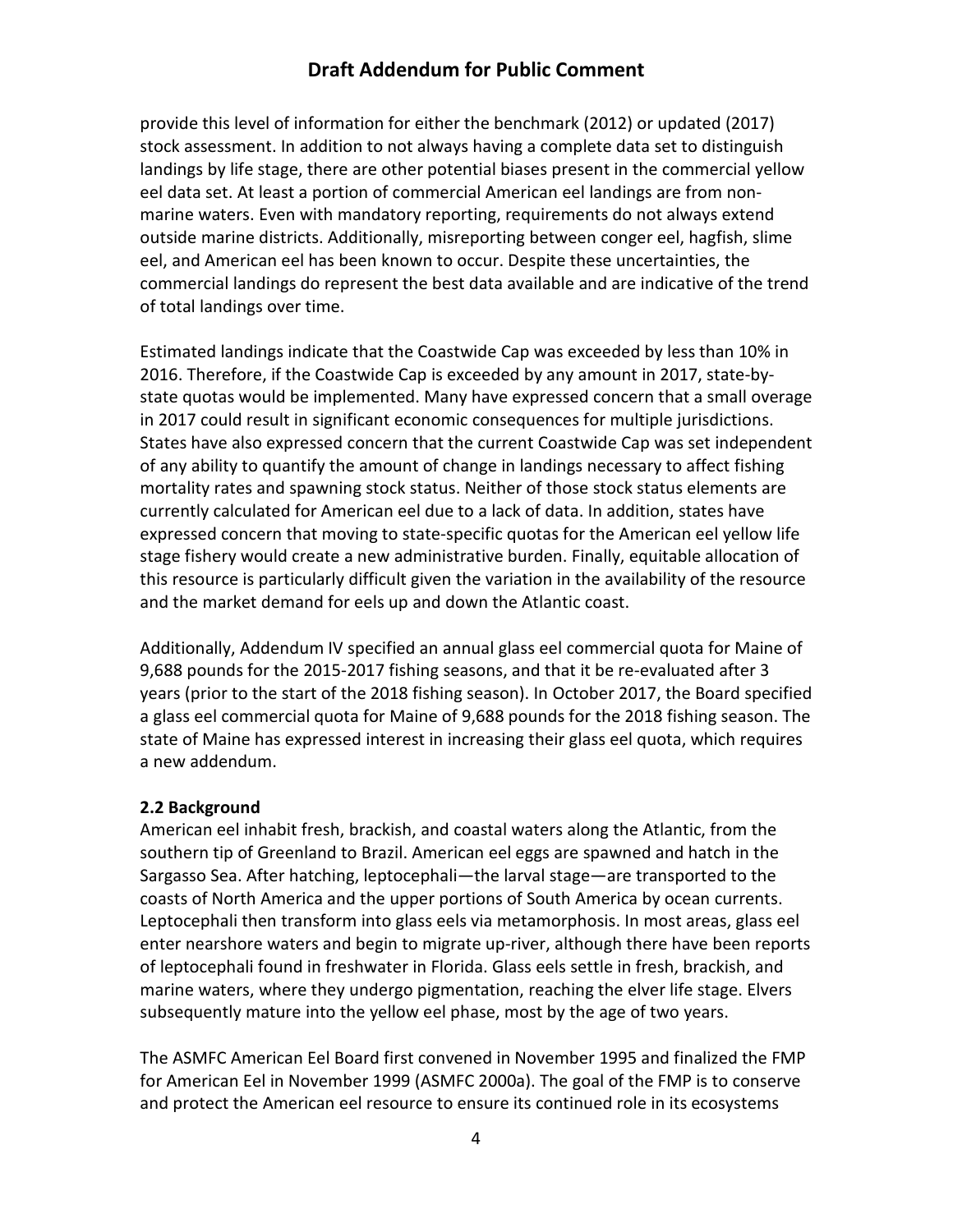while providing the opportunity for commercial, recreational, scientific, and educational uses (ASMFC 2000a). The FMP requires all states and jurisdictions to implement an annual young-of-year (YOY) abundance survey to monitor annual recruitment of each year's cohort (ASMFC 2000a, 2000b). In addition, the FMP requires a minimum recreational size and possession limit and a state license for recreational harvesters to sell eels. The FMP requires that states and jurisdictions maintain existing or more conservative American eel commercial fishery regulations for all life stages, including minimum size limits. Each state is responsible for implementing management measures within its jurisdiction to ensure the sustainability of its American eel population.

Since the FMP was approved in 1999, it has been modified four times. Addendum I (approved in February 2006) established a mandatory catch and effort monitoring program for American eel. Addendum II (approved in October 2008) made recommendations for improving upstream and downstream passage for American eels. Most recently, Addendum III (approved in August 2013) made changes to the commercial fishery, specifically implementing restrictions on pigmented eels, increasing the yellow eel size limit from 6 to 9 inches, and reducing the recreational creel limit from 50 fish to 25 fish per day. In October 2014, the Board approved Addendum IV which set goals of reducing overall mortality and maximizing the conservation benefit to American eel stocks (ASMFC 2014). The Addendum established a Coastwide Cap of 907,671 pounds of yellow eel, reduced Maine's glass eel quota to 9,688 pounds (2014 landings), and allowed for the continuation of New York's silver eel weir fishery in the Delaware River. For yellow eel fisheries, the Coastwide Cap was implemented starting in the 2015 fishing year and established two management triggers: (1) if the Coastwide Cap is exceeded by more than 10% in a given year, or (2) the Coastwide Cap is exceeded for two consecutive years regardless of the percent overage. If either one of the triggers are met then states would implement state-specific allocations based on average landings from 1998-2010 with allocation percentages derived from 2011-2013. **Please note** the Coastwide Cap specified in Addendum IV (907,671 pounds) is slightly above the combined state-by-state allocations (907,669 pounds) due to a rounding error. For all subsequent tables in this document that reference status quo state allocations, the combined state-by-state allocations is set equal to 907,699 pounds.

#### The objectives of Draft Addendum V are to:

1) Re-evaluate Maine's glass/elver eel quota based on updated information; 2) Re-evaluate the Coastwide Cap and management triggers to include recent fishery performance and updated landings data, and to ensure the overarching goal of the FMP *- to conserve and protect the American eel resource to ensure its continued role in the ecosystems while providing the opportunity for its commercial, recreational, scientific, and educational use* - is met; and

3) Address allocation issues including difficulties in equitable allocation and the administrative burden that would result from state-by-state quotas.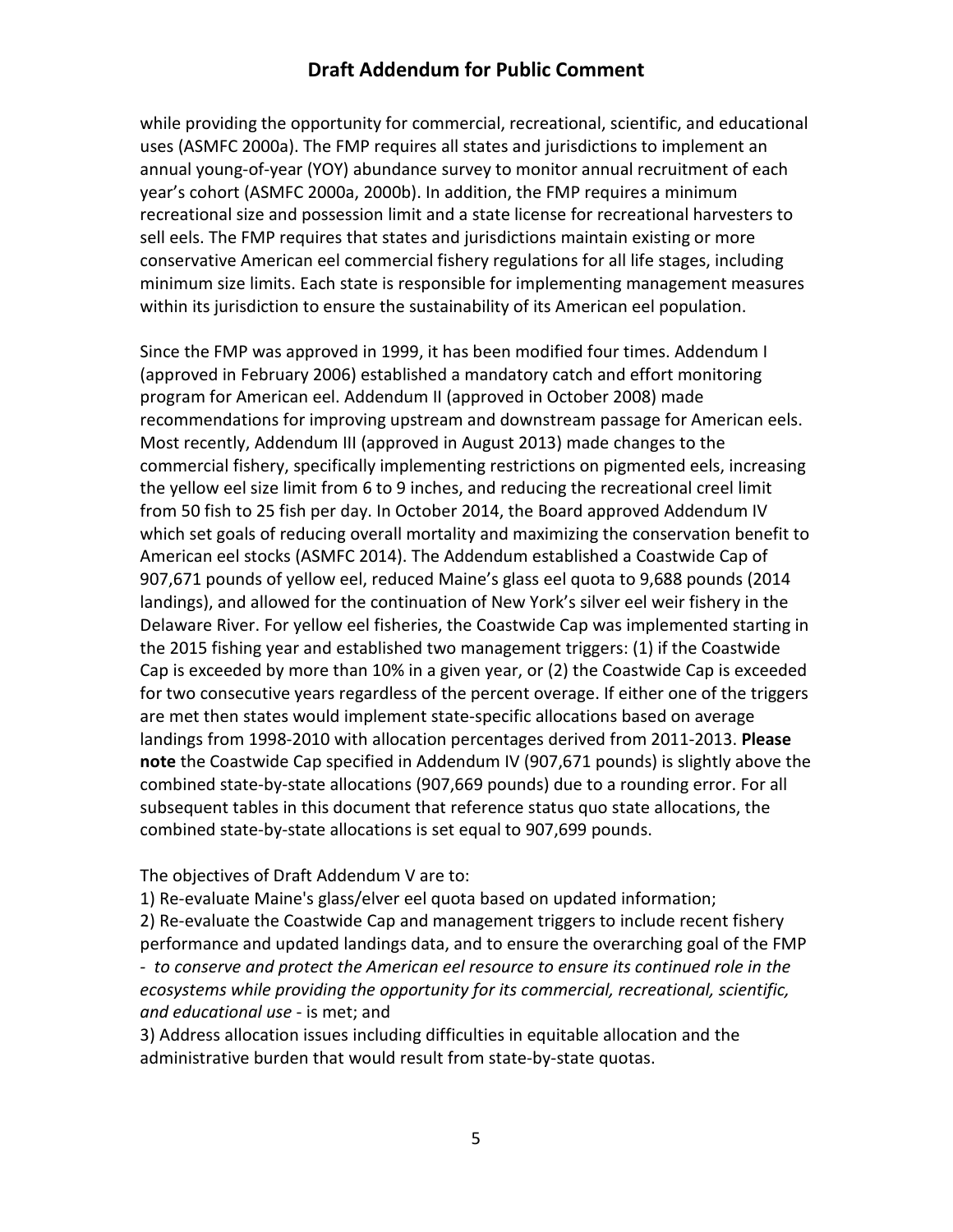### <span id="page-6-0"></span>**2.3 Description of the Fishery**

### <span id="page-6-1"></span>**2.3.1 Glass Eel/Elver Fishery**

Life stage glass and elver eel harvest along the Atlantic coast is prohibited in all states except Maine and South Carolina. Prior to the implementation of the FMP, Maine was the only state compiling glass eel and elver fishery catch statistics. Under the FMP, all states are now required to submit fishery-dependent information. In recent years, Maine was the only state reporting substantial glass eel or elver harvest.

### *Maine Glass Eel/Elver Fishery*

Since the implementation of the 9,688 pound glass eel quota for Maine in 2015 through Addendum IV, landings have tracked close to the quota. In both 2016 and 2017, landings were 97% and 96% of the quota, respectively, after being much lower in 2015 (5,260 pounds).

| Year   | Landings | Value         |
|--------|----------|---------------|
| 2007   | 3,714    | \$1,287,479   |
| 2008   | 6,951    | \$1,486,353   |
| 2009   | 5,199    | \$514,629     |
| 2010   | 3,158    | \$592,405     |
| 2011   | 8,585    | \$7,656,345   |
| 2012   | 21,610   | \$38,791,627  |
| 2013   | 18,081   | \$32,926,991  |
| 2014   | 9,688    | \$8,440,333   |
| 2015   | 5,260    | \$11,389,891  |
| **2016 | 9,399    | \$13,388,040  |
| **2017 | 9,282    | >\$12,000,000 |

**Table 1.** Maine's Glass/Elver Eel Landings 2007-2017 (Source: ACCSP)

\*\*Preliminary landings

In 2012, Maine's glass eel landings hit an all-time high of 21,610 pounds with a landed value of over \$38 million. This huge spike in price per pound created a gold rush mentality that brought with it poaching problems that most thought Maine could not overcome, and there was a call to close the fishery all together. Over the next two years, the Maine Department of Marine Resources (MEDMR) responded by instituting a voluntary reduction in harvest of 35% from the 18,076 pounds that was landed in 2013. This established the first glass eel quota for Maine at 11,749 pounds. Maine then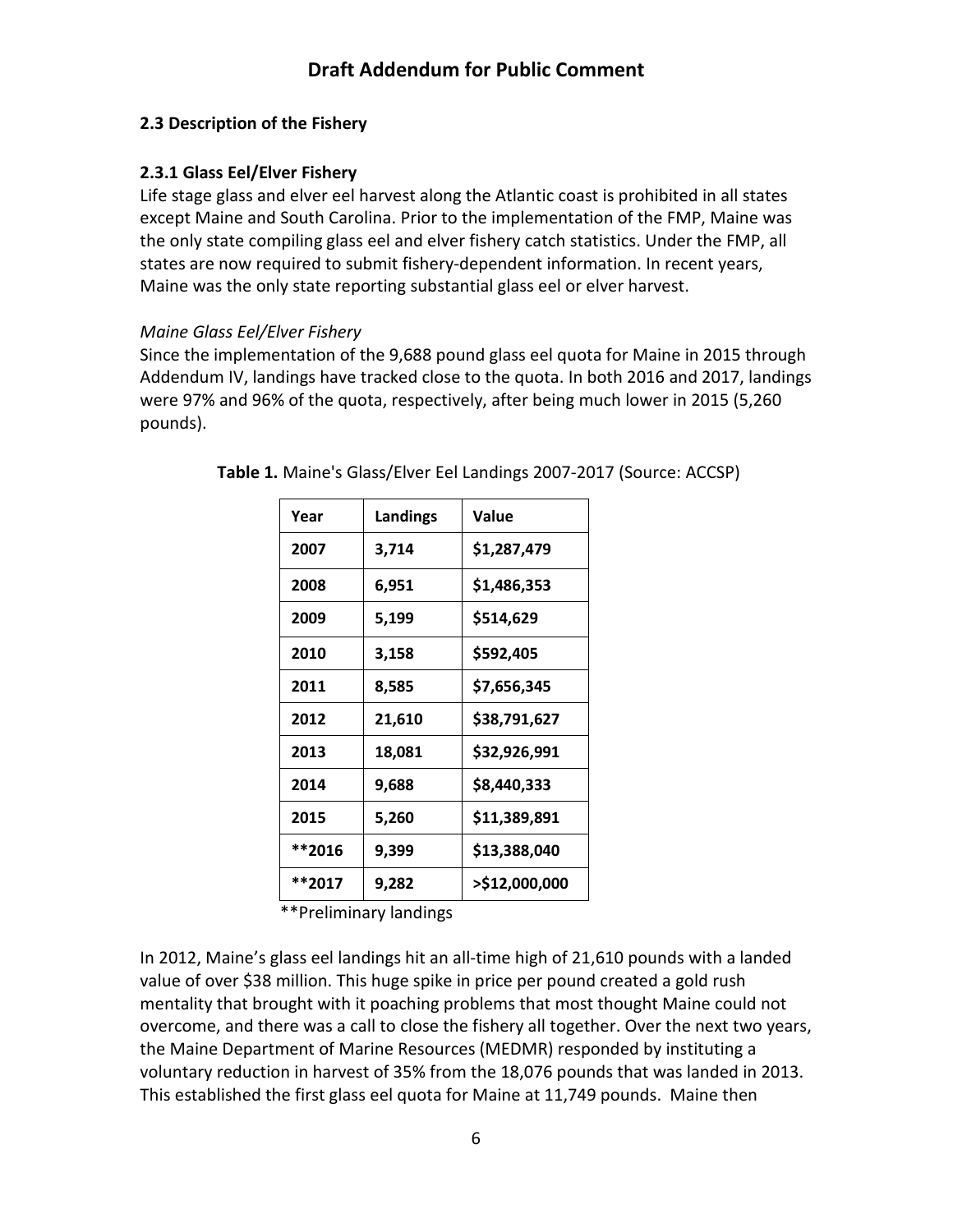instituted individual fishing quotas, and penalties were moved from civil to criminal and included a "two-strike" provision where a harvester license would be permanently revoked. Also in 2013, MEDMR began to develop a swipe card program that would allow dealers to enter daily landings data quickly and allow MEDMR staff to analyze that data within 24 hours of receipt, as well as serve as a fishery management tool to implement an individual fishing quota (IFQ) for harvesters. The original harvester-to-dealer system was expanded in 2015 to include dealer-to-dealer transactions. With the implementation of Addendum IV, the elver quota was cut another 11%, reducing Maine's glass eel quota to 9,688 pounds. Since the implementation of the 9,688 pound glass eel quota, landings have tracked close to the quota with the exception of 2015 where a late spring with ice and high water contributed to a drop in landings – down to 5,260 pounds.

Since 2014, MEDMR has been able to effectively track the individual quotas of approximately 900 active harvesters each season as well as the overall quota. In a twoyear period, over 23,000 daily landings reports did not need to be key-entered by MEDMR staff due to the Swipe Card System, and only two card failures were reported. In addition, the number of fishery-related infractions reported by the Marine Patrol dropped from over 200 in 2013 to under 20 in 2014 through 2016. The addition of the dealer-to-dealer swipe card program resulted in a difference of just over 120 pounds (approximately 2%) between what dealers reported purchasing directly from harvesters to what was exported from Maine dealers in 2015. These 120 pounds is likely attributed to shrinkage (die off between initial purchases to final shipment) and did not raise concerns for MEDMR staff.

Given their high market value, poaching of glass eels and elvers is known to be a serious problem in several states. Enforcement of the regulations is challenging due to the nature of the fishery (very mobile, nighttime operation, and high value for product). However, the recent cooperation between the State's enforcement agencies and the USFWS remains a high priority and has resulted in several convictions for violation of the Lacey Act.

#### *North Carolina Aquaculture*

Addendum IV to the FMP also allows approved Aquaculture Plans from states and jurisdictions to harvest up to 200 pounds of glass/elver eel annually from within their state waters for use in domestic aquaculture activities. The American Eel Farm (AEF) in North Carolina is the only facility to have applied and been approved for domestic aquaculture, which they have done annually since 2016. Fishing did not take place in 2016 due to permitting issues in North Carolina. In 2017, a total of 0.25 pounds of glass eels were harvested of the 200 pound quota. North Carolina Division of Marine Fisheries (NCDMF) submitted an amended plan on behalf of AEF for 2018-2020 which was approved by the Board in August 2017.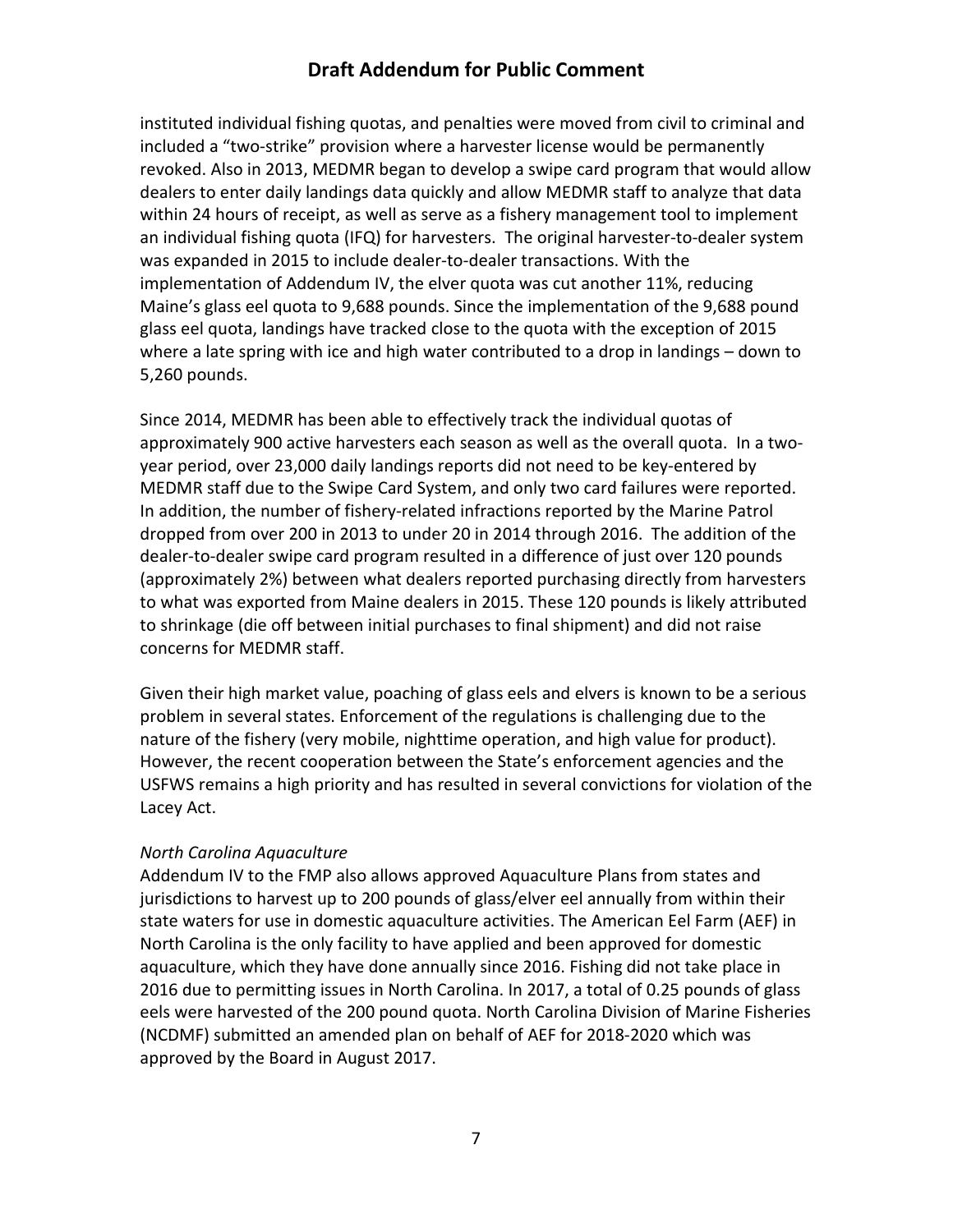#### **2.3.2 Yellow Eel Fishery**

#### *Coastwide Description*

Yellow eel landings have varied considerably over the years due to a combination of market trends and availability. These fluctuations are evident both within states and jurisdictions, as well as at a regional level. Such fluctuations pose significant management challenges with regard to balancing sustainable landings and access to the resource with economic considerations. Over the last 19 years, total coastwide landings have ranged from a low of approximately 717,698 pounds in 2002 to a high of approximately 1,189,455 pounds in 2011. State reported landings of yellow/silver eels in 2016 totaled 943,808 pounds (Table 2), which represent an 9% increase in landings from 2015 (868,122 pounds). 2016 yellow eel landings increased in Maine, Rhode Island, Connecticut, Maryland through Virginia, and Florida but decreased in all other states and jurisdictions.

<span id="page-8-0"></span>

| Year | <b>ME</b> | <b>NH</b>     | <b>MA</b> | RI     | СT     | <b>NY</b> | <b>NJ</b> | <b>DE</b> | MD.     | <b>PRFC</b> | VA      | <b>NC</b> | <b>SC</b>   | GA                          | FL.    | Total     |
|------|-----------|---------------|-----------|--------|--------|-----------|-----------|-----------|---------|-------------|---------|-----------|-------------|-----------------------------|--------|-----------|
| 1998 | O         |               | 3,456     | 967    | 5,606  | 16,867    | 94,327    | 131,478   | 301,833 | 209,008     | 123,837 | 91,084    |             |                             | 13,819 | 992,741   |
| 1999 |           |               | 3,456     | 140    | 10,250 | 7,882     | 90,252    | 128,978   | 305,812 | 163,351     | 183,255 | 99,939    |             |                             | 17,533 | 1,011,093 |
| 2000 |           |               | 2,976     | 25     | 4,643  | 5,824     | 45,393    | 119,180   | 259,552 | 208,549     | 114,972 | 127,099   |             |                             | 6,054  | 894,577   |
| 2001 | 9,007     |               | 3,867     | 14,357 | 1,724  | 18,192    | 57,700    | 121,515   | 271,178 | 213,440     | 97,032  | 107,070   |             |                             | 14,218 | 929,523   |
| 2002 | 11,617    |               | 3,949     | 22,965 | 3,710  | 30,930    | 64,600    | 99,529    | 208,659 | 128,595     | 75,549  | 59,940    |             |                             | 7,587  | 717,698   |
| 2003 | 15,312    |               | 4,047     | 24,883 | 1,868  | 8,296     | 100,701   | 155,516   | 346,412 | 123,450     | 121,091 | 172,065   |             |                             | 8,486  | l,082,614 |
| 2004 | 29,646    |               | 5,328     | 19,858 | 1,374  | 5,354     | 120,607   | 137,489   | 273,142 | 116,263     | 123,812 | 128,875   |             |                             | 7,330  | 969,318   |
| 2005 | 17,189    | Time series   | 3,073     | 22,001 | 337    | 27,726    | 148,127   | 111,200   | 378,659 | 103,628     | 66,956  | 49,278    | Time series | Time series                 | 3,913  | 932,087   |
| 2006 | 27,489    | average of    | 3,676     | 1,034  | 3,443  | 10,601    | 158,917   | 123,994   | 362,966 | 83,622      | 82,756  | 33,581    | average of  | average of                  | 1,248  | 894,192   |
| 2007 | 14,251    | less than 400 | 2,853     | 1,230  | 935    | 14,881    | 169,902   | 139,647   | 343,141 | 97,361      | 56,512  | 37,937    |             | less than 400 less than 400 | 7,379  | 886,470   |
| 2008 | 3,882     | pounds        | 3,297     | 8,866  | 6,046  | 15,025    | 137,687   | 80,002    | 381,993 | 71,655      | 84,031  | 23,833    |             |                             | 15,624 | 832,475   |
| 2009 | 2,285     |               | 1,217     | 4,855  | 435    | 12,676    | 118,533   | 59,619    | 335,575 | 58,863      | 117,974 | 65,481    | pounds      | pounds                      | 6,824  | 784,420   |
| 2010 | 2,605     |               | 322       | 3,860  | 167    | 12,179    | 105,089   | 69,355    | 524,768 | 57,755      | 77,263  | 122,104   |             |                             | 11,287 | 986,937   |
| 2011 | 2,666     |               | 368       | 2,038  | 60     | 36,451    | 120,576   | 92,181    | 715,162 | 29,010      | 103,222 | 61,960    |             |                             | 25,601 | l,189,455 |
| 2012 | 12,775    |               | 462       | 1,484  | 2,228  | 35,603    | 113,806   | 54,304    | 590,412 | 90,037      | 121,605 | 64,110    |             |                             | 11,845 | 1,100,881 |
| 2013 | 4,596     |               | 2,499     | 2,244  | 546    | 42,845    | 90,244    | 82,991    | 587,872 | 32,290      | 100,379 | 33,980    |             |                             | 15,059 | 997,052   |
| 2014 | 4,320     |               | 3,903     | 2,353  | 1,390  | 38,143    | 91,225    | 62,388    | 619,935 | 49,293      | 109,537 | 60,755    |             |                             | 14,092 | 1,057,467 |
| 2015 | 3,559     |               | 2,255     | 1,538  | 2,271  | 50,194    | 88,828    | 44,708    | 493,043 | 31,588      | 86,715  | 57,791    |             |                             | 5,632  | 868,122   |
| 2016 | 4,509     |               | 1,705     | 2,651  | 2,445  | 36,371    | 67,422    | 44,558    | 583,578 | 58,223      | 96,336  | 39,911    |             |                             | 6,034  | 943,808   |

**Table 2.** State-by-state Yellow Eel Landings: 1998-2016. Source: Personal Communication from State and Jurisdictions, January 2018.

Note: Due to data confidentiality rules, annual landings for New Hampshire, South Carolina, and Georgia are not shown rather the time series landings average of less than 400 pounds.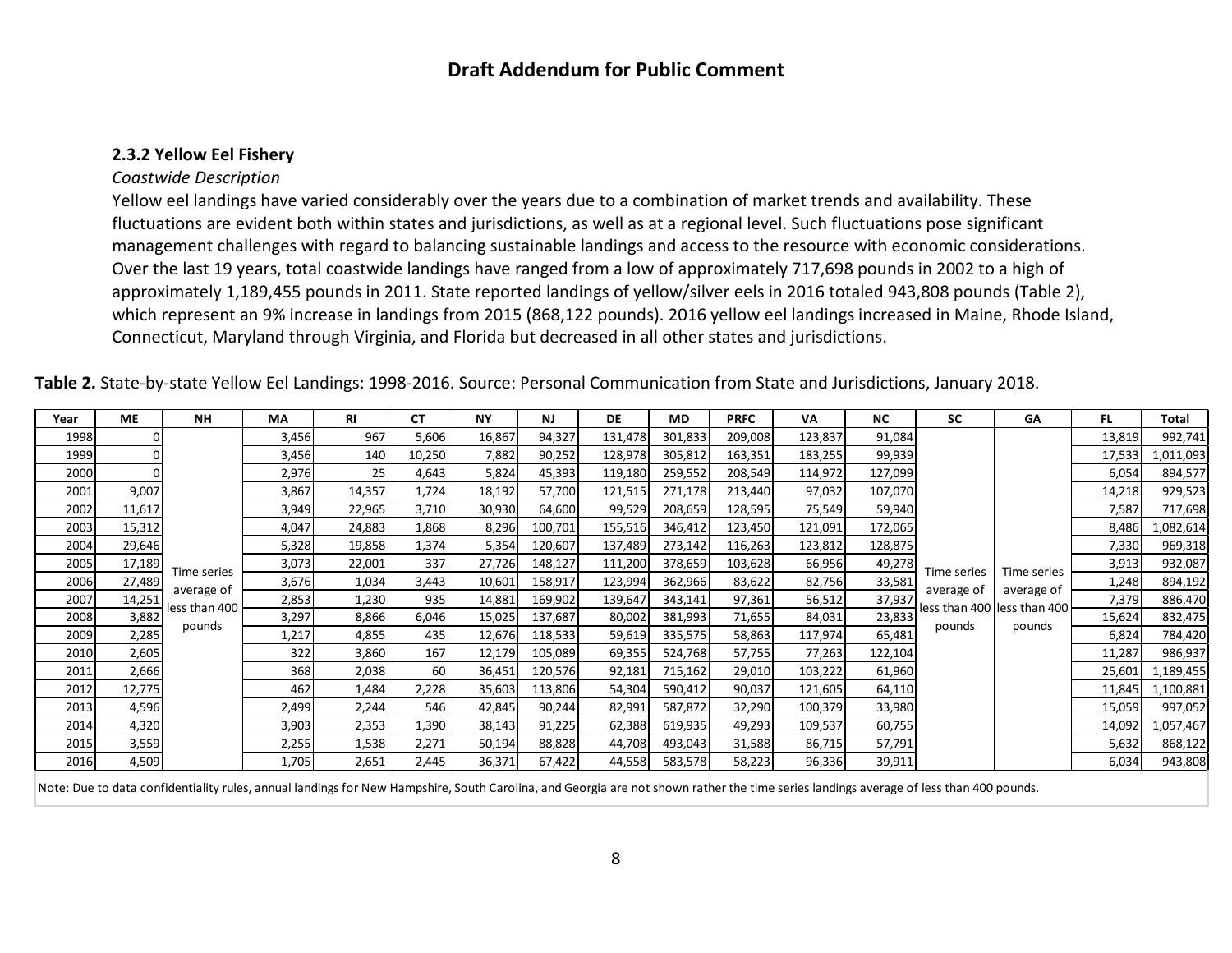#### *State-by-state Descriptions*

The yellow American eel fishery in Maine occurs in both inland and tidal waters. Yellow eel fisheries in southern Maine are primarily coastal pot fisheries managed under a license requirement, minimum size limit, and gear and mesh size restrictions. New Hampshire has monitored its yellow eel fishery since 1980; reporting effort in the form of trap haul set-over days for pots or hours for other gears has been mandatory since 1990. Small-scale, commercial eel fisheries occur in Massachusetts and Rhode Island and are mainly conducted in coastal rivers and embayments with pots during May through November. Connecticut has a similar small-scale, seasonal pot fishery for yellow eels in the tidal portions of the Connecticut and Housatonic rivers. All New England states presently require commercial fishing licenses to harvest eels and maintain triplevel reporting.

Licensed eel fishing in New York occurs primarily in the Hudson River, the upper Delaware River (Blake 1982), and in the coastal marine district; prior to a closure starting fishing also occurred in Lake Ontario. A slot limit (greater than 9 inches and less than 14 inches to limit PCB exposure) exists for eels fished in the tidal Hudson River (from the Battery to Troy and all tributaries upstream to the first barrier), strictly for use as bait or for sale as bait only. Due to PCB contamination of the main stem, commercial fisheries have been closed on the freshwater portions of the Hudson River and its tributaries since 1976. The fishery in the New York portion of the Delaware River consists primarily of silver eels collected in a weir fishery. In 1995, New York approved a size limit in marine waters. New Jersey fishery regulations require a commercial license, a minimum mesh, and a minimum size limit. A minimum size limit was set in Delaware in 1995. Delaware mandated catch reporting in 1999 and more detailed effort reporting in 2007.

Maryland, Virginia, and Potomac River Fisheries Commission have primarily pot fisheries for American eels in Chesapeake Bay. Large eels are exported whereas small eels are used for bait in the crab trotline fishery, except in Virginia. Ninety-five percent of all American eel harvest in Virginia is by pots, and eel pots are the major pot gear. Virginia implemented a voluntary buyer reporting system in 1973 and a mandatory harvester reporting system, for all seafood species began in 1993. Since 1991, it has been mandatory that eel pots are equipped with mesh that cannot be less than one-half inch (1/2") by one-half inch (1/2"), with at least one unrestricted 4-inch by 4-inch square escape panels consisting of 1/2-inch by 1-inch mesh, regardless of pot shape. Maryland did not require licenses until 1981. Effort reporting was not required in Maryland until 1990. The Potomac River Fisheries Commission has had harvester reporting since 1964, and has collected eel pot effort since 1988.

North Carolina has a small, primarily coastal pot fishery that fluctuates with market demands. The majority of landings come from the Albemarle Sound area, with additional landings reported from the Pamlico Sound and "other areas." No catch records are maintained for freshwater inland waters, and no sale of eels harvested from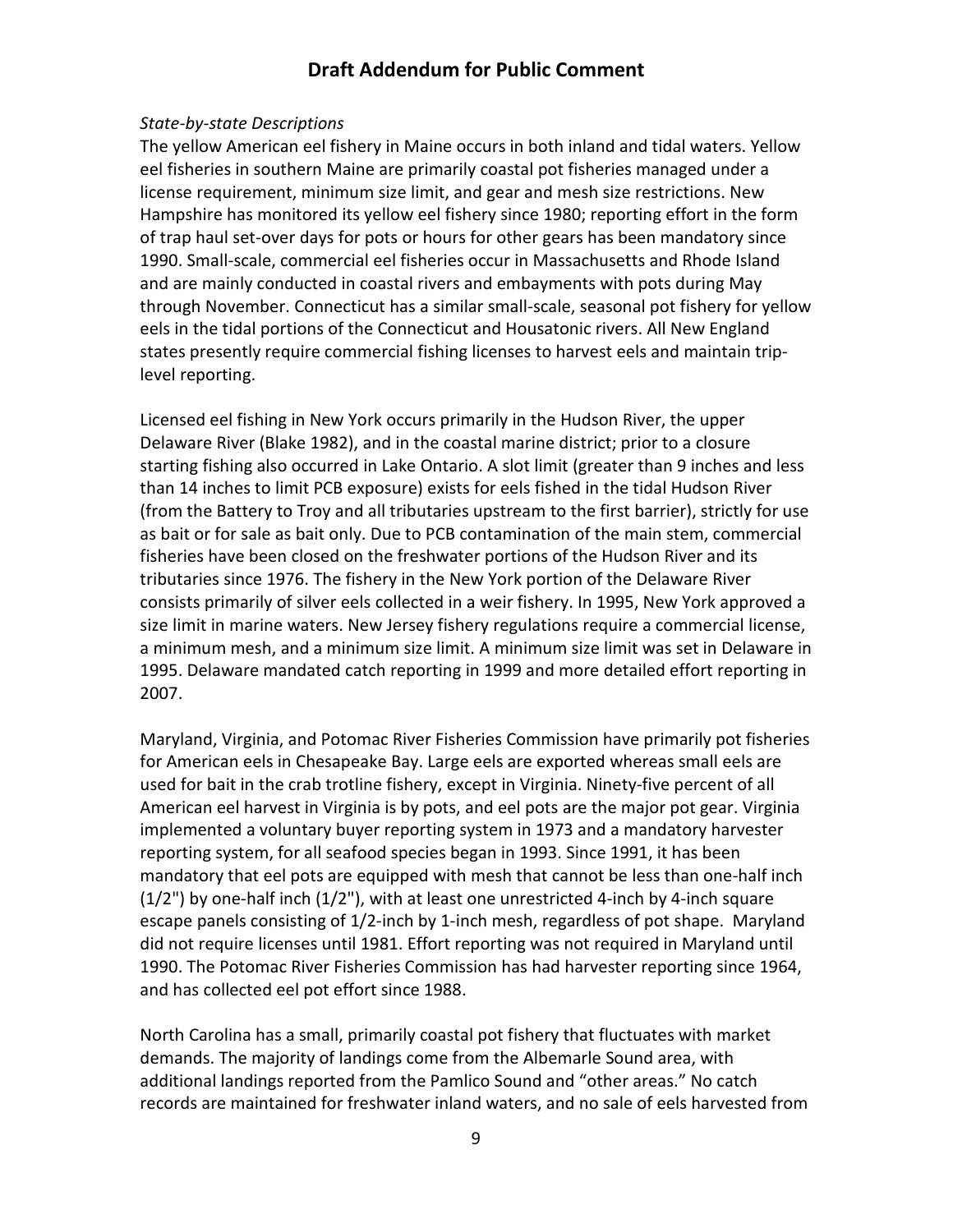these waters is permitted. Landings for "other areas" reported by the state come from southern waterbodies under the jurisdiction of NCDMF. South Carolina instituted a permitting system over ten years ago to document total eel gear and commercial landings. Pots and traps are permitted in coastal waters for the yellow eel life stage fishery; fyke nets and dip nets are permitted for glass eels.

American eel fishing in Georgia was restricted to coastal waters prior to 1980 when inland fishing was permitted (Helfman et al. 1984). Landings data are available for the states, but effort data is not because no specific license is required to fish eels. The Florida pot fishery has a minimum mesh size requirement in the fishery and it is operated under a permit system.

#### <span id="page-10-0"></span>**2.4 Status of the Stock**

The last peer reviewed and accepted benchmark stock assessment was approved for management use in 2012. Analyses and results indicated that the American eel stock had declined and that there were significant downward trends in multiple surveys across the coast. It was determined that the stock was depleted but no overfishing determination could be made based on the analyses performed.

The 2012 benchmark stock assessment was updated in 2017 with data through 2016. All three trend analysis methods (Mann-Kendall, Manly, and ARIMA) detected significant downward trends in some indices. The Mann-Kendall test detected a significant downward trend in six of the 22 YOY indices, 5 of the 15 yellow eel indices, 3 of the 9 regional indices, and the 30-year and 40-year yellow-phase abundance indices. The remaining surveys tested had no trend, except for two which had positive trends. The Manly meta-analysis showed a decline in at least one of the indices for both yellow and YOY life stages. For the ARIMA results, the probabilities of being less than the 25th percentile reference points in the terminal year for each of the surveys were similar to those in ASMFC 2012 and currently three of the 14 surveys in the analysis have a greater than 50% probability of the terminal year of each survey being less than the 25th percentile reference point. Overall, the occurrence of some significant downward trends in surveys across the coast remains a cause for concern and the assessment maintained that the stock remains depleted.

### <span id="page-10-1"></span>**3.0 Proposed Management Program**

The following options were developed from the Board motion from October 2017. The options are organized by the specific life stage fishery and issue item.

### <span id="page-10-2"></span>**3.1 Proposed Options for Maine Glass Eel Quota**

**Note**: This addendum proposes changes to Maine's glass/elver eel quota as specified in Addendum IV. The following items will remain components of the commercial glass/elver eel fishery management program: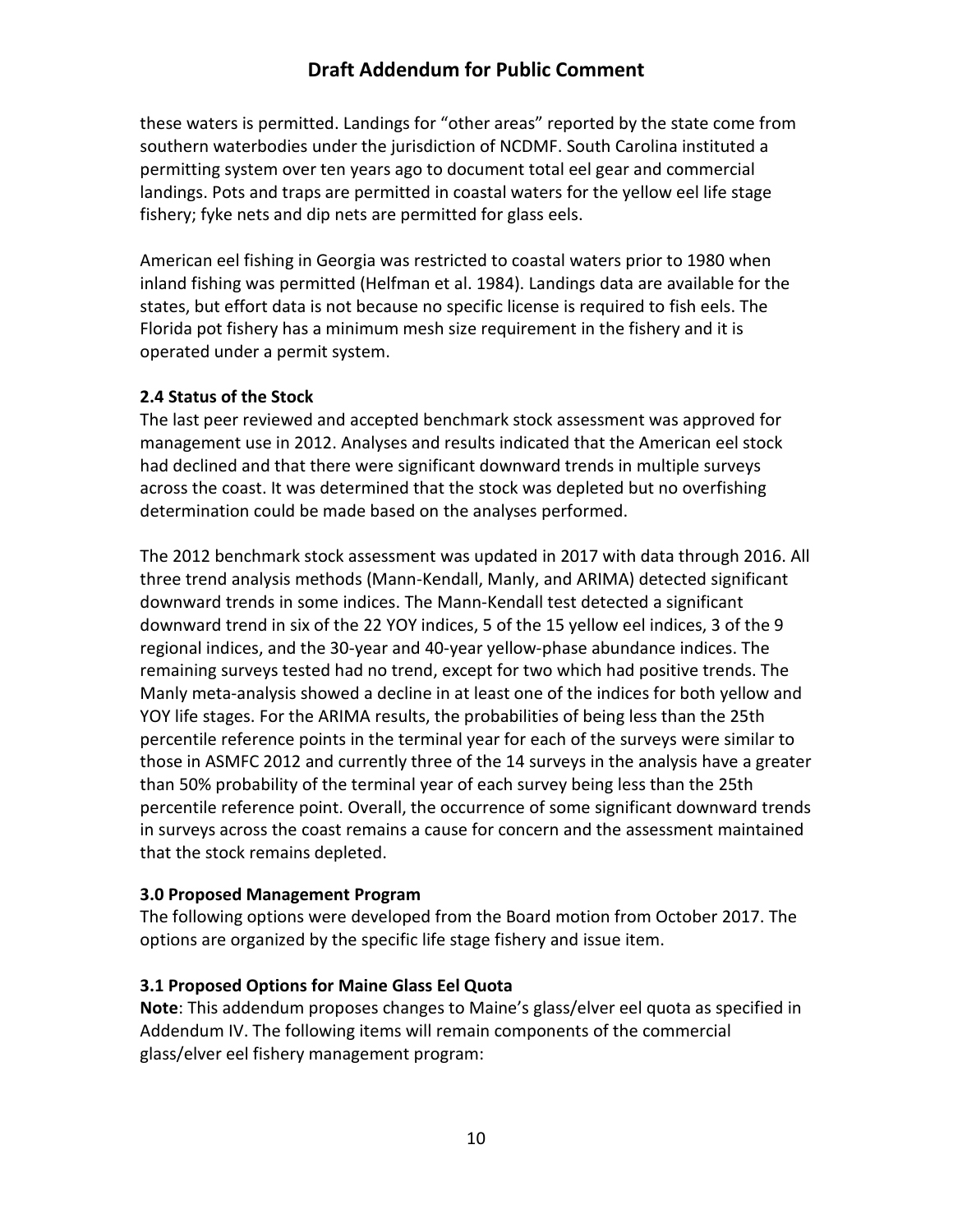- **Quota Overages**: For any state or jurisdiction managed with a commercial glass/elver eel quota, if an overage occurs in a fishing year, that state or jurisdiction will be required to deduct their entire overage from their quota the following year, on a pound for pound basis.
- **Reporting Requirements**: Any state or jurisdiction with a commercial glass eel fishery is required to implement daily trip-level reporting with daily electronic accounting to the state for both harvesters and dealers in order to ensure accurate reporting of commercial glass eel harvest. The state of Maine's swipe card system is used by the state as a dealer report. Harvesters in Maine are currently reporting monthly via paper report submission. States or jurisdictions commercially harvesting less than 750 pounds of glass eels are exempt from this requirement.
- **Monitoring Requirements**: Any state or jurisdiction with a commercial glass eel fishery must implement a fishery-independent life cycle survey covering glass/elver, yellow, and silver eels within at least one river system. If possible and appropriate, the survey should be implemented in the river system where the glass eel survey (as required under Addendum III) is being conducted to take advantage of the long-term glass eel survey data collection. At a minimum the survey must collect the following information: fishery-independent index of abundance, age of entry into the fishery/survey, biomass and mortality of glass and yellow eels, sex composition, age structure, prevalence of *Anguillicoloides crassus (*invasive nematode*)*, and average length and weight of eels in the fishery/survey. Survey proposals will be subject to Technical Committee (TC) review and Board approval. States or jurisdictions commercially harvesting less than 750 pounds of glass eels are exempt from this requirement.
- **Glass Eel Harvest Allowance Based on Stock Enhancement Programs**: Any state or jurisdiction can request an allowance for commercial harvest of glass eels based on stock enhancement programs implemented after January 1, 2011, subject to TC review and Board approval. Provisions of the stock enhancement program include: demonstration that the program has resulted in a measurable increase in glass eel passage and/or survival; harvest shall not be restricted to the basin of restoration (i.e. harvest may occur at any approved location within the state or jurisdiction); and harvest requests shall not exceed 25% of the quantified contribution provided by the stock enhancement program. See Addendum IV for more detail on specific stock enhancement program examples.

### *Option 1: Status Quo Quota for Maine of 9,688 pounds of glass eel*

Maine's glass eel quota for 2019 and beyond would remain at 9,688 pounds. This quota level was specified based on the state's 2014 landings which was below the state's 2014 quota of 11,749 pounds, and has been in place since 2015. The Board chose to specify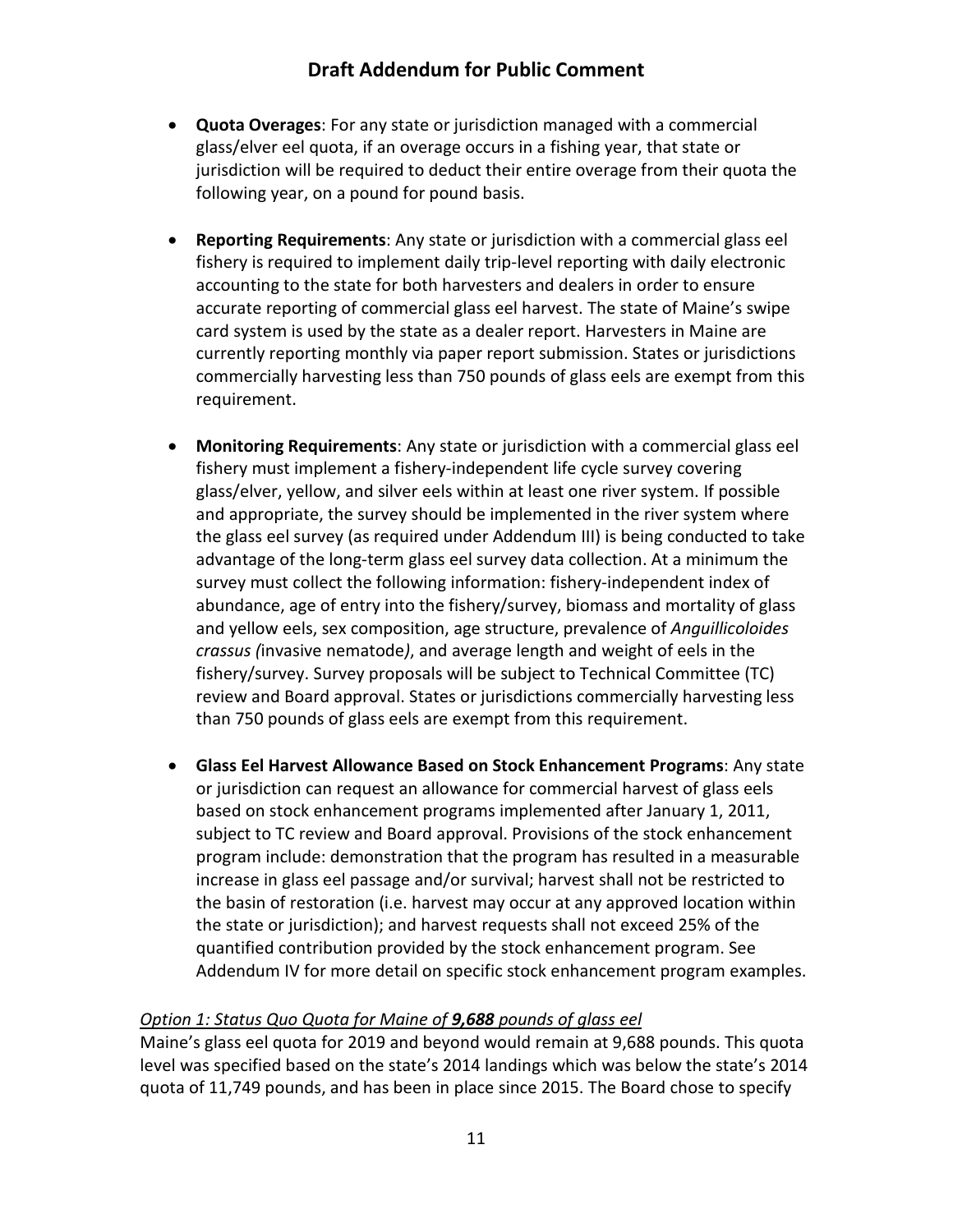the quota at this level starting in the 2015 fishing year due in part to interest in reducing landings from the previous two year period (2012-2013) while balancing concerns over economic hardship and incentivizing poaching if the quota were set at a lower level. To change the quota in future years, a new addendum would be required. Noted in the fishery description section is an overview of Maine's implementation of the swipe card program to improve the accuracy of state landings. As part of the provisions of Addendum IV and the 2015-2017 quota, the state also developed a life cycle fisheryindependent survey, aimed at getting more biological data on glass, yellow, and silver eel life stages within one river system. The state was unable to collect data in 2016 but continued developing the survey in 2017; results will be presented to the TC in 2018.

### *Option 2: Maine Quota of 11,749 pounds of glass eel*

Maine's glass eel quota for 2019 and beyond would be set at 11,749 pounds. This quota level was specified for 2014 based on input from industry and tribal representatives and was a 35% reduction from 2013 landings. This quota is approximately a 19% increase from the 2015-2017 quota. Through the swipe card program, the state of Maine has made great efforts to curtail poaching of glass eels. The swipe card system coupled with individual fishing quotas ensures that that the sale of an individual's eels is not comingled with poached eels. Maine also tracks dealer to dealer elver transactions, as well as what is exported out of the State by Maine licensed elver exporters. These transactions are compared to shipping invoices to ensure glass eels are not added to a shipment once it leaves Maine's jurisdiction. The Maine Marine Patrol has also been authorized to use as much overtime as needed to enforce all laws and regulations related to the glass eel fishery. A new addendum would be required to adjust the quota in future years to higher level.

### <span id="page-12-0"></span>**3.2 Proposed Options of Glass Eel Aquaculture Plans**

Due to the increased desire to bring eels to market, this addendum proposes a new option for allowing states and jurisdictions to pool harvest allocations for use in domestic aquaculture facilities.

#### *Option 1: Status Quo*

The Aquaculture Plan provisions as specified in Addendum IV would remain in place and pooling of harvest among states and jurisdictions for domestic aquacultures would not be allowed. For more information on the current aquaculture plan provisions please refer to Appendix I. Addendum IV Aquaculture Plan Provisions.

#### *Option 2: Pooling of Harvest allowance across states and jurisdictions*

Under this option, up to **three contiguously bordered states** and jurisdictions would be allowed to pool their harvest of 200 pounds of glass eels up to a maximum of **600 pounds**. The 200 pound allowable harvest would be harvested from each state within the pooled grouping of states and jurisdictions, unless the states and jurisdictions can make a strong argument to have all eels harvested from a single watershed system. As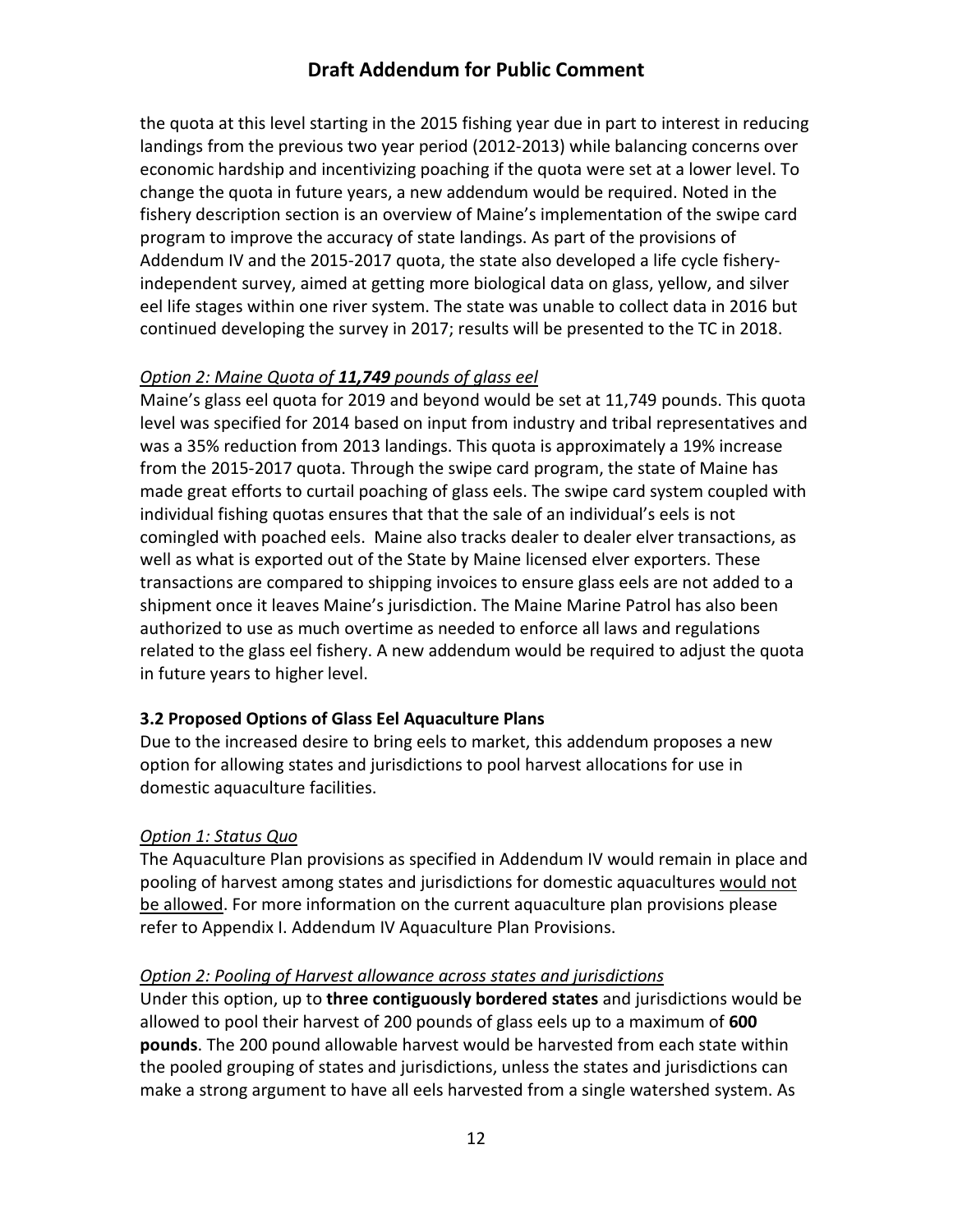the pooling of harvest would be up to a maximum of 600 pounds, less than the 750 pounds that requires a life cycle survey, states and jurisdictions pooling harvest of glass eels for domestic aquaculture purposes would not need to implement a life cycle survey.

Additionally, it would be up to the states and jurisdictions to determine the number of aquaculture facilities per state. If under this option multiple facilities within a state or 'pooled' states are seeking glass eel harvest, it will be up to the states and jurisdictions to determine how the allowable harvest would be allocated among aquaculture facilities. States and jurisdictions would need to define harvest areas in their proposal to the Board.

This option would also seek to maintain all other Addendum IV Aquaculture Plan provisions (see Appendix I for more detail) with the exception of requiring states to objectively show that harvest would only occur from watersheds that minimally contribute to the spawning stock of American eel. If this option is selected, states would no longer need to objectively demonstrate harvest of glass eels for domestic aquaculture purposes are from watersheds that minimally contributes to the spawning stock of American eel. **Please note**: Under this option, current regulations for many states would not allow them to participate in pooling of glass eel harvest for aquaculture purposes. Most states (with the exception of Maine and South Carolina) currently have regulations and state statutes prohibiting the harvest of glass eels and assessing fines if these regulations and statutes are violated. If this option is selected and states that currently have these restrictions in place are requested to be party to a pooled harvest request and are unable to do so, this could result in greater harvest of glass eels from a single watershed or jurisdiction.

### <span id="page-13-0"></span>**3.3 Proposed Options for Yellow Eel Coastwide Cap, Management Trigger, and Stateby-state Allocations**

#### <span id="page-13-1"></span>**Issue 1: Coastwide Cap**

The Addendum IV Coastwide Cap of 907,671 pounds, was set at the coastwide average landings during the years of 1998 through 2010 (based on landings information in 2014) which was the period covered by the 2012 benchmark stock assessment. Although the 2017 assessment update repeated the 2012 finding that the American eel population is depleted, the American Eel Allocation Working Group noted the following reasons to consider increasing the Coastwide Cap:

- Yellow eel landings have fluctuated over a narrow range during the period of 1998 through 2016, suggesting a Coastwide Cap set at the mean landings level during this period is sustainable.
- Yellow eel landings are difficult to verify in the time frame specified by the Addendum IV triggers because most yellow eels are sold as live product. Yellow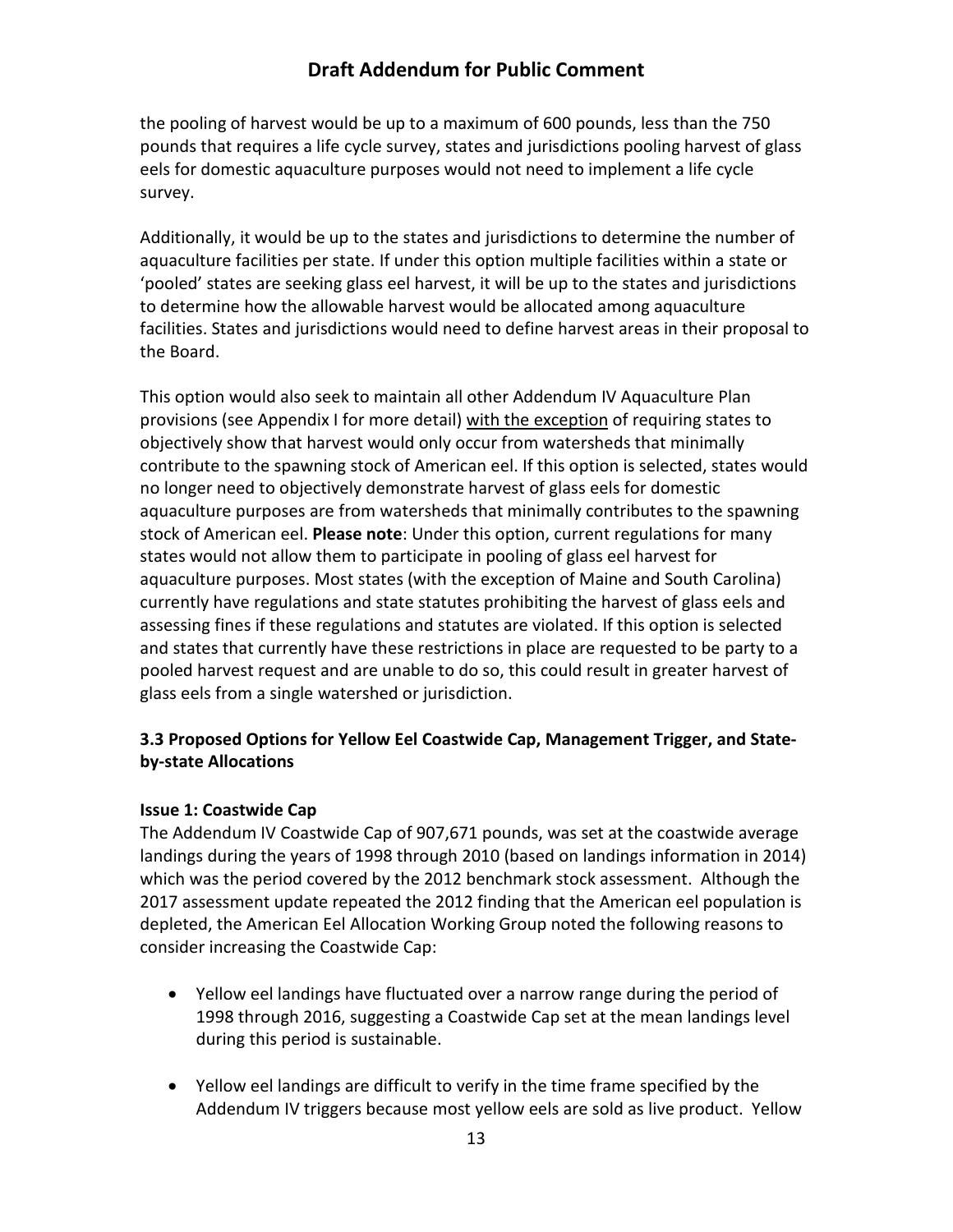eels are held live by harvesters until sold, so yellow eels can be harvested in one year, but not weighed, sold, and reported until the following year. Yellow eels also are often transported out of the state of landing and sold in another state, requiring two states to reconcile the landings information to avoid reporting duplication. These problems may result in the Coastwide Cap appearing to be exceeded based on initial landings reports and states being required to implement quotas unnecessarily per the management triggers before reports are finalized. The verification process of reported yellow eel landings is exemplified by the Addendum IV Coastwide Cap, now that the landings data used to calculate the Addendum IV Coastwide Cap have been updated for Addendum V. As noted below, the Addendum IV Coastwide Cap calculated using the updated Addendum V landings for the same 1998-2010 timeframe is 916,469 pounds, almost 10,000 pounds greater than the Addendum IV Coastwide Cap.

- Addendum IV allocated 88% of the yellow eel landings to the Delaware and Chesapeake Bay states in the event that state-by-state quota allocations were enacted. The yellow eel fishery in these states is conducted solely in estuarine waters. The yellow eel surveys conducted in Delaware and Chesapeake Bay states analyzed in the 2017 American Eel Assessment Update Report, either showed no trend or an increasing trend, suggesting the fishery is not diminishing the yellow eel abundance in this region. In addition, the commercial fishery CPUE as reported in state compliance reports has not declined in this region.
- American eels reach maturity at a younger age and smaller size in estuarine water than in fresh water (Clark 2009) and the 19-year time series of landings likely represents at least two generations (COSEWIC 2012) of estuarine yellow eels that have been exposed to the yellow eel fishery.

**NOTE**: For all Coastwide Cap options below, this Addendum will alter management starting in 2019 and the 2018 landings data will be used to evaluate the selected option below. In turn, depending on the subsequent options selected under Section 3.3 Issue items 2, 3, and 4, the earliest potential state-by-state allocations or other management response would be implemented starting in 2020 (i.e. 2018 landings data available in 2019 would be evaluated in 2019 with management response in 2020).

#### *Option 1: Status Quo*

Under this option, the current Coastwide Cap of 907,671 pounds would remain in place as well as provisions of the Coastwide Cap as specified in Addendum IV. **Please note**: The Coastwide Cap was specified in Addendum IV based on available data through 2010. That data has been subsequently revised and new coastwide landings averaged from 1998-2010 are 916,473 pounds. If the Board wishes to specify a new Coastwide Cap of 916,473 pounds based on average landings from 1998-2010, they can do so because it is between the highest and lowest cap options offered through this document.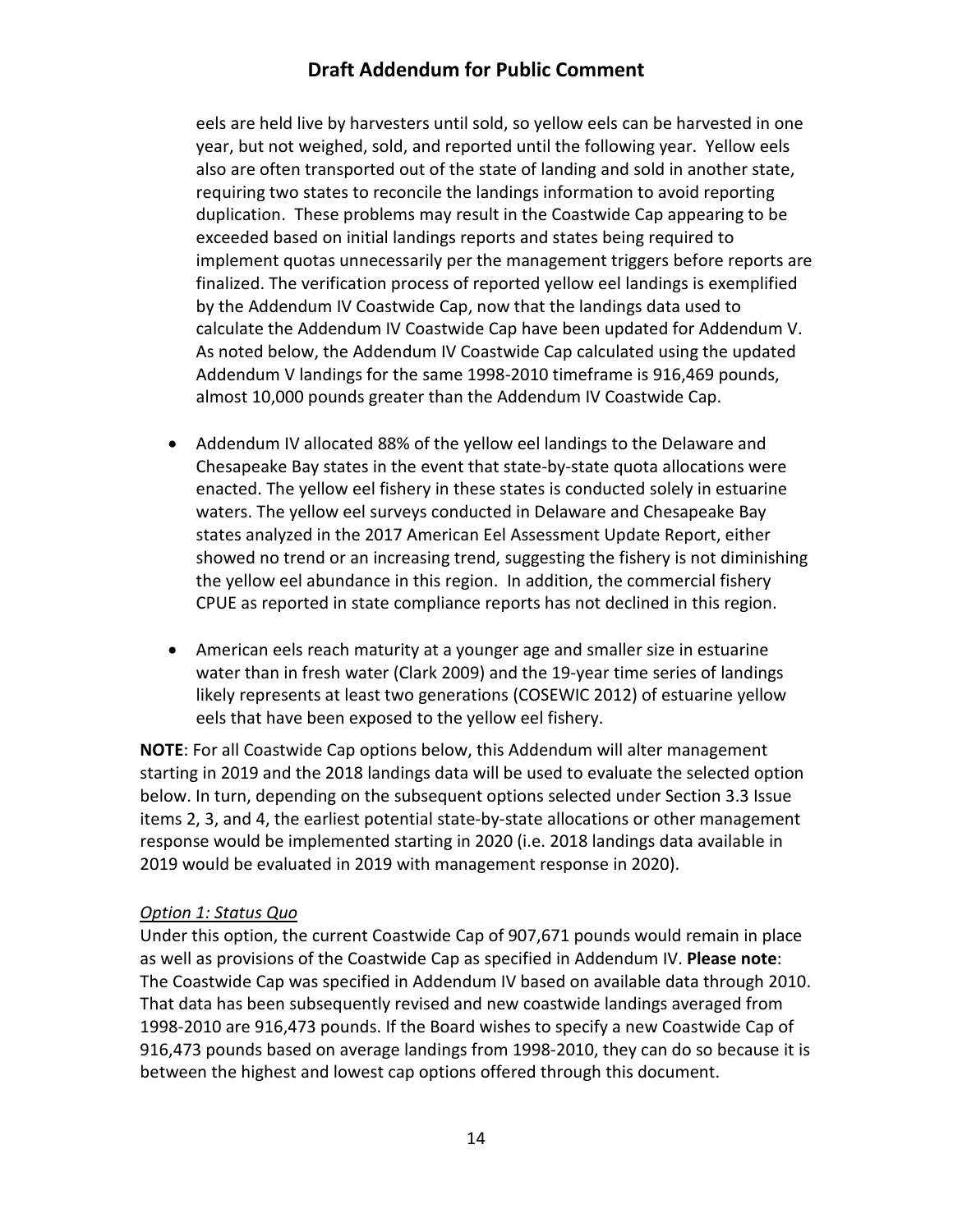### *Option 2: Coastwide Cap set at 943,808 pounds; the 50th percentile or median of 1998- 2016 landings*

The yellow eel fishery is dependent on foreign market fluctuations, thus effort and landings can vary considerably between years regardless of the yellow eel population. The median (50<sup>th</sup> percentile) of annual landings accounts for these variations by setting the coastwide landings cap at the mid-point in landings, which should reflect the midpoint in effort for the time series a well.

### *Option 3: Coastwide Cap set at 951,102 pounds; the mean or average of 1998-2016 landings*

The Coastwide Cap will be set at the mean of 1998 through 2016 landings. This option updates the Coastwide Cap to include more recent landings data.

### *Option 4: Coastwide Cap set at 836,969 pounds; a 12% decrease from the mean or average of 1998-2016 landings*

During the development of Addendum IV, the TC and Stock Assessment Subcommittee (SAS) recommended that harvest be reduced in all life stages due to the depleted status from the benchmark stock assessment. The TC and SAS advised that any harvest reduction less than 12% from the baseline (years 1998-2010), which was the coefficient of variation (CV) of the landings during that time period, is likely not to provide a measureable harvest reduction. The CV calculated from the landings for 1998-2016 is 12%. A 12% reduction from 951,102 pounds (the average landings from 1998-2016) is 836,969 pounds.

### <span id="page-15-0"></span>**Issue 2: Management Trigger**

For all three of the options listed under Issue 2, a management response would be required. The potential management response would be dependent on the selected option under Issue 3: Allocation. If a state-by-state commercial yellow eel quota option is selected, states would be required to implement a management program that would allow the state to constrain landings to the state's quota allocation starting in the subsequent year the management trigger is tripped. As this Addendum outlines management starting in 2019, the earliest year state-by-state quotas would be implemented is 2020 (under either Option 1: Status Quo - Coastwide Cap exceeded by 10% in a given year or Option 2: One-year Trigger).

### *Option 1: Status Quo*

Under this option the current (two) management triggers as outlined in Addendum IV would remain in place regardless of whether the Coastwide Cap is adjusted in the prior subsection (Issue 1). If either of these management triggers is tripped, a management response would be required. The potential management response would be dependent on the selected option under Issue 3 'Allocation' (below).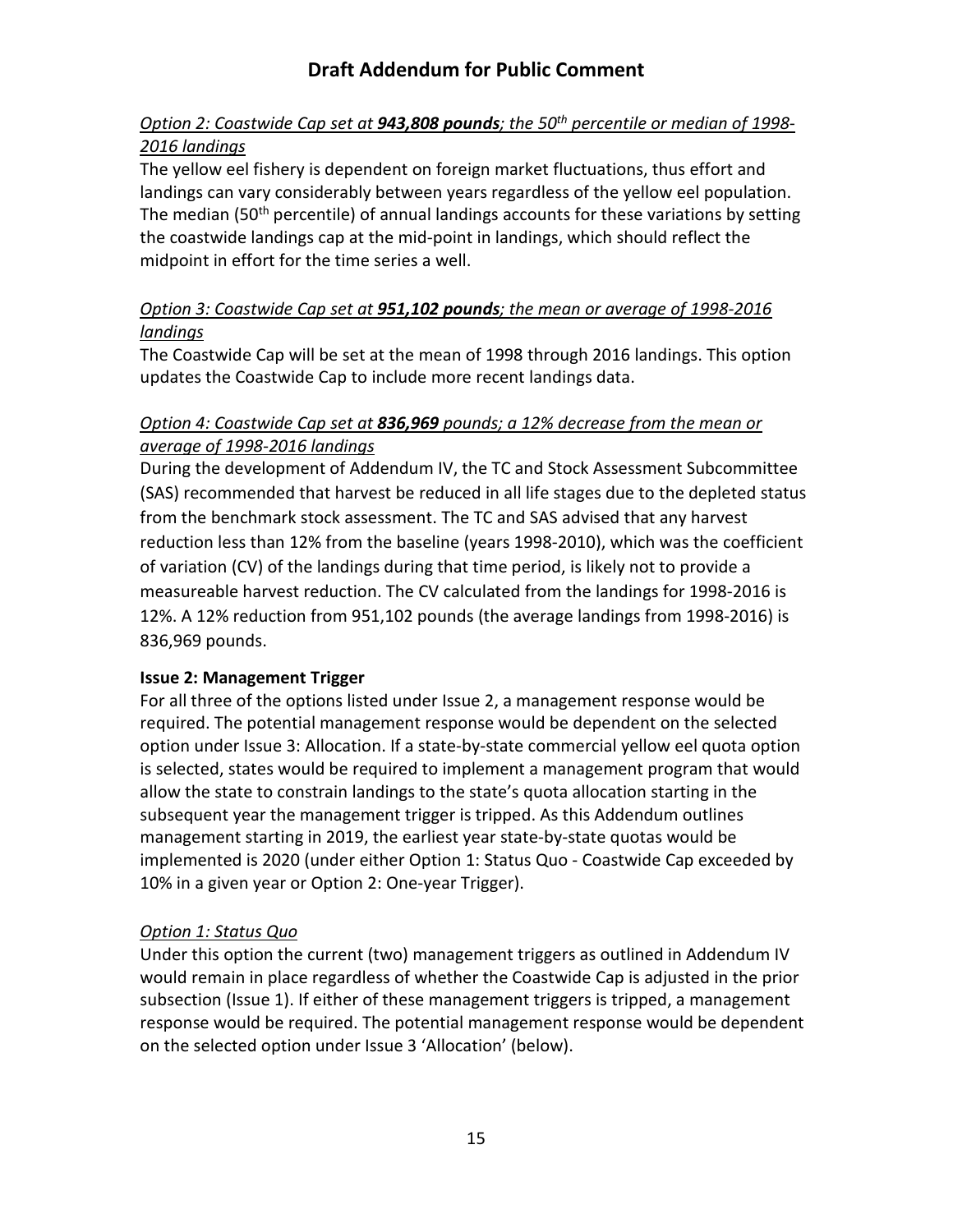#### *Management Triggers*

- 1. The Coastwide Cap is exceeded by more than 10% in a given year (the value of exceedance is dependent on the selected option in Issue 1: Coastwide Cap).
- 2. The Coastwide Cap is exceeded for two consecutive years, regardless of percent over.

Options 2 and 3 below would establish a management trigger that takes into account the inter-annual variability of the coastwide landings and incorporates years after 2010. From 2011 through 2016 coastwide landings have fluctuated from 29% above to 3% below the Coastwide Cap, with five of the six years above the Coastwide Cap (Figure 1). Note: the Coastwide Cap is set at 907,671 pounds; a 10% exceedance of the Coastwide Cap is 998,438 pounds.



**Figure 1.** Coastwide yellow eel landings from 2011-2016 compared to Coastwide Cap and 10% exceedance of the Cap (the Management Trigger). Percentages above each bar indicate percent above (or below) the Coastwide Catch Cap.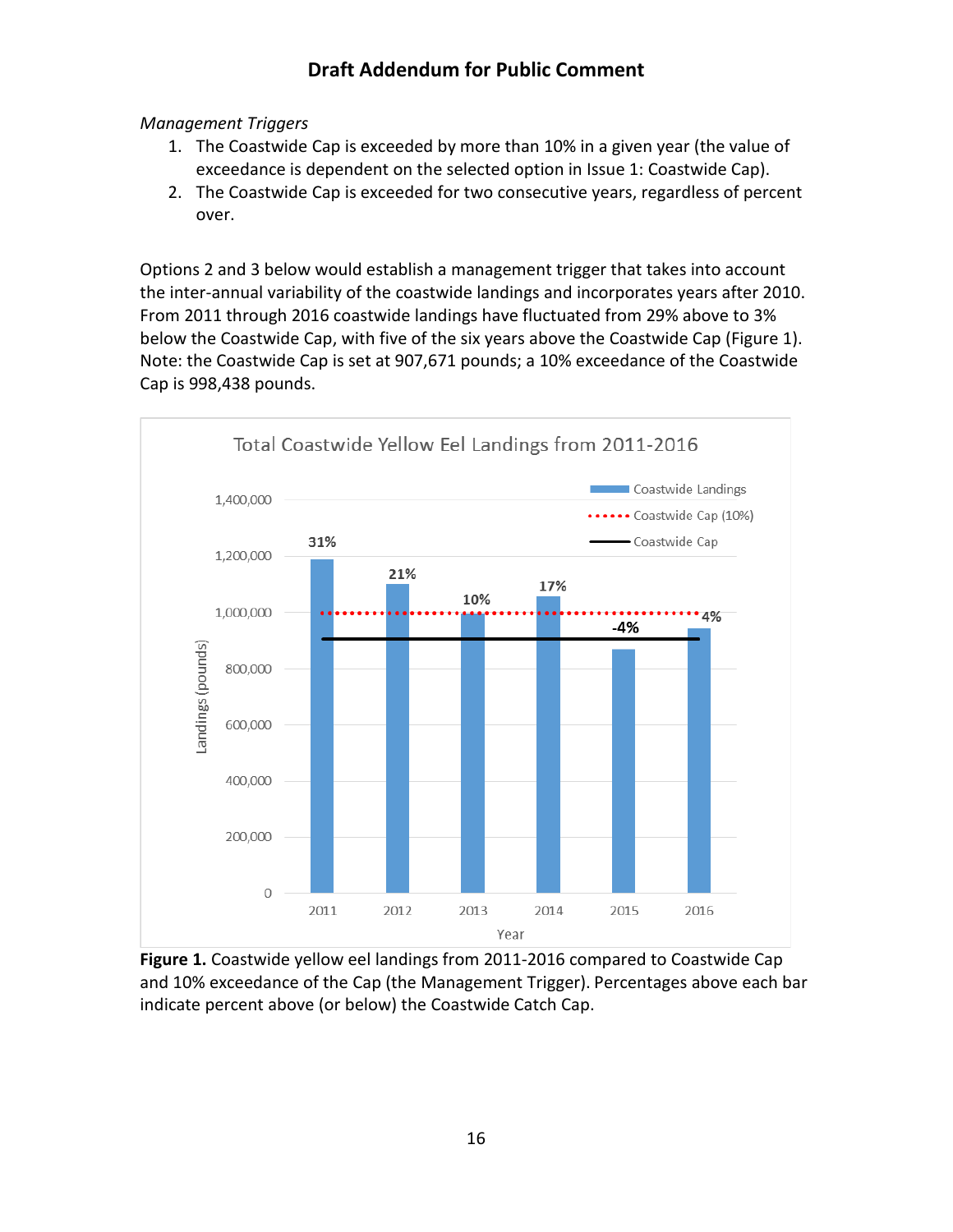### *Option 2: One year of exceeding the Coastwide Cap by 10% (One-year trigger)*

Under this option, the coastwide landings would annually be evaluated against a new one-year management trigger. If the Coastwide Cap is exceeded by 10% (the value of exceedance is dependent on the selected option in Issue 1: Coastwide Cap) in one year, the Board is required to alter the management program as specified below (Issue 3) in order to ensure the objectives of the management program are achieved.

### *Option 3: Two years of exceeding Coastwide Cap by 10% (Two-year trigger)*

Under this option, the coastwide landings would annually be evaluated against a twoyear management trigger. If the Coastwide Cap is exceeded by 10% (the value of exceedance is dependent on the selected option in Issue 1: Coastwide Cap) for two consecutive years, the Board is required to alter the management program as specified below (Issue 3) in order to ensure the objectives of the management program are achieved.

### <span id="page-17-0"></span>**Issue 3: Allocation**

If the selected management trigger in the above subsection (Issue 2) is tripped, then states would be required to take action for the subsequent fishing year. The following outlines options for state-by-state allocations as well as options for no state allocation. If a state-by-state allocation option is selected, states must ensure that a quota management program is implemented to address quota overages and allow quota transfers, as specified below. It is recommended that monitoring and reporting requirements be sufficient to prevent repeated overages. Additionally, the following provisions would apply to any state-by-state quota allocation options below:

- State quotas will be evaluated on a calendar-year basis.
- Final landings data from the previous year will be evaluated against a state's quota from the same year. Final landings data from the previous year may be made available for the current year by the ASMFC Spring Meeting (i.e. May).
- The Board will confirm overages and adjusted quotas (as needed) for the following year no later than the ASMFC Annual Meeting (i.e. October-November) of the current year.
- States will put forward proposals that have been reviewed and approved by the Technical Committee demonstrating the following year's quota will not be exceeded no later than the ASMFC Winter Meeting (i.e. January-February) of the following year.

**Please note:** For the timetable listed directly above, there is 2 year lag in addressing overages. For example, in 2020, state allocations are implemented based on 2018 landings data tripping the Coastwide Cap management trigger in 2019. If a state goes over their allocation in 2020, based on landings information available in 2021, that state's quota is reduced and the state's proposal needs to demonstrate an overage won't happen again in 2022 (2021 is unaccounted for).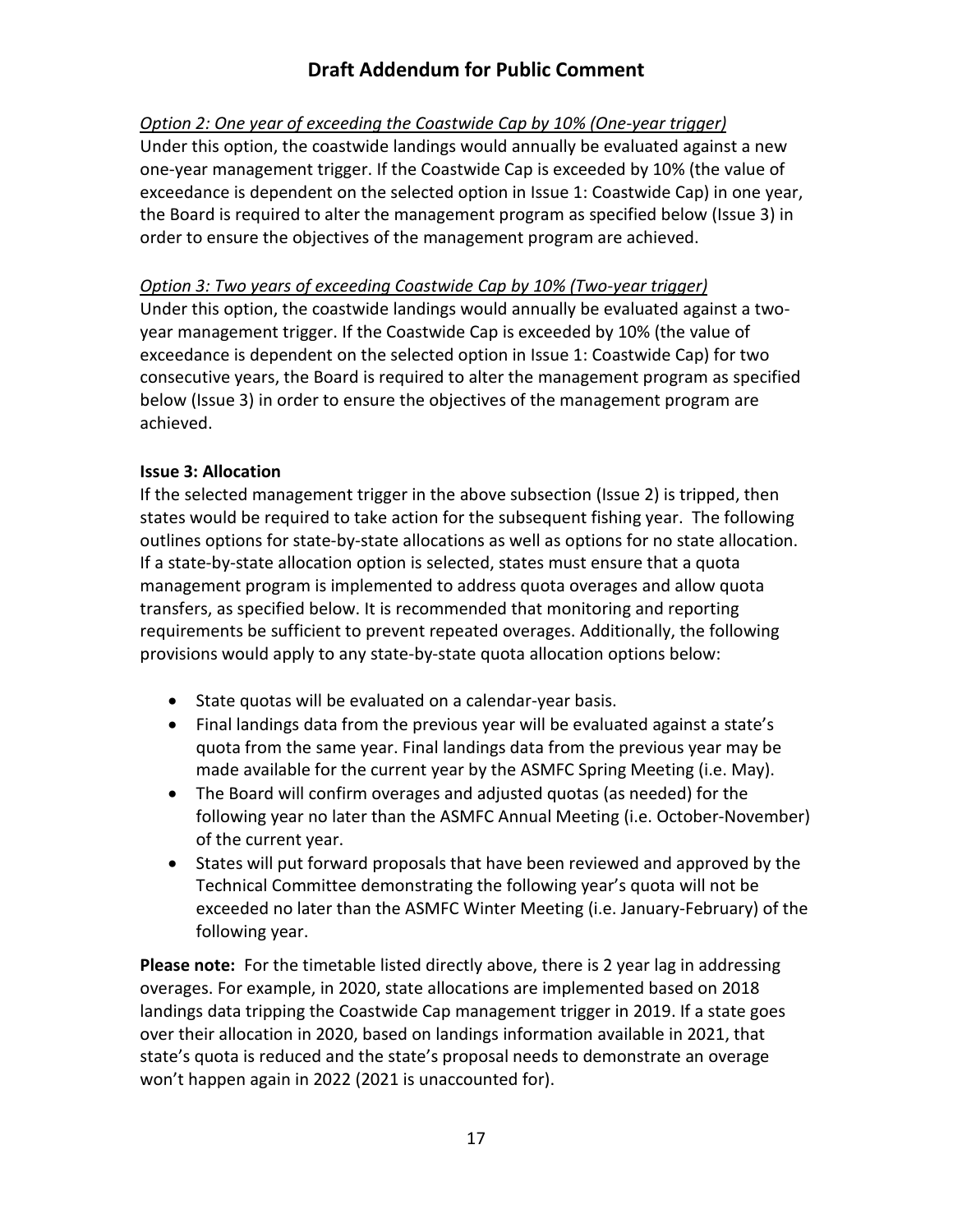#### *Option 1: Status quo*

Addendum IV laid out the following process for specifying the Coastwide Cap and stateby-state allocations. The initial quota was set at the 2010 coastwide landings level (978,004 pounds). 2010 represented the last year of data included in the 2012 benchmark stock assessment. The TC recommended to reduce mortality from this level. From this level a 16% reduction was applied to the 2010 landings levels (821,523 pounds). Then average landings for the states from 2011-2013 were used to developed initial allocations. From this point, a filtering method was applied to adjust allocations: 1) states are allocated a minimum 2,000-pound quota, 2) no state is allocated a quota that is more than 2,000 pounds above its 2010 commercial yellow eel landings, and 3) no state is allocated a quota that is more than a 15% reduction from its 2010 commercial yellow eel landings. After the filtering method was applied, the coastwide quota was 893,909 pounds. The difference between the updated quota and the TC's recommendation was 13,762 pounds. This difference was split equally among the states negatively impacted by the quota relative to 2010 commercial landings (RI, NJ, DE, PRFC, and NC). For states that qualify for the 2,000-pound base quota, any overages would be deducted from the 2,000 pound allocation. As previously noted, due to a rounding error the combined total of state by state allocations is equal to 907,669 pounds, slightly less than the current Coastwide Cap of 907,671 pounds.

**Table 3.** Status Quo State-by-State Allocations for the Commercial Yellow Eel Fishery from Addendum IV. These quotas would ONLY be implemented if the Board-selected management trigger (Issue 2) is tripped.

|                       | <b>Allocation</b> | Quota   |
|-----------------------|-------------------|---------|
| <b>Maine</b>          | 0.43%             | 3,907   |
| <b>New Hampshire</b>  | 0.22%             | 2,000   |
| <b>Massachusetts</b>  | 0.22%             | 2,000   |
| <b>Rhode Island</b>   | 0.51%             | 4,642   |
| <b>Connecticut</b>    | 0.22%             | 2,000   |
| <b>New York</b>       | 1.677%            | 15,220  |
| <b>New Jersey</b>     | 10.45%            | 94,899  |
| <b>Delaware</b>       | 6.79%             | 61,632  |
| <b>Maryland</b>       | 51.33%            | 465,968 |
| <b>PRFC</b>           | 5.76%             | 52,358  |
| Virginia              | 8.67%             | 78,702  |
| <b>North Carolina</b> | 11.79%            | 107,054 |
| <b>South Carolina</b> | 0.22%             | 2,000   |
| Georgia               | 0.22%             | 2,000   |
| <b>Florida</b>        | 1.46%             | 13,287  |
| <b>Total</b>          | 100%              | 907,669 |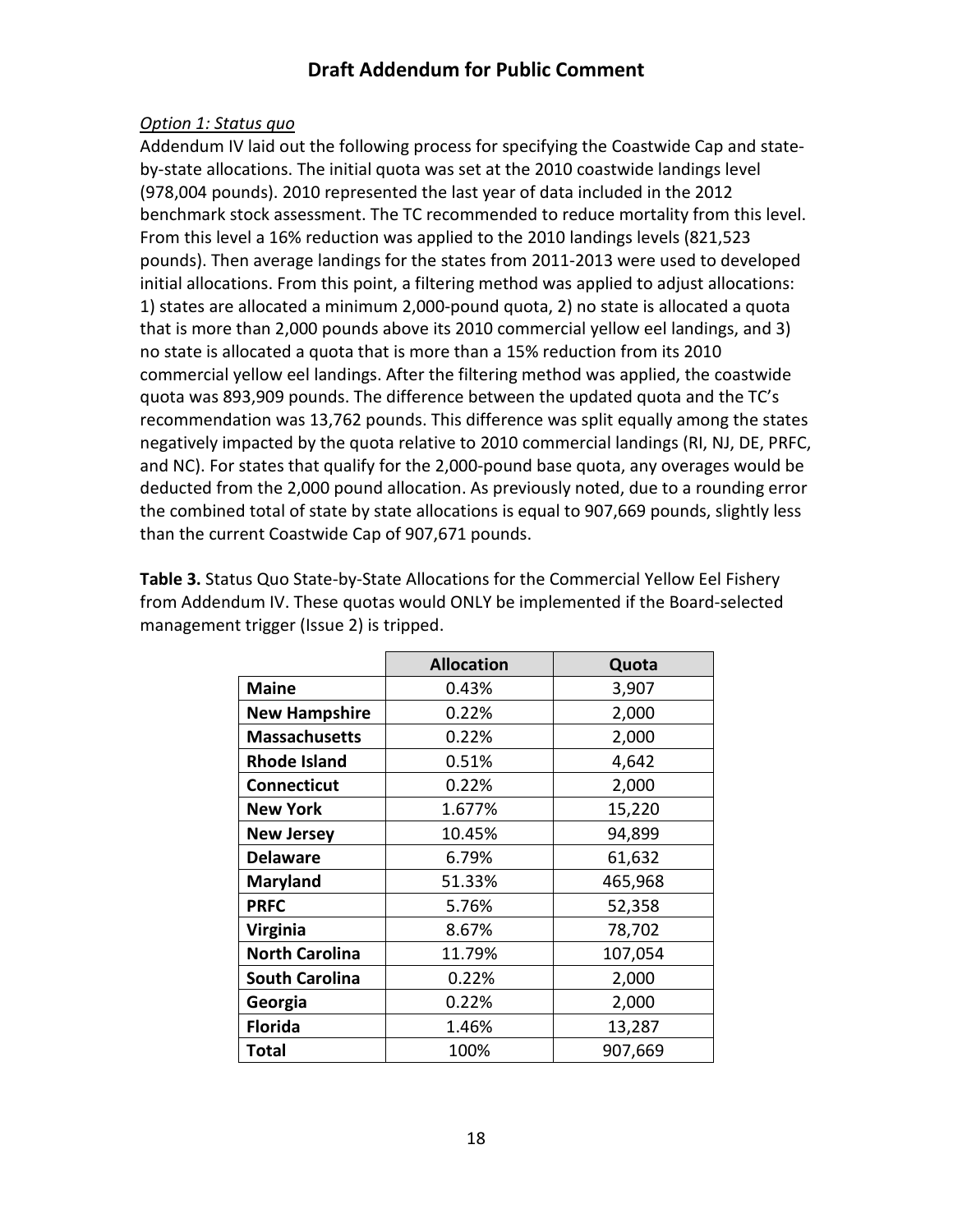### *Option 2: No state-by-state quota*

Under this option, the yellow eel fishery would be managed without state-specific quotas through adaptive management. Should the management trigger be tripped the Board will engage the TC to determine the reduction necessary to return coast-wide landings to the cap in the subsequent fishing year and identify mechanisms that could achieve the desired reduction (e.g., trip limits, season closures, or other effort reductions). The reduction may be scaled among states to ensure equitable management. Each state will develop a plan to achieve assigned reductions and submit it to the TC for review. The following sub-options specify how the states would work to achieve the required reduction.

### *Sub-Option 2A: Equitable reduction*

Under this sub-option, all states would work collectively to achieve an equitable reduction in landings from the most recent year's cumulative coastwide landings to the Coastwide Cap if the management trigger is tripped. For example, in 2019, if 2018 landings exceed the Coastwide Cap as specified in the prior section, then the states would collectively develop measures to achieve the needed reduction to limit catch to the Coastwide Cap in the 2020 fishing year.

#### *Sub-Option 2B: 1% rule for states to reduce landings*

Under this sub-option, only states with landings greater than 1% of the coastwide landings in the year(s) when the management trigger is tripped will be responsible for reducing their landings to achieve the Coastwide Cap in the subsequent year. Those states with landings greater than 1% of the coastwide landings will work collectively to achieve an equitable reduction to the Coastwide Cap. For those states with landings less than 1% of the coastwide landings, if in subsequent years a state's landings exceeds 1% of the coastwide landings after reductions have been applied, that state must reduce their individual state landings in the subsequent year to return to the <1% level.

### *Option 3: Modified Addendum IV Quotas*

This is a modification of the Addendum IV allocation formula intended to offer greater flexibility given the variability in landings over time.

This option maintains the basic allocation structure from Addendum IV, but makes some adjustments in order to more evenly distribute the impacts of a quota relative to recent (2012-2016) fishery performance, while maintaining the spirit of Addendum IV allocation. Under this option, states whose new quota would have resulted in reductions from average harvest over the most recent five years still will need to reduce, but these reductions are mitigated.

Quota was redistributed among the states from two sources:

1) A cap on allocations so that a state's assigned quota cannot exceed their 2012- 2016 average harvest by more than 25%.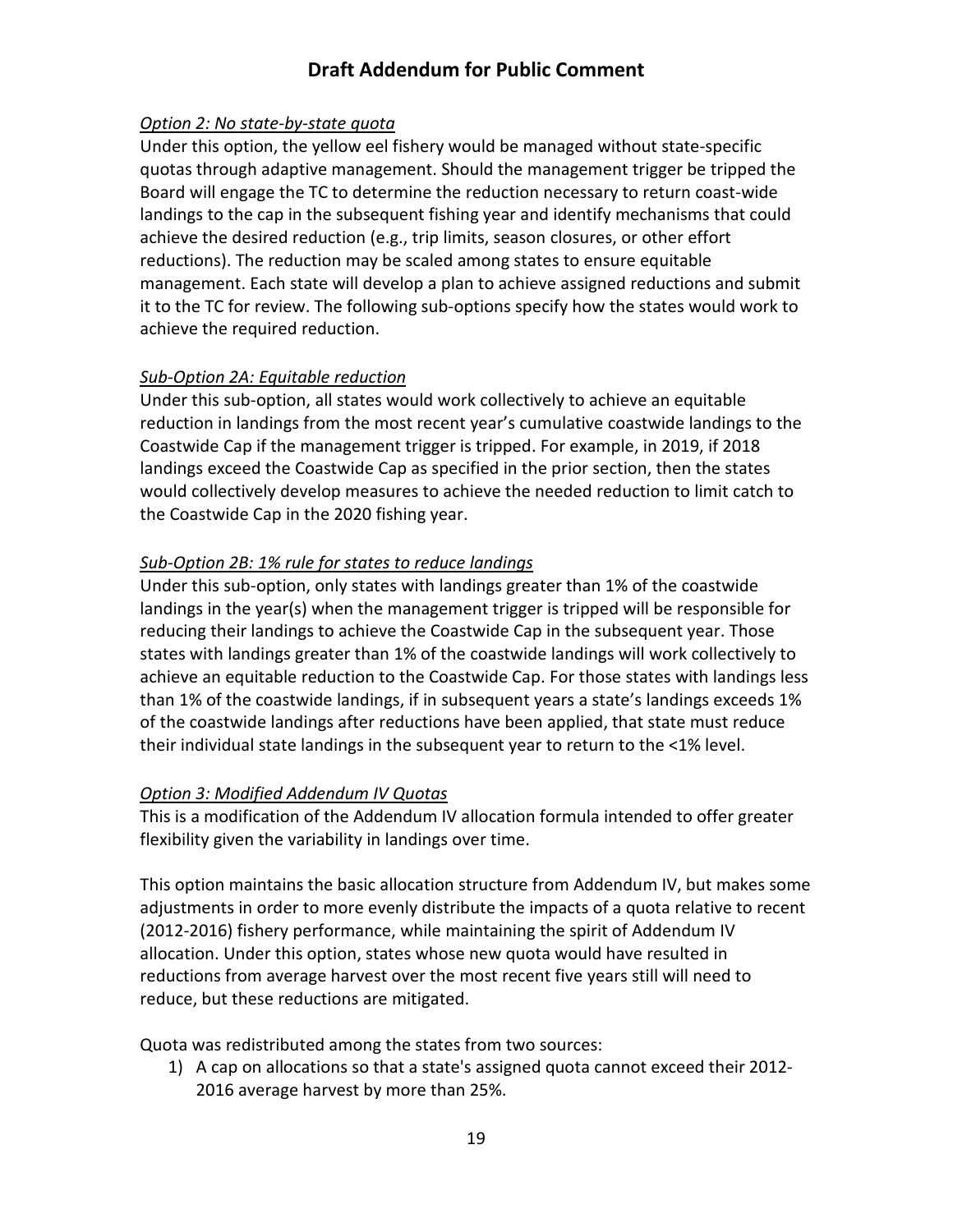2) The 2,000 pound minimum quota assigned to New Hampshire, Massachusetts, Connecticut, South Carolina, and Georgia was initially removed and redistributed to the remaining states.

The quota resulting from the removal of the 2,000 pound minimum and from capping states with more than a 25% increase was used two ways: 1) to set Maine's harvest equal to their 2012-2016 harvest (5,952 pounds) and therefore mitigate Maine's reduction if a quota is implemented and 2) the remainder (52,918 pounds) was divided evenly among and added to the Addendum IV quotas of New York, Maryland and Virginia - the only three states who would face a reduction from 2012-2016 average harvest levels under Addendum IV.

Finally, based on harvest history, 0.75% of the Coastwide Cap (6,808 pounds under the current cap) was set aside and divided evenly among those 5 states given the minimum 2,000 pound allocation under Addendum IV (6,808/5 = 1,362 pounds). The allocation of 1,362 pound was rounded down to 1,000 pounds for each of the states. The excess from this rounding (1,807.5 pounds) was added back to Maryland's proposed quota to further mitigate their impacts (Table 4 and Figure 2). Appendix II further describes this quota redistribution proposal.

|             | Addendum IV | Option 3   | Addendum IV | Option 3 |  |
|-------------|-------------|------------|-------------|----------|--|
| State       | Percentage  | Percentage |             |          |  |
|             | Allocation  | Allocation | Quota       | Quota    |  |
| <b>ME</b>   | 0.43%       | 0.65%      | 3,907       | 5,907    |  |
| <b>NH</b>   | 0.22%       | 0.11%      | 2,000       | 1,362    |  |
| MA          | 0.22%       | 0.11%      | 2,000       | 1,362    |  |
| RI          | 0.51%       | 0.28%      | 4,642       | 2,551    |  |
| <b>CT</b>   | 0.22%       | 0.11%      | 2,000       | 1,362    |  |
| <b>NY</b>   | 1.68%       | 3.59%      | 15,220      | 32,613   |  |
| NJ          | 10.46%      | 10.38%     | 94,899      | 94,187   |  |
| DE          | 6.79%       | 6.74%      | 61,632      | 61,170   |  |
| <b>MD</b>   | 51.34%      | 53.08%     | 465,968     | 479,978  |  |
| <b>PRFC</b> | 5.77%       | 5.73%      | 52,358      | 51,965   |  |
| VA          | 8.67%       | 10.53%     | 78,702      | 95,619   |  |
| <b>NC</b>   | 11.79%      | 7.03%      | 107,054     | 63,818   |  |
| <b>SC</b>   | 0.22%       | 0.11%      | 2,000       | 1,362    |  |
| GA          | 0.22%       | 0.11%      | 2,000       | 1,362    |  |
| FL          | 1.46%       | 1.44%      | 13,287      | 13,051   |  |
| Total       | 100%        | 100%       | 907,669     | 907,669  |  |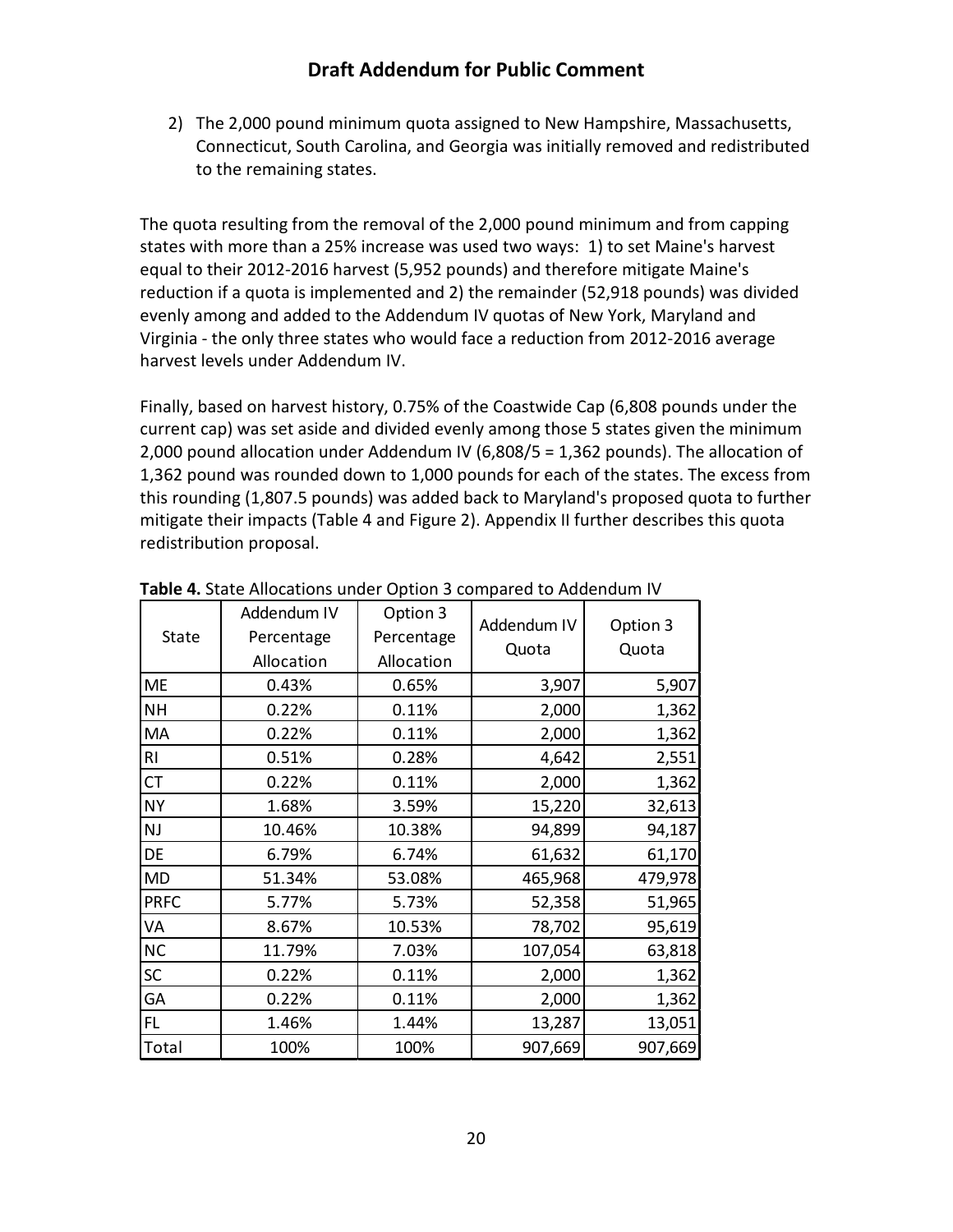

**Figure 2.** Option 3 State Quotas relative to landings. This shows proposed quotas (dotted line) compared to each state's landings over the past 10 years. States not shown are assigned a base quota of 1,362 pounds. The proposed quota assumes a status quo coastwide quota of 907,699 pounds.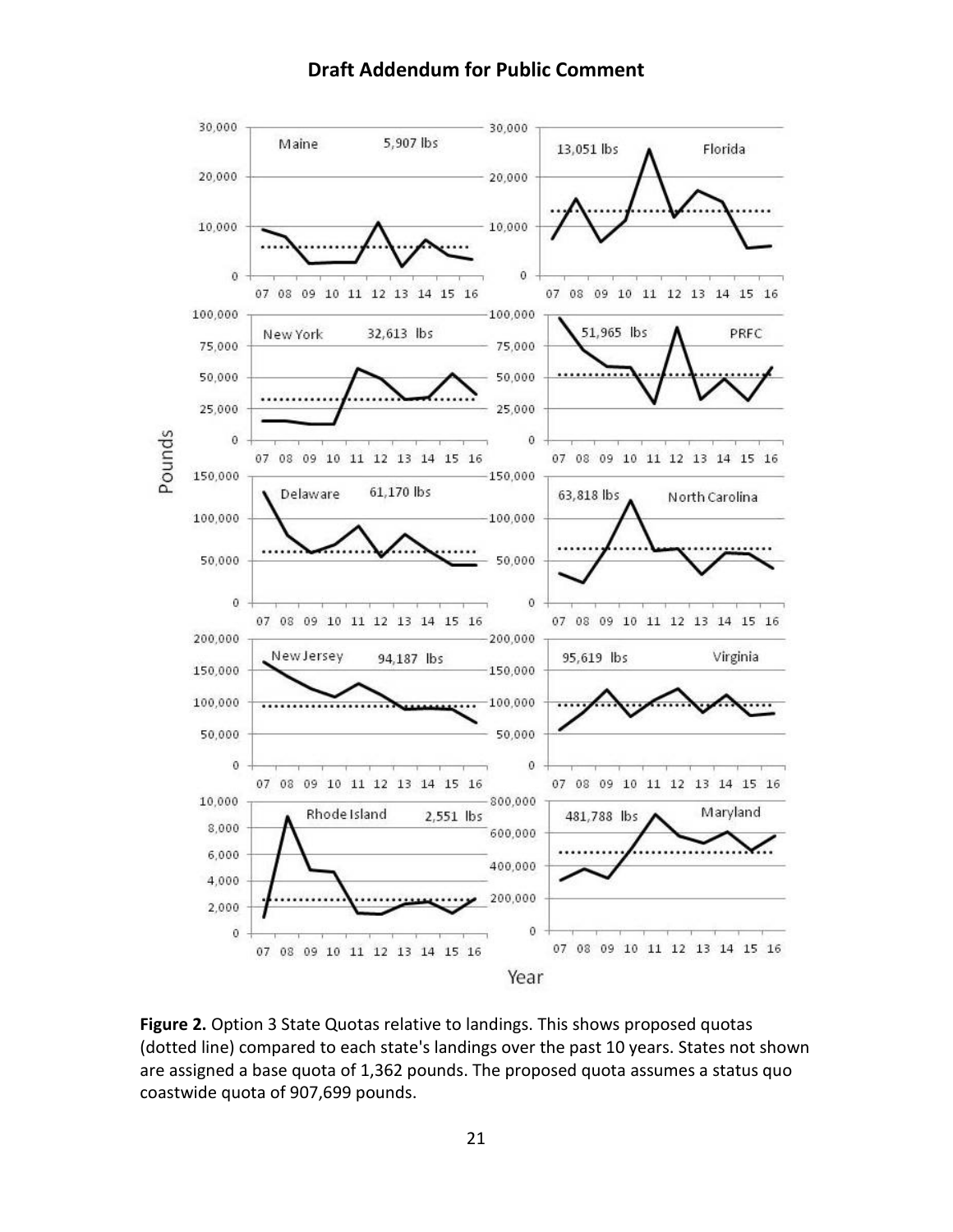**Note**: For Options 3, 4, and 5, the following items on accountability will be carried over from Addendum IV:

- *Accountability*: States will be held accountable for their annual quota. If a state or jurisdiction has an overage in a given fishing year, then the state or jurisdiction is required to reduce their following year's quota by the same amount the quota was exceeded, pound for pound. *For states that qualify for the automatic 2,000 pound quota, any overages would be deducted from the 2,000 pound allocation.\**

Under both the landings cap and quota systems, all New York American eel landings (i.e. from both the yellow and silver eel fisheries) are included, until otherwise shown to preclude it.

Additionally, for the following example tables for Options 4 and 5, a breakdown of the previous allocation under Addendum IV state-by-state quotas is compared against the new state allocations of the same Coastwide Cap.

\***Note**: if allocation option 3, 4, or 5 is chosen then overages by the states of New Hampshire, South Carolina, and Georgia will be treated on a case-by-case basis since, under these options, these states have quotas significantly lower than 2,000 pounds.

#### *Option 4: Simple Time Series Average of Yellow Eel Landings*

Under this option states will be allocated a quota based on their state's average state yellow eel landings data for a specific timeframe. In the example allocations listed below, the coastwide landings quota is set at 907,669 pounds (the Addendum IV coastwide quota) to help compare current state-by-state quotas under Addendum IV to the proposed quotas in Options 4 A and B (Tables 5 and 6). Data used to develop average landings for each time series can be found in Table 2. **Note**: The state-by-state allocations below would differ if either Option 2 or 3 are selected. Additionally, please note that due to low landings and data confidentiality, New Hampshire, South Carolina, and Georgia's average landings for the two time periods are not specified below.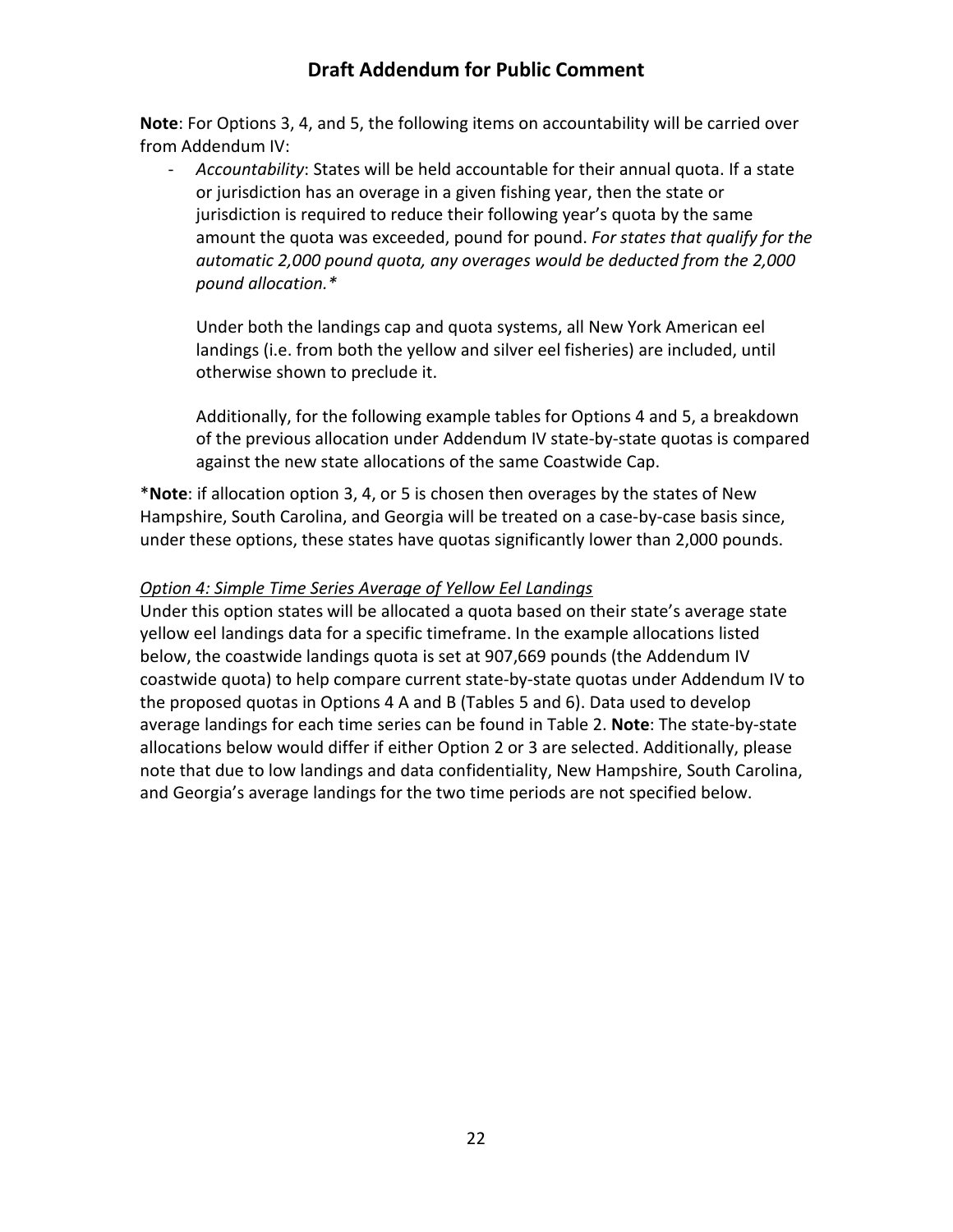|              | <b>Average Landings</b> | <b>Addendum IV</b>           | <b>New</b> | Addendum IV | New Quota under  |
|--------------|-------------------------|------------------------------|------------|-------------|------------------|
| <b>State</b> | 2007-2016               | <b>Percentage Allocation</b> | Percentage | Quota       | <b>Option 4A</b> |
| <b>ME</b>    | 5,545                   | 0.43%                        | 0.57%      | 3,907       | 5,217            |
| NΗ           |                         | 0.22%                        | 0.01%      | 2,000       | 61               |
| МA           | 1,888                   | 0.22%                        | 0.20%      | 2,000       | 1,776            |
| <b>RI</b>    | 3,112                   | 0.51%                        | 0.32%      | 4,642       | 2,928            |
| <b>CT</b>    | 1,652                   | 0.22%                        | 0.17%      | 2,000       | 1,555            |
| <b>NY</b>    | 29,437                  | 1.68%                        | 3.05%      | 15,220      | 27,696           |
| <b>NJ</b>    | 110,331                 | 10.46%                       | 11.44%     | 94,899      | 103,808          |
| <b>DE</b>    | 72,975                  | 6.79%                        | 7.56%      | 61,632      | 68,661           |
| <b>MD</b>    | 517,548                 | 51.34%                       | 53.65%     | 465,968     | 486,947          |
| <b>PRFC</b>  | 57,608                  | 5.77%                        | 5.97%      | 52,358      | 54,201           |
| VA           | 95,357                  | 8.67%                        | 9.88%      | 78,702      | 89,719           |
| <b>NC</b>    | 56,786                  | 11.79%                       | 5.89%      | 107,054     | 53,429           |
| <b>SC</b>    |                         | 0.22%                        | 0.00%      | 2,000       | 3                |
| GA           |                         | 0.22%                        | 0.05%      | 2,000       | 436              |
| FL.          | 11,938                  | 1.46%                        | 1.24%      | 13,287      | 11,232           |
| Total        | 964,709                 | 100.00%                      | 100%       | 907,669     | 907,669          |

**Table 5.** Sub-option 4A: Average landings over most recent 10-year time series (2007-2016)

**Table 6.** Sub-option 4B: Average landings over most recent 5-year time series (2012-2016)

| <b>State</b> | <b>Average Landings</b> | <b>Addendum IV</b>           | <b>New</b> | <b>Addendum IV</b> | New Quota under  |  |  |  |
|--------------|-------------------------|------------------------------|------------|--------------------|------------------|--|--|--|
|              | 2012-2016               | <b>Percentage Allocation</b> | Percentage | Quota              | <b>Option 4B</b> |  |  |  |
| ME           | 5,952                   | 0.43%                        | 0.60%      | 3,907              | 5,438            |  |  |  |
| NH           |                         | 0.22%                        | 0.01%      | 2,000              | 50               |  |  |  |
| МA           | 2,165                   | 0.22%                        | 0.22%      | 2,000              | 1,978            |  |  |  |
| <b>RI</b>    | 2,054                   | 0.51%                        | 0.21%      | 4,642              | 1,877            |  |  |  |
| <b>CT</b>    | 1,776                   | 0.22%                        | 0.18%      | 2,000              | 1,623            |  |  |  |
| <b>NY</b>    | 40,631                  | 1.68%                        | 4.09%      | 15,220             | 37,122           |  |  |  |
| NJ           | 90,305                  | 10.46%                       | 9.09%      | 94,899             | 82,506           |  |  |  |
| <b>DE</b>    | 57,790                  | 6.79%                        | 5.82%      | 61,632             | 52,799           |  |  |  |
| MD           | 574,968                 | 51.34%                       | 57.87%     | 465,968            | 525,313          |  |  |  |
| <b>PRFC</b>  | 52,286                  | 5.77%                        | 5.26%      | 52,358             | 47,771           |  |  |  |
| VA           | 102,914                 | 8.67%                        | 10.36%     | 78,702             | 94,027           |  |  |  |
| <b>NC</b>    | 51,309                  | 11.79%                       | 5.16%      | 107,054            | 46,878           |  |  |  |
| <b>SC</b>    |                         | 0.22%                        | 0.00%      | 2,000              | 1                |  |  |  |
| GA           |                         | 0.22%                        | 0.07%      | 2,000              | 665              |  |  |  |
| FL.          | 10,532                  | 1.46%                        | 1.06%      | 13,287             | 9,623            |  |  |  |
| <b>Total</b> | 993,466                 | 100.00%                      | 100%       | 907,669            | 907,669          |  |  |  |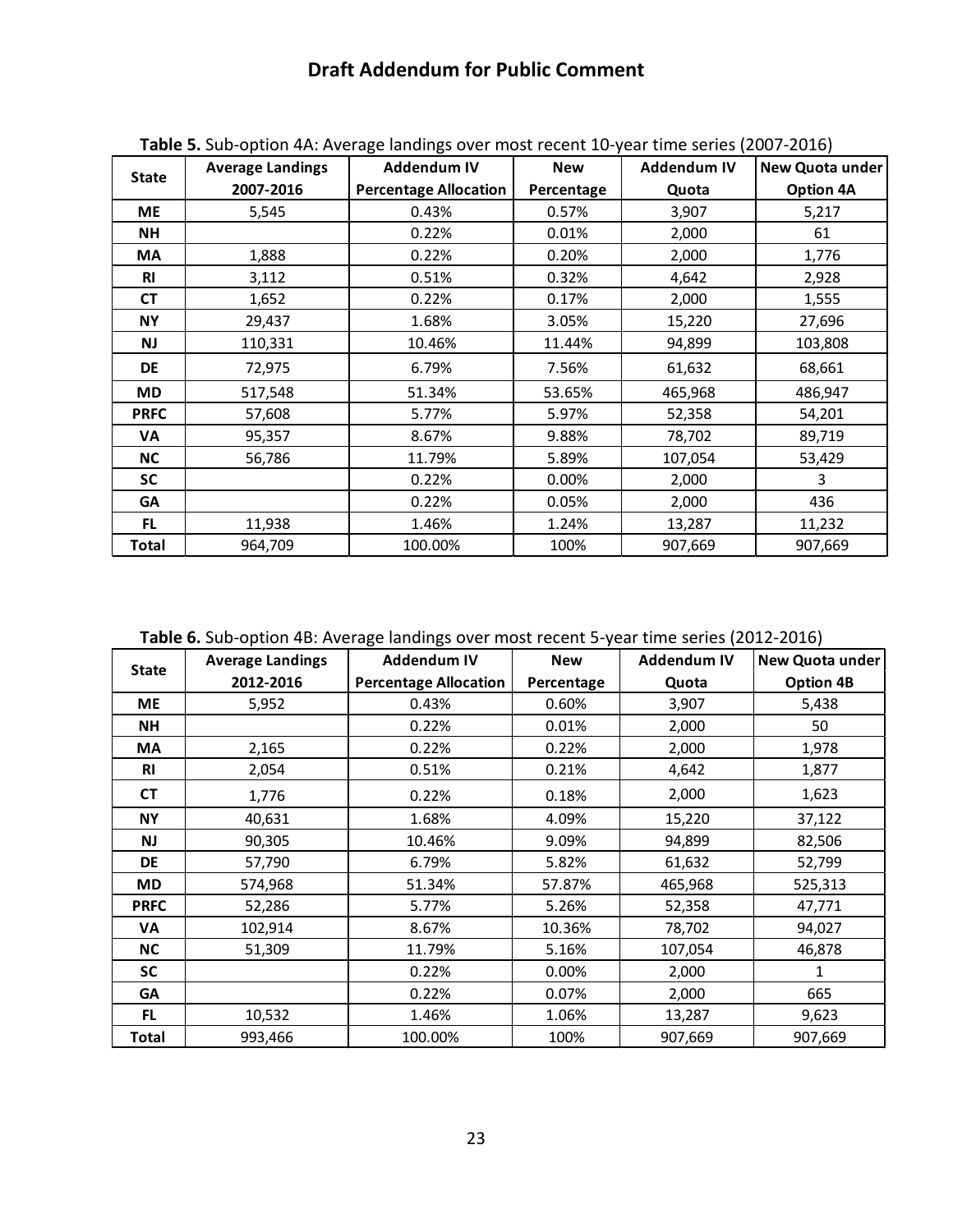Option 5: Allocation Based on Weighted Time Series Average of Yellow Eel Landings Under this option, states will be allocated a quota based on the weighted average of their state yellow eel landings data for a specific timeframe. For example, Tables 7 and 8 below compare current state-by-state quotas under Addendum IV to the proposed quotas in Options 5A and B with the coastwide landings quota set at 907,669 pounds (the Addendum IV coastwide quota). Data used to develop weighted average landings for each time series can be found in Table 2. **Note**: The state-by-state allocations in the tables below will differ if either Option 2 or 3 under Issue Item 1 (Coastwide Cap) are selected. Also included for the following sub-options is an example equation demonstrating how the allocation was derived (Appendix III).

| <b>State</b>   | <b>Addendum IV</b><br>Percentage<br><b>Allocation</b> | <b>New Percentage</b><br><b>Allocation under</b><br><b>Option 5A</b> | <b>Addendum IV</b><br>Quota | New Quota under<br><b>Option 5A</b> |
|----------------|-------------------------------------------------------|----------------------------------------------------------------------|-----------------------------|-------------------------------------|
| <b>ME</b>      | 0.43%                                                 | 0.74%                                                                | 3,907                       | 6,759                               |
| <b>NH</b>      | 0.22%                                                 | 0.01%                                                                | 2,000                       | 79                                  |
| MA             | 0.22%                                                 | 0.24%                                                                | 2,000                       | 2,209                               |
| R <sub>l</sub> | 0.51%                                                 | 0.54%                                                                | 4,642                       | 4,899                               |
| <b>CT</b>      | 0.22%                                                 | 0.22%                                                                | 2,000                       | 2,017                               |
| <b>NY</b>      | 1.68%                                                 | 2.71%                                                                | 15,220                      | 24,570                              |
| <b>NJ</b>      | 10.46%                                                | 11.21%                                                               | 94,899                      | 101,743                             |
| <b>DE</b>      | 6.79%                                                 | 8.92%                                                                | 61,632                      | 80,920                              |
| <b>MD</b>      | 51.34%                                                | 48.67%                                                               | 465,968                     | 441,788                             |
| <b>PRFC</b>    | 5.77%                                                 | 8.30%                                                                | 52,358                      | 75,319                              |
| <b>VA</b>      | 8.67%                                                 | 10.31%                                                               | 78,702                      | 93,624                              |
| <b>NC</b>      | 11.79%                                                | 6.91%                                                                | 107,054                     | 62,731                              |
| <b>SC</b>      | 0.22%                                                 | 0.00%                                                                | 2,000                       | $\overline{2}$                      |
| <b>GA</b>      | 0.22%                                                 | 0.04%                                                                | 2,000                       | 376                                 |
| FL.            | 1.46%                                                 | 1.17%                                                                | 13,287                      | 10,632                              |
| Coastwide      | 100%                                                  | 100%                                                                 | 907,669                     | 907,669                             |

**Table 7.** Sub-option 5A: Weighted average: 50 % of the time series (1998-2016) and 50% of the most recent 10 years (2007-2016)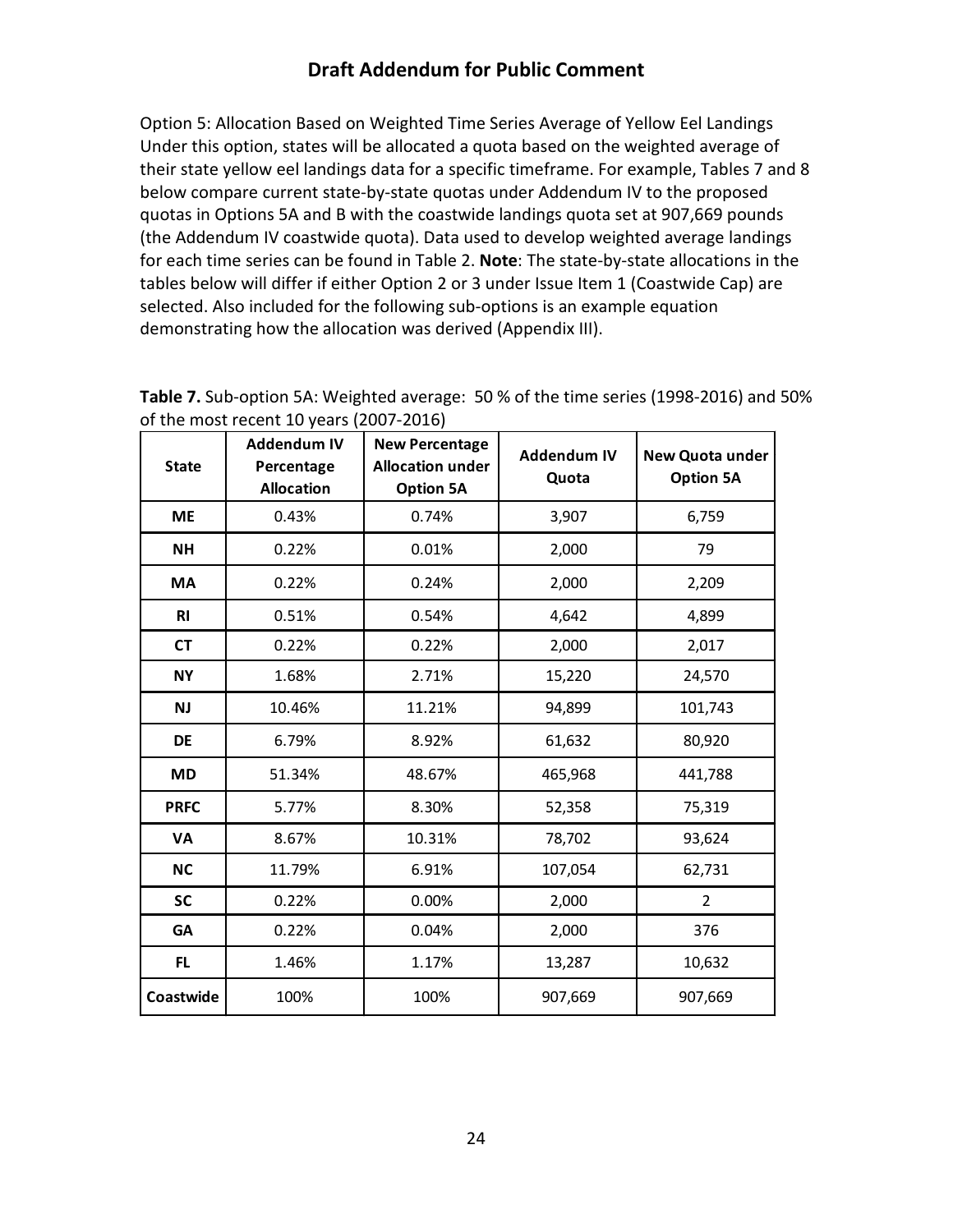| <b>State</b> | <b>Addendum IV</b><br>Percentage<br><b>Allocation</b> | <b>New Percentage</b><br><b>Allocation under</b><br><b>Option 5B</b> | <b>Addendum IV</b><br>Quota | New Quota under<br><b>Option 5B</b> |
|--------------|-------------------------------------------------------|----------------------------------------------------------------------|-----------------------------|-------------------------------------|
| <b>ME</b>    | 0.43%                                                 | 0.75%                                                                | 3,907                       | 6,849                               |
| <b>NH</b>    | 0.22%                                                 | 0.01%                                                                | 2,000                       | 73                                  |
| <b>MA</b>    | 0.22%                                                 | 0.25%                                                                | 2,000                       | 2,305                               |
| <b>RI</b>    | 0.51%                                                 | 0.48%                                                                | 4,642                       | 4,333                               |
| <b>CT</b>    | 0.22%                                                 | 0.23%                                                                | 2,000                       | 2,045                               |
| <b>NY</b>    | 1.68%                                                 | 3.24%                                                                | 15,220                      | 29,432                              |
| <b>NJ</b>    | 10.46%                                                | 10.01%                                                               | 94,899                      | 90,891                              |
| DE           | 6.79%                                                 | 8.00%                                                                | 61,632                      | 72,636                              |
| MD           | 51.34%                                                | 50.91%                                                               | 465,968                     | 462,057                             |
| <b>PRFC</b>  | 5.77%                                                 | 7.90%                                                                | 52,358                      | 71,721                              |
| VA           | 8.67%                                                 | 10.55%                                                               | 78,702                      | 95,767                              |
| <b>NC</b>    | 11.79%                                                | 6.53%                                                                | 107,054                     | 59,247                              |
| <b>SC</b>    | 0.22%                                                 | 0.00%                                                                | 2,000                       | $\mathbf{1}$                        |
| <b>GA</b>    | 0.22%                                                 | 0.05%                                                                | 2,000                       | 493                                 |
| FL.          | 1.46%                                                 | 1.08%                                                                | 13,287                      | 9,819                               |
| Coastwide    | 100%                                                  | 100%                                                                 | 907,669                     | 907,669                             |

**Table 8.** Sub-option 5B: Weighted average: 50 % of the time series (1998-2016) and 50% of the most recent 5 years (2012-2016)

### <span id="page-25-0"></span>**Issue 4: Quota Transfers**

As noted in earlier sections, the Allocation Working Group highlighted concerns regarding the timing of when landings information becomes available and finalized, specifically in evaluating fishery performance. Addendum IV outlined the following provisions for transfer of quota under state-by-state allocations:

• Any state or jurisdiction may request approval from the Board Chair or Commission Chair to transfer all or part of its annual quota to one or more states, including states that receive the automatic 2,000 pound quota. Requests for transfers must be made by individual or joint letters signed by the principal state official with marine fishery management authority for each state involved. The Chair will notify the requesting states within ten working days of the disposition of the request. In evaluating the request, the Chair will consider: if the transfer would preclude the overall annual quota from being achieved, if the transfer addresses an unforeseen variation or contingency in the fishery, and if the transfer is consistent with the objectives of the FMP. Transfer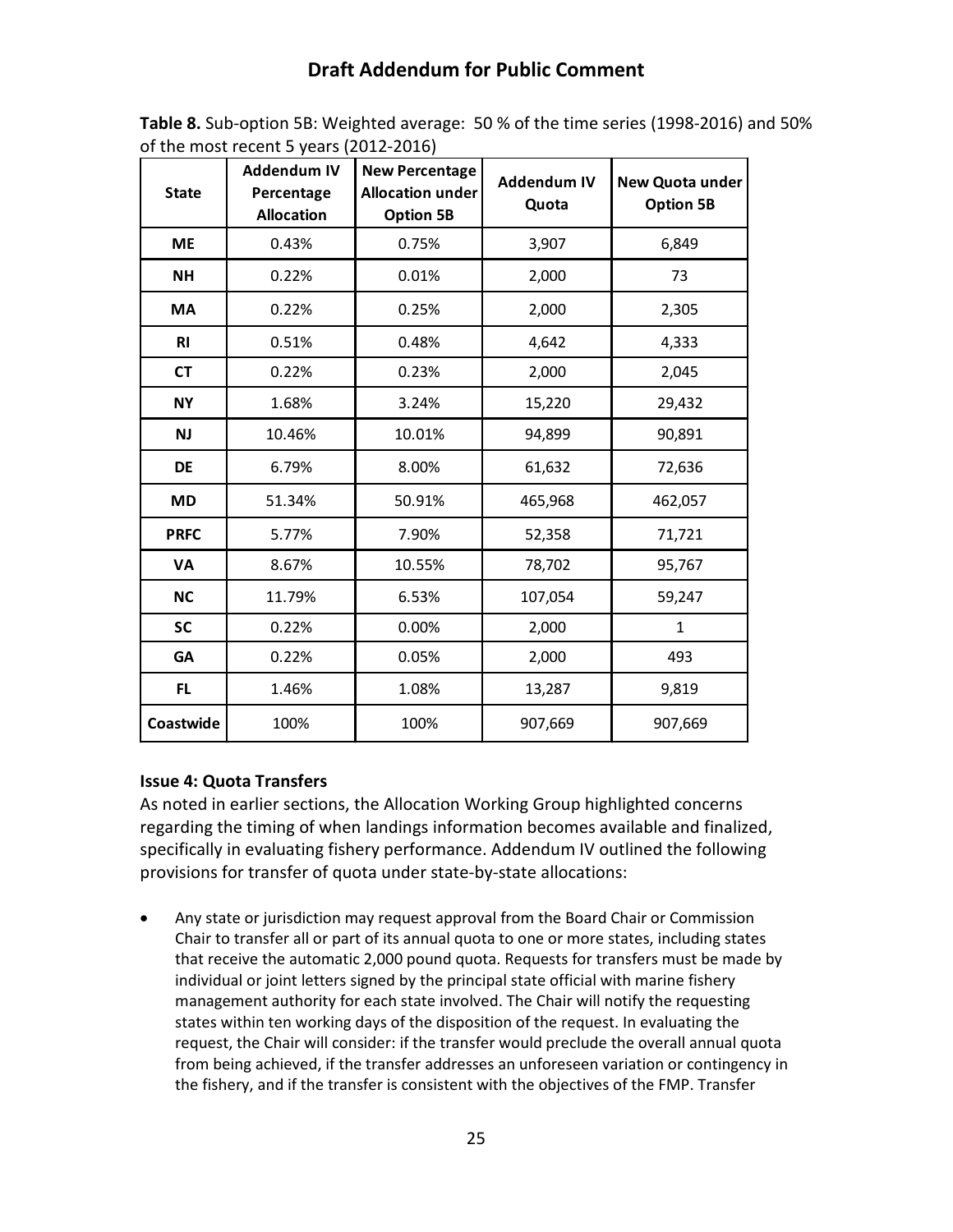requests for the current fishing year must be submitted by December 31 of that fishing year.

• The transfer of quota would be valid for only the calendar year in which the request is made. These transfers do not permanently affect the state-specific shares of the quota, i.e., the state specific shares remain fixed. Once quota has been transferred to a state, the state receiving quota becomes responsible for any overages of transferred quota.

Many states are concerned that the implementation of state quotas will lead to fishery inefficiencies both at the state and coastwide level. For example, late fall is often a peak yellow eel harvest period. If a state with unused quota was hesitant to transfer quota to a state that had filled its quota because it was unsure whether it could spare the unused quota, the quota in the potential donor state could go unused while the harvesters in the potential recipient state would be denied extra income. This inefficient use of the fishery and capricious reduction in fishery revenue is in direct contradiction of the ISFMP Charter. To avoid this potential problem, if a state-by-state allocation option is selected under Issue 3, the Allocation Working Group has put forward the following options:

*Option 1: Status Quo (Transfers allowed no later than December 31)* Under this option, quota transfer requests must be submitted by December 31 of that fishing year.

*Option 2: Extend transfer provisions to February 15 of the following fishing season.*  Under this option, quota transfers may occur at any time during the fishing season but no later than February 15 of the following year. All transfers require a donor state (state giving quota) and a receiving state (state accepting additional quota). There is no limit on the amount of quota that can be transferred by this mechanism, and the terms and conditions of the transfer are to be identified solely by the parties involved in the transfer. This strategy will allow both the donor and recipient state to have additional time to reconcile their landings data.

### <span id="page-26-0"></span>**3.4 Timeframe for Addendum Provisions**

There is not a sunset for this Addendum. If a new or different management program is desired than what is specified in the prior sections, a new addendum is required. If state-by-state allocations are implemented based on a selected management trigger and Coastwide Cap specified above, state-by-state allocations will be revisited within 3 years (reviewed in 2021). During the revisiting process, the Board may reconsider if state-by-state quotas are needed for the 2022 fishing season if the implemented stateby-state quotas have not been exceeded for 2 years.

Specific to the Maine glass eel quota, the selected quota in the section above will be specified for three years moving forward (starting in the 2019; from 2019-2021), and can be revisited before year four (2022). If the Board decides to maintain Maine's glass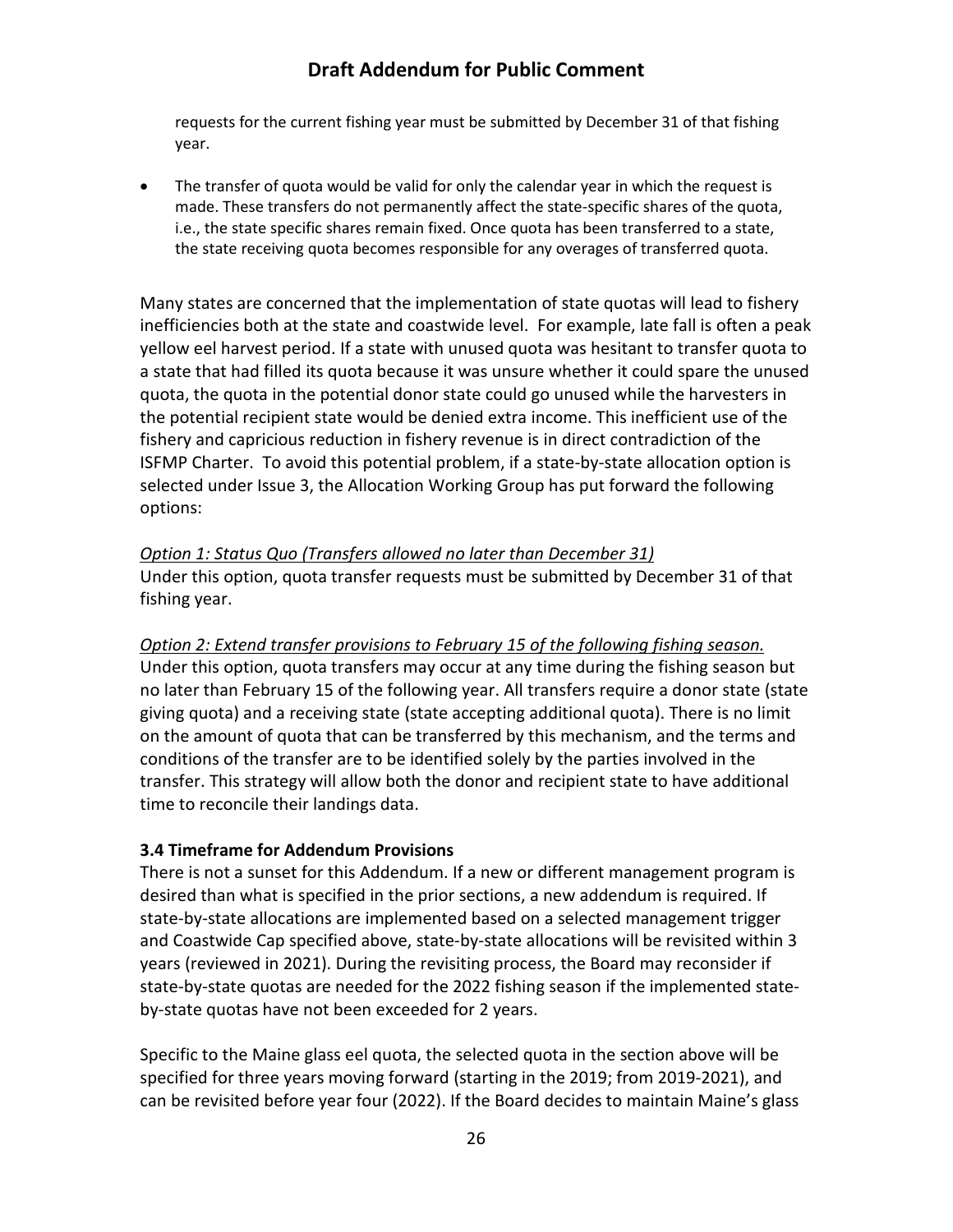eel quota at its specified level in the section above, the quota can be extended for an additional three years (2022-2024) without requiring a new addendum. If there is a desire to increase Maine's glass eel quota from the specified level in the section above, a new Addendum will be required.

### <span id="page-27-0"></span>**4.0 Compliance**

If the existing American Eel FMP is revised by approval of this draft addendum, the American Eel Management Board will designate dates by which states will be required to implement the addendum starting with the 2019 fishing season. A final implementation schedule will be identified based on the management tools chosen.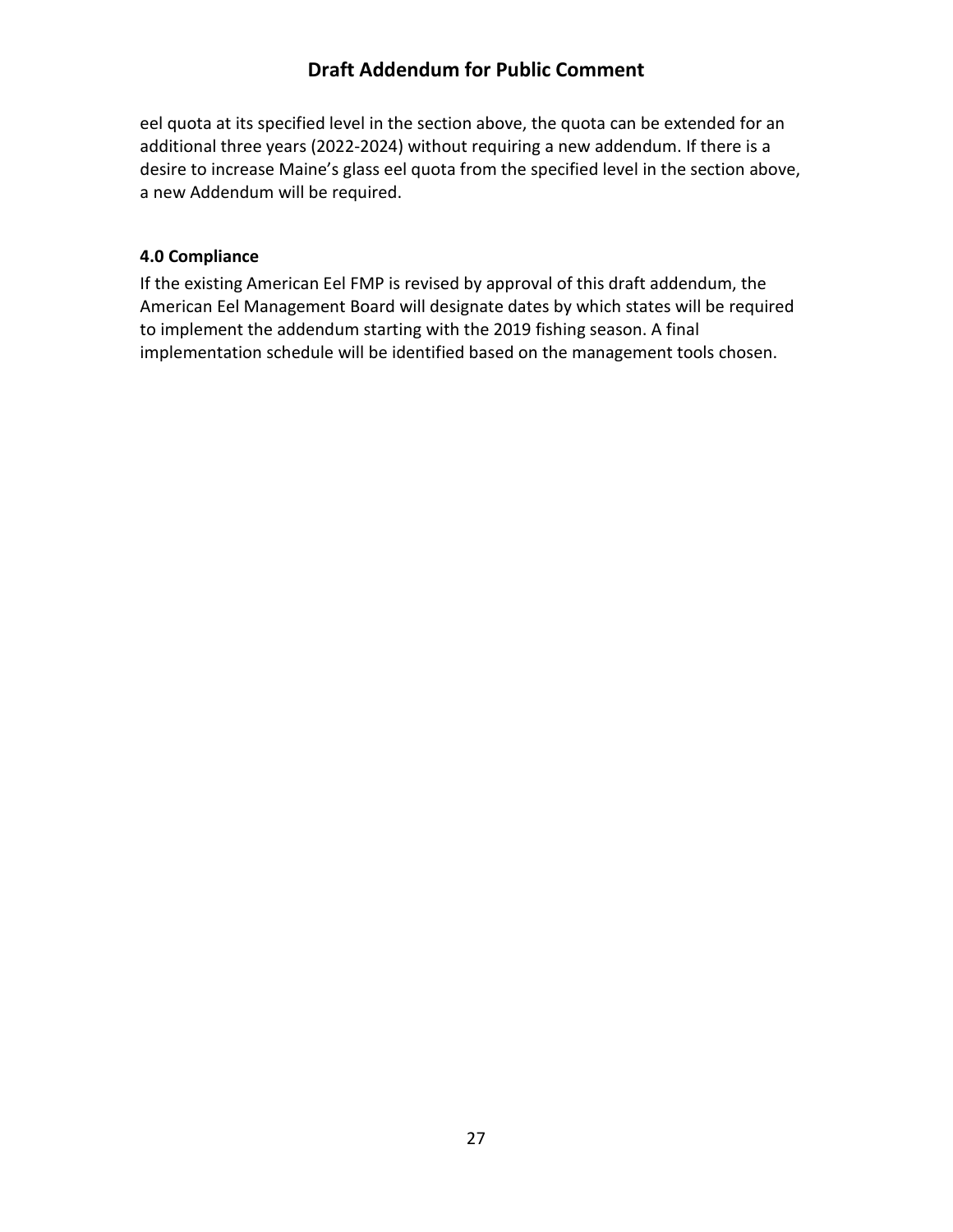#### <span id="page-28-0"></span>**References**

- Atlantic States Marine Fisheries Commission (ASMFC). 2000. Interstate Fishery Management Plan for American Eel (*Anguilla rostrata*). Washington D.C. NOAA Oceanic and Atmospheric Administration Award No. NA97 FGO 0034 and NA07 FGO 024.
- Atlantic States Marine Fisheries Commission (ASMFC). 2012. American Eel Benchmark Stock Assessment. Arlington, VA.
- Atlantic States Marine Fisheries Commission (ASMFC). 2014. Addendum IV to the Interstate Management Plan for American Eel. Arlington, VA.
- Atlantic States Marine Fisheries Commission (ASMFC). 2017. American Eel Stock Assessment Update. Arlington, VA.
- Blake, L. M. 1982. Commercial fishing for eel in New York State. In K. H. Loftus (ed). Proceedings of the 1980 North American eel conference. Ont. Fish. Tech. Rep. Ser. No. 4. 97pp
- Clark, J. 2009.The American Eel Fishery in Delaware. Pages 229-240 *in* J. M. Casselman and D. K. Cairns, editors. Eels at the edge: science, status and conservation concerns. American Fisheries Society Symposium 58, Bethesda, Maryland.
- COSEWIC. 2012. COSEWIC assessment and status report on the American Eel Anguilla rostrata in Canada. Committee on the Status of Endangered Wildlife in Canada. Ottawa. xii + 109 pp. [\(www.registrelep-sararegistry.gc.ca/default\\_e.cfm\)](http://www.registrelep-sararegistry.gc.ca/default_e.cfm).
- Helfman, G.S., D.L. Stoneburner, E.L. Bozeman, P.A. Christian, and R. Whalen. 1983. Ultrasonic telemetry of American eel movements in a tidal creek. Transactions of the American Fisheries Society 112:105–110.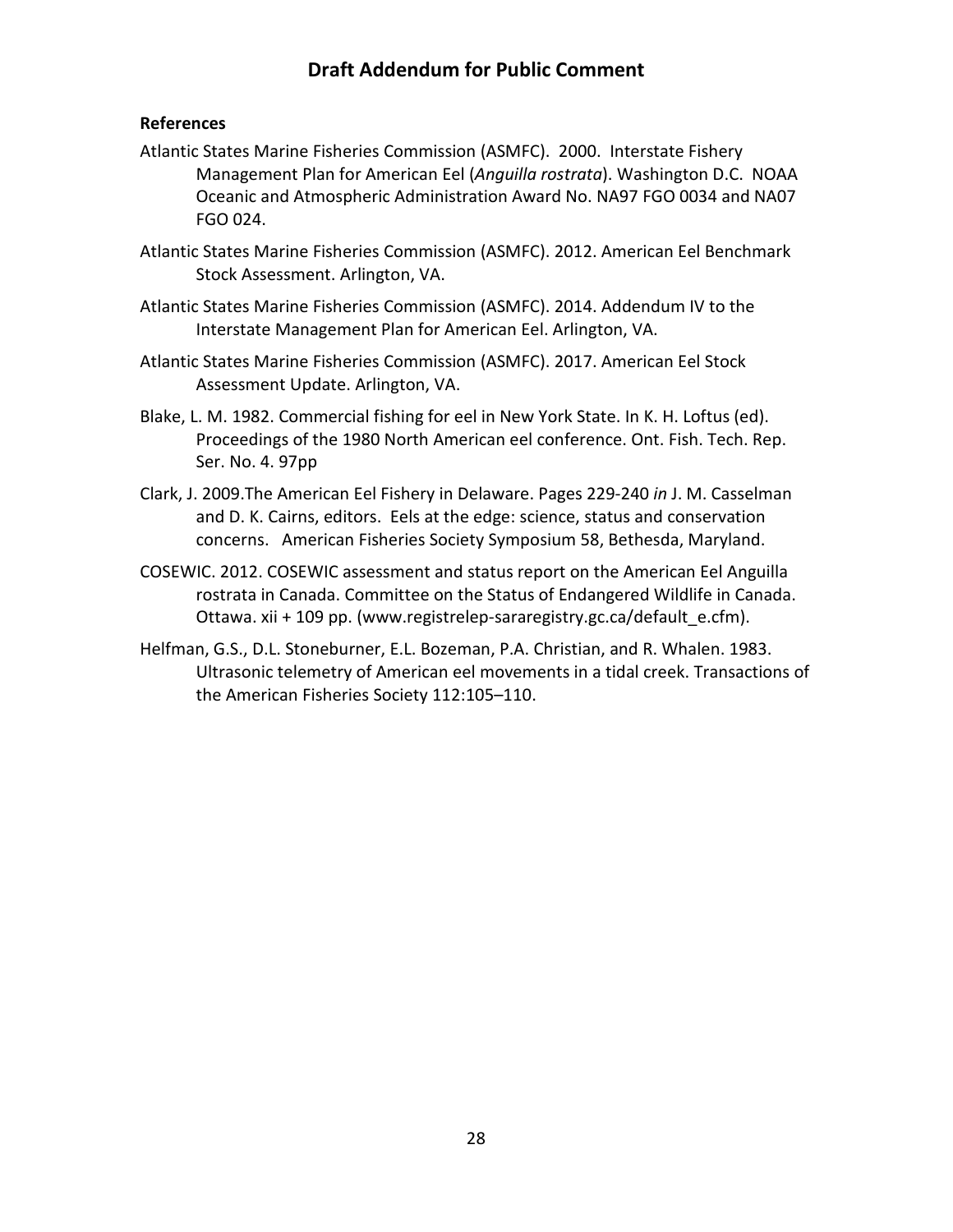#### <span id="page-29-0"></span>**Appendix I. Addendum IV (2014) Aquaculture Plan Provisions**

States and jurisdictions may develop a Plan for aquaculture purposes. Under an approved Aquaculture Plan, states and jurisdictions may harvest a maximum of 200 pounds of glass eel annually from within their waters for use in domestic aquaculture facilities provided the state can objectively show the harvest will occur from a watershed that minimally contributes to the spawning stock of American eel. The request shall include: pounds requested; location, method, and dates of harvest; duration of requested harvest; prior approval of any applicable permits; description of the facility, including the capacity of the facility the glass eels will be held, and husbandry methods; description of the markets the eels will be distributed to; monitoring program to ensure harvest is not exceeded; and adequate enforcement capabilities penalties for violations. Approval of a request does not guarantee approval of a request in future years. Eels harvested under an approved Aquaculture Plan may not be sold until they reach the legal size in the jurisdiction of operations, unless otherwise specified.

All Plans are subject to TC and LEC review and Board approval. The Fishing Mortality Based Plan must be submitted by June 1st of the preceding fishing year in order to provide enough time for review for the upcoming fishing season. Transfer and Aquaculture Plans must be submitted by June 1st of the preceding fishing year and approval will be determined by the Board by September 1st. Plans will initially be valid for only one year. After the first year of implementation the TC will evaluate the program and provide recommendations to the Board on the overall impact of and adherence to the plan. If the proposed regulatory changes, habitat improvements, or harvest impact cannot be assessed one year post-implementation, then a secondary review must occur within three to five years post-implementation if the action is still ongoing. If states use habitat improvements and changes to that habitat occurs in subsequent years, the Commission must be notified through the annual compliance report and a review of the Plan may be initiated. Any requests that include a stocking provision would have to ensure stocked eels were certified disease free according to standards developed by the TC and approved by the Board.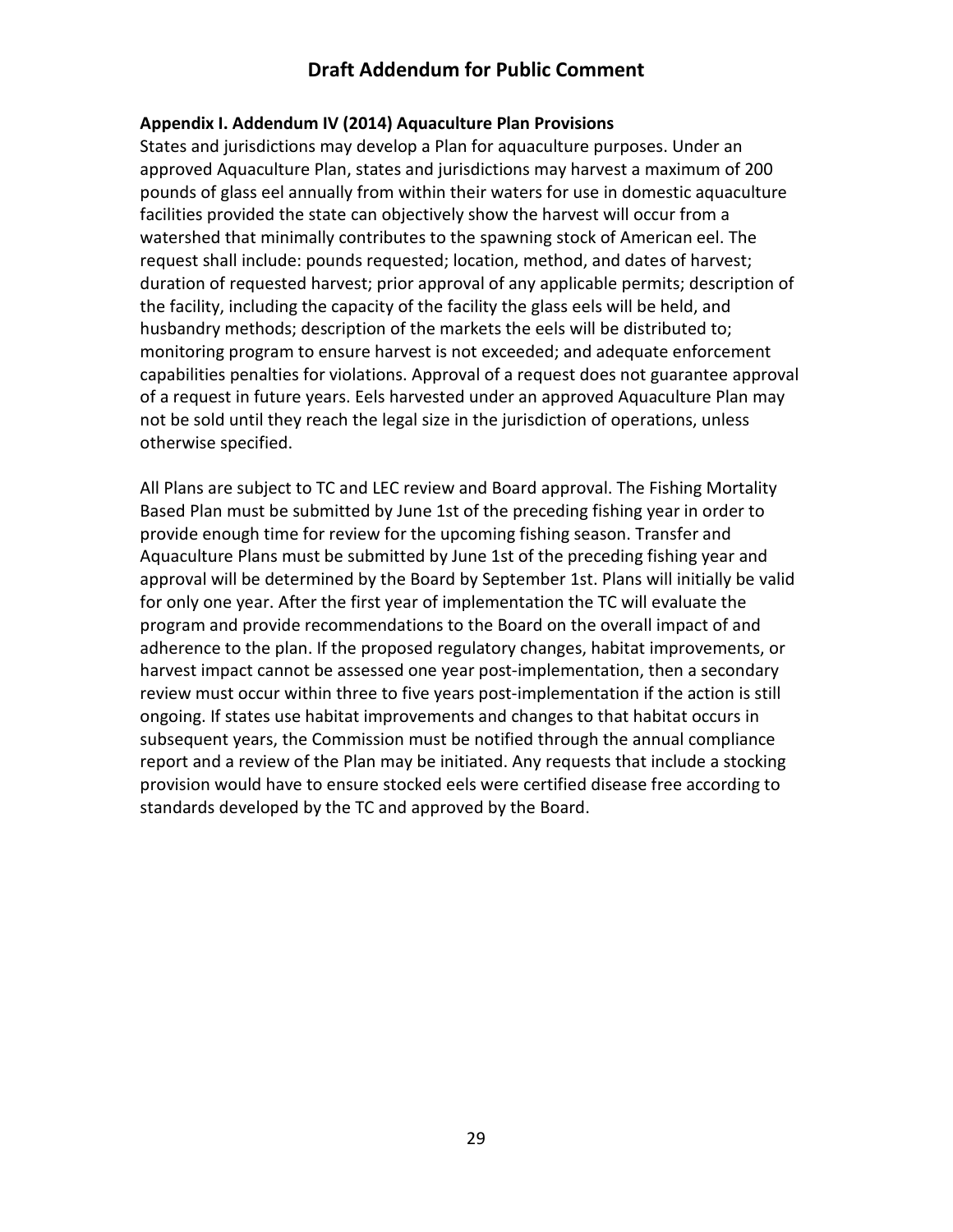### <span id="page-30-0"></span>**Appendix II. Modified Addendum IV Quotas (Option 3) Explained**

Option 3: Modified Addendum IV Quotas under Section 3.3 Issue 3: Allocation (page 21) Background:The intent of this option is to redistribute quotas assigned in Addendum IV in order to mitigate reductions for some states from the most recent 5 year (2012-2016) landings, while not substantially changing the allocation outcome for any state. States with gray cells have landed less than 1% of the coastwide landings each year since 2007. Table 1 shows the impact of Addendum IV quotas relative to 2012-2016 average landings. Four states would be required to reduce their average landings by more than 15% if the allocation remains the same.

| <b>State</b>   | Addendum IV<br>Quota (pounds) | Average Landings<br>2012-2016 | Percent change from<br>average landings<br>(2012-2016) to<br>Addendum IV quota |
|----------------|-------------------------------|-------------------------------|--------------------------------------------------------------------------------|
| <b>ME</b>      | 3,907                         | 5,952                         | $-34%$                                                                         |
| <b>NH</b>      | 2,000                         |                               |                                                                                |
| <b>MA</b>      | 2,000                         |                               |                                                                                |
| R <sub>l</sub> | 4,642                         | 2,054                         | $+126%$                                                                        |
| <b>CT</b>      | 2,000                         |                               |                                                                                |
| <b>NY</b>      | 15,220                        | 40,631                        | $-63%$                                                                         |
| <b>NJ</b>      | 94,899                        | 90,305                        | $+5%$                                                                          |
| <b>DE</b>      | 61,632                        | 57,790                        | $+7%$                                                                          |
| <b>MD</b>      | 465,968                       | 574,968                       | $-19%$                                                                         |
| <b>PRFC</b>    | 52,358                        | 52,286                        | $+0.14%$                                                                       |
| <b>VA</b>      | 78,702                        | 102,914                       | $-24%$                                                                         |
| <b>NC</b>      | 107,054                       | 51,309                        | +109%                                                                          |
| <b>SC</b>      | 2,000                         |                               |                                                                                |
| <b>GA</b>      | 2,000                         |                               |                                                                                |
| FL             | 13,287                        | 10,532                        | $+26%$                                                                         |
| Coastwide      | 907,669                       | 993,466                       |                                                                                |

Table 1.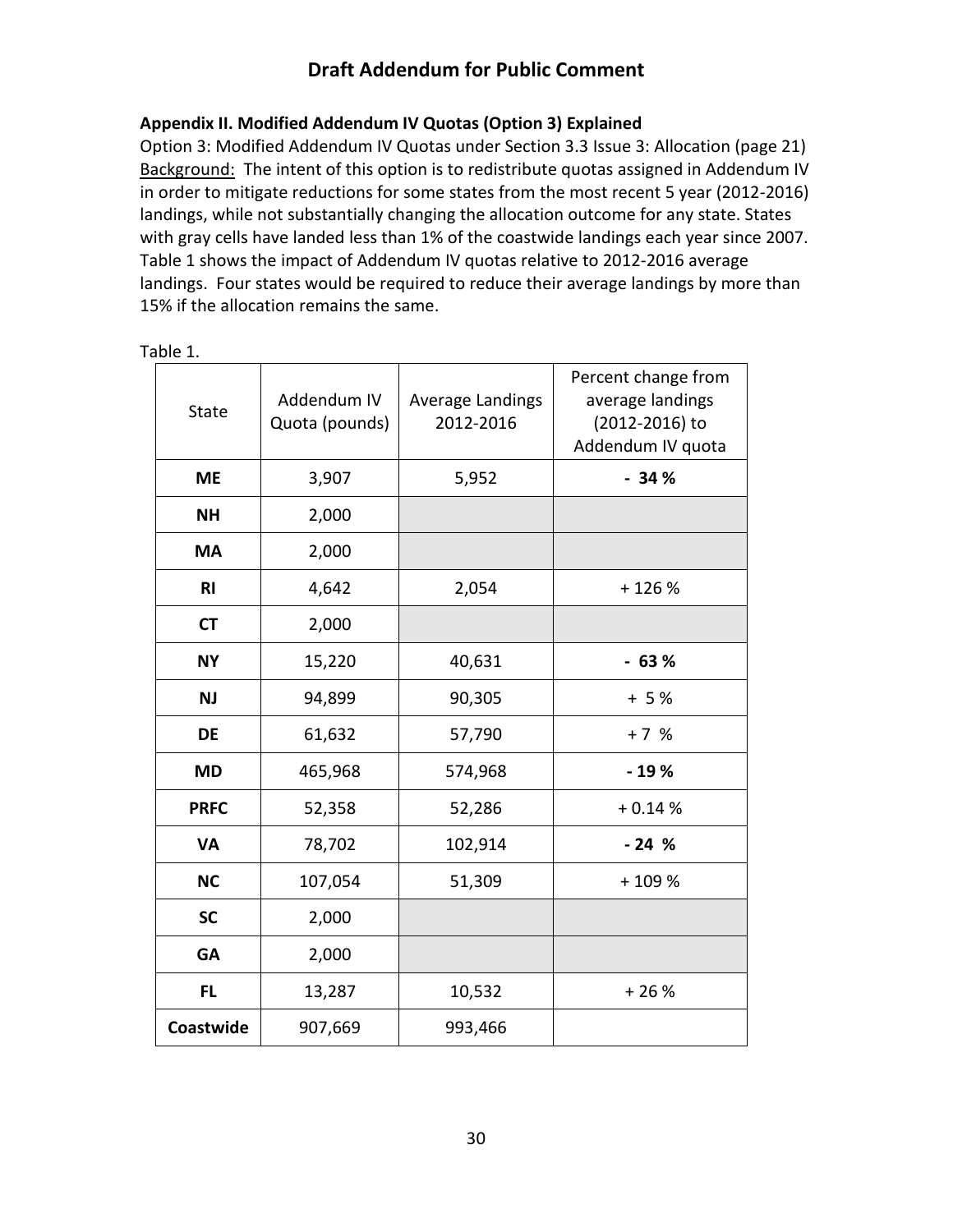Step 1. 25% rule and reconsideration of minimum base allocation

Quota for redistribution is taken from 2 sources: 1) any state whose quota under Addendum IV results in more than 25% percent increase over the most recent 5 year average landings (2012-2016) has their quota capped at a 25% increase (Rhode Island, North Carolina and Florida), and 2) the 2,000 pound base allocation from the low landings states of New Hampshire, Massachusetts, Connecticut, South Carolina, and Georgia. This generates 54,963 pounds for redistribution.

| State          | Addendum<br>IV Quota in<br>pounds | Proposed quota<br>with 25% cap in<br>place. | % change from<br>average landings<br>to proposed<br>quota. | Quota made<br>available for<br>redistribution<br>(pounds) |
|----------------|-----------------------------------|---------------------------------------------|------------------------------------------------------------|-----------------------------------------------------------|
| <b>NH</b>      | 2,000                             |                                             |                                                            | 2,000                                                     |
| <b>MA</b>      | 2,000                             |                                             |                                                            | 2,000                                                     |
| R <sub>l</sub> | 4,642                             | 2,570                                       | $+25%$                                                     | 2,072                                                     |
| <b>CT</b>      | 2,000                             |                                             |                                                            | 2,000                                                     |
| <b>NC</b>      | 107,054                           | 64,300                                      | + 25%                                                      | 42,754                                                    |
| <b>SC</b>      | 2,000                             |                                             |                                                            | 2,000                                                     |
| <b>GA</b>      | 2,000                             |                                             |                                                            | 2,000                                                     |
| FL             | 13,287                            | 13,150                                      | $+25%$                                                     | 137                                                       |
| Coastwide      |                                   |                                             |                                                            | 54,963                                                    |

Table 2.

### Step 2. Redistribution, Part 1

Quotas assigned under Addendum IV resulted in four states with greater than 1% of the coastwide landings having to take reductions from their most recent 5 year (2012-2016) average: Maine (-34%), New York (-63%), Maryland (-19%), and Virginia (-24%). Therefore, the first step in redistribution was to mitigate these reductions. To do so, the quota for Maine was set equal to their 5 year (2012-2016) average landings (5,952 pounds). The remaining 52,918 pounds is split equally among New York, Maryland and Virginia. As shown in Table 3, Maine, New York, Maryland and Virginia now have higher quotas and mitigated reductions compared to Addendum IV. Rhode Island, North Carolina and Florida have proposed quotas that are higher than their average harvest 2012-2016, but the increase is capped at 25%. New Jersey, Delaware, and PRFC have no changes over their Addendum IV quotas. Quota has not yet been assigned to the low harvest states (gray cells).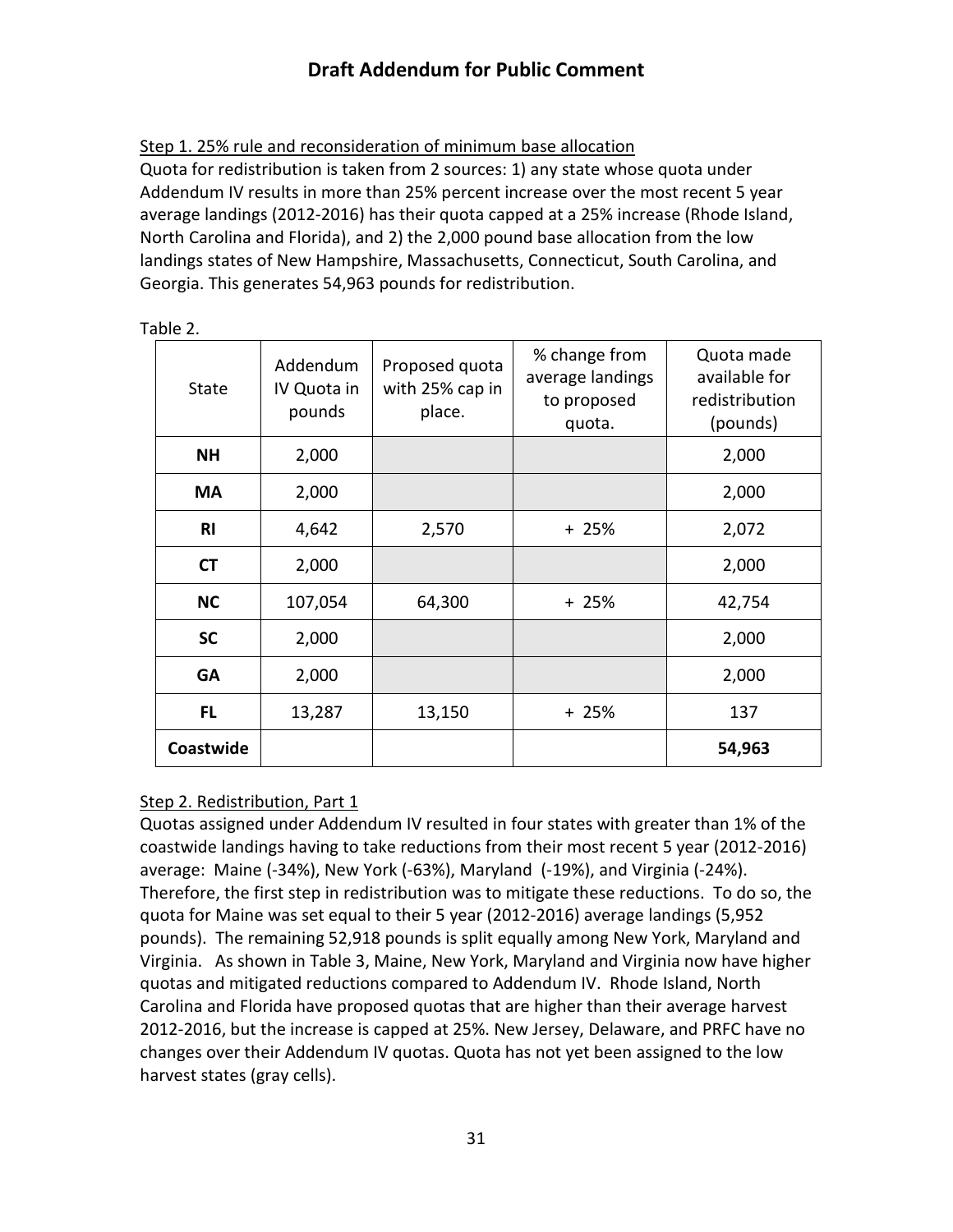| <b>State</b>   | Addendum<br>IV Quota<br>(pounds) | Proposed quota<br>(pounds) with no base<br>quota for states with<br>low landings | Percent change from<br>average landings<br>$(2012 - 2016)$ |
|----------------|----------------------------------|----------------------------------------------------------------------------------|------------------------------------------------------------|
| <b>ME</b>      | 3,907                            | 5,952                                                                            | $\mathbf 0$                                                |
| <b>NH</b>      | 2,000                            |                                                                                  |                                                            |
| <b>MA</b>      | 2,000                            |                                                                                  |                                                            |
| R <sub>l</sub> | 4,642                            | 2,570                                                                            | $+25%$                                                     |
| <b>CT</b>      | 2,000                            |                                                                                  |                                                            |
| <b>NY</b>      | 15,220                           | 32,859                                                                           | $-19%$                                                     |
| <b>NJ</b>      | 94,899                           | 94,899                                                                           | $+5%$                                                      |
| <b>DE</b>      | 61,632                           | 61,632                                                                           | $+7%$                                                      |
| <b>MD</b>      | 465,968                          | 483,607                                                                          | $-16%$                                                     |
| <b>PRFC</b>    | 52,358                           | 52,358                                                                           | 0                                                          |
| <b>VA</b>      | 78,702                           | 96,341                                                                           | $-6%$                                                      |
| <b>NC</b>      | 107,054                          | 64,300                                                                           | $+25%$                                                     |
| <b>SC</b>      | 2,000                            |                                                                                  |                                                            |
| <b>GA</b>      | 2,000                            |                                                                                  |                                                            |
| <b>FL</b>      | 13,287                           | 13,150                                                                           | $+25%$                                                     |
| Coastwide      | 907,669                          | 907,669                                                                          |                                                            |

### Step 3. Redistribution, Part 2

To provide some base quota for the low landings states of New Hampshire, Massachusetts, Connecticut, South Carolina and Georgia, 0.75% of the coast wide quota was set aside for these landings states, and the quotas for the states of Maine, Rhode Island, New York, New Jersey, Delaware, Maryland, Potomac River Fisheries Commission, Virginia, North Carolina, and Florida shown in Table 3 were scaled down by this amount to create the set aside of 6,808 pounds. This set aside was divided equally among the 5 low landings states generating a rounded base quota of 1,362 pounds. While the states of Maine, New York, Maryland, Potomac River Fisheries Commission, and Virginia would still face reduction from their recent landings levels if state allocations are implemented under Option 3; the proposed option would mitigate those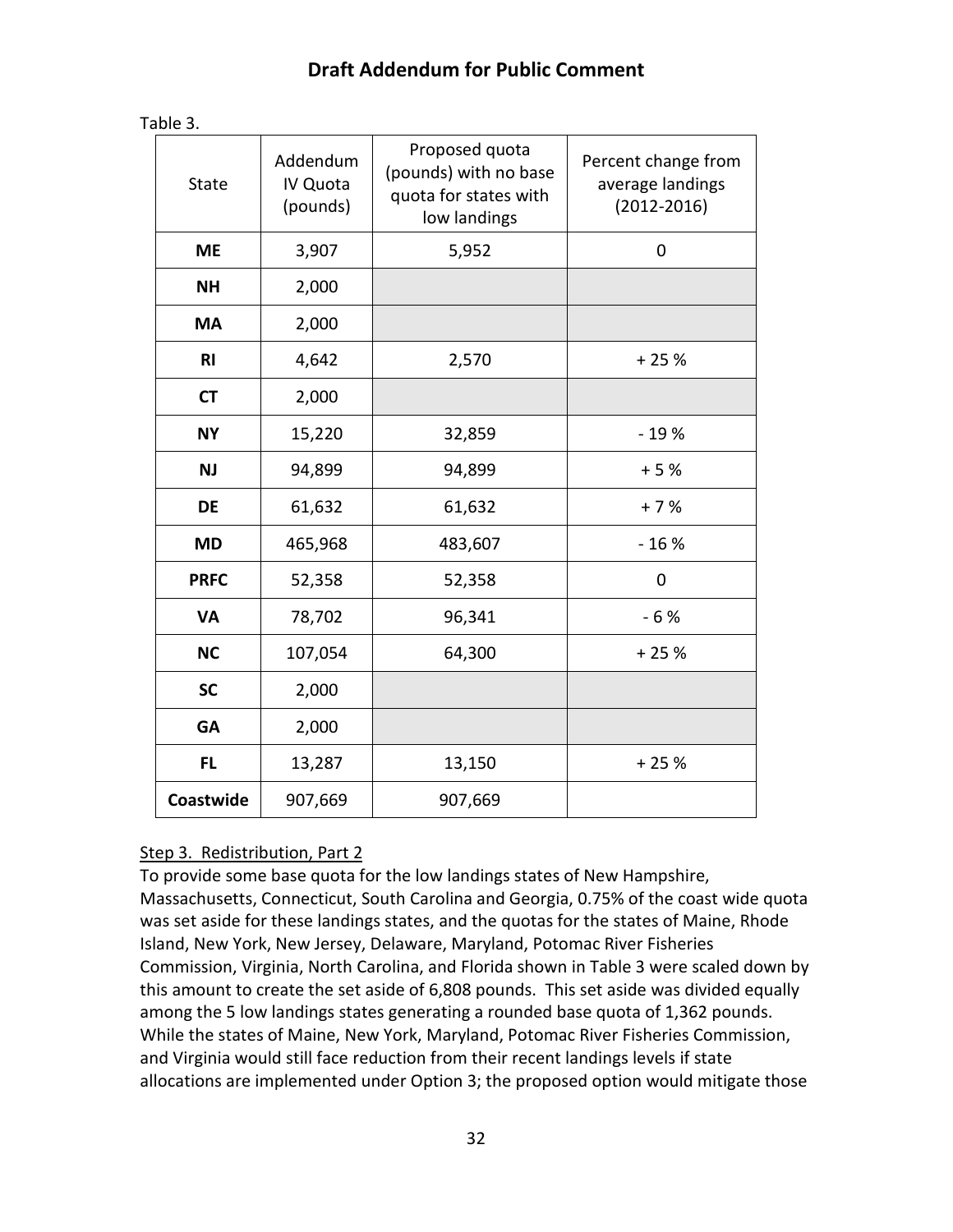reductions. Option 3 state quotas under the status quo Coastwide Cap are shown in Table 4.

| Table 4.       |                                         |                                      |                                  |                               |                                                               |
|----------------|-----------------------------------------|--------------------------------------|----------------------------------|-------------------------------|---------------------------------------------------------------|
| <b>State</b>   | Addendum IV<br>Percentage<br>Allocation | Option 3<br>Percentage<br>Allocation | Addendum<br>IV Quota<br>(pounds) | Option 3<br>quota<br>(pounds) | % change average<br>landings (2012-2016)<br>to Option 3 quota |
| <b>ME</b>      | 0.43%                                   | 0.65%                                | 3,907                            | 5,907                         | $-1%$                                                         |
| <b>NH</b>      | 0.22%                                   | 0.11%                                | 2,000                            | 1,362                         |                                                               |
| <b>MA</b>      | 0.22%                                   | 0.11%                                | 2,000                            | 1,362                         |                                                               |
| R <sub>l</sub> | 0.51%                                   | 0.28%                                | 4,642                            | 2,551                         | $+24%$                                                        |
| <b>CT</b>      | 0.22%                                   | 0.11%                                | 2,000                            | 1,362                         |                                                               |
| <b>NY</b>      | 1.68%                                   | 3.59%                                | 15,220                           | 32,613                        | $-20%$                                                        |
| <b>NJ</b>      | 10.46%                                  | 10.38%                               | 94,899                           | 94,187                        | $+4%$                                                         |
| <b>DE</b>      | 6.79%                                   | 6.74%                                | 61,632                           | 61,170                        | $+6%$                                                         |
| <b>MD</b>      | 51.34%                                  | 53.08%                               | 465,968                          | 479,980                       | $-17%$                                                        |
| <b>PRFC</b>    | 5.77%                                   | 5.73%                                | 52,358                           | 51,965                        | $-0.6%$                                                       |
| <b>VA</b>      | 8.67%                                   | 10.53%                               | 78,702                           | 95,619                        | $-7%$                                                         |
| <b>NC</b>      | 11.79%                                  | 7.03%                                | 107,054                          | 63,818                        | $+24%$                                                        |
| <b>SC</b>      | 0.22%                                   | 0.11%                                | 2,000                            | 1,362                         |                                                               |
| <b>GA</b>      | 0.22%                                   | 0.11%                                | 2,000                            | 1,362                         |                                                               |
| <b>FL</b>      | 1.46%                                   | 1.44%                                | 13,287                           | 13,051                        | $+24%$                                                        |
| Coastwide      | 100.00%                                 | 100.00%                              | 907,669                          | 907,669                       |                                                               |

33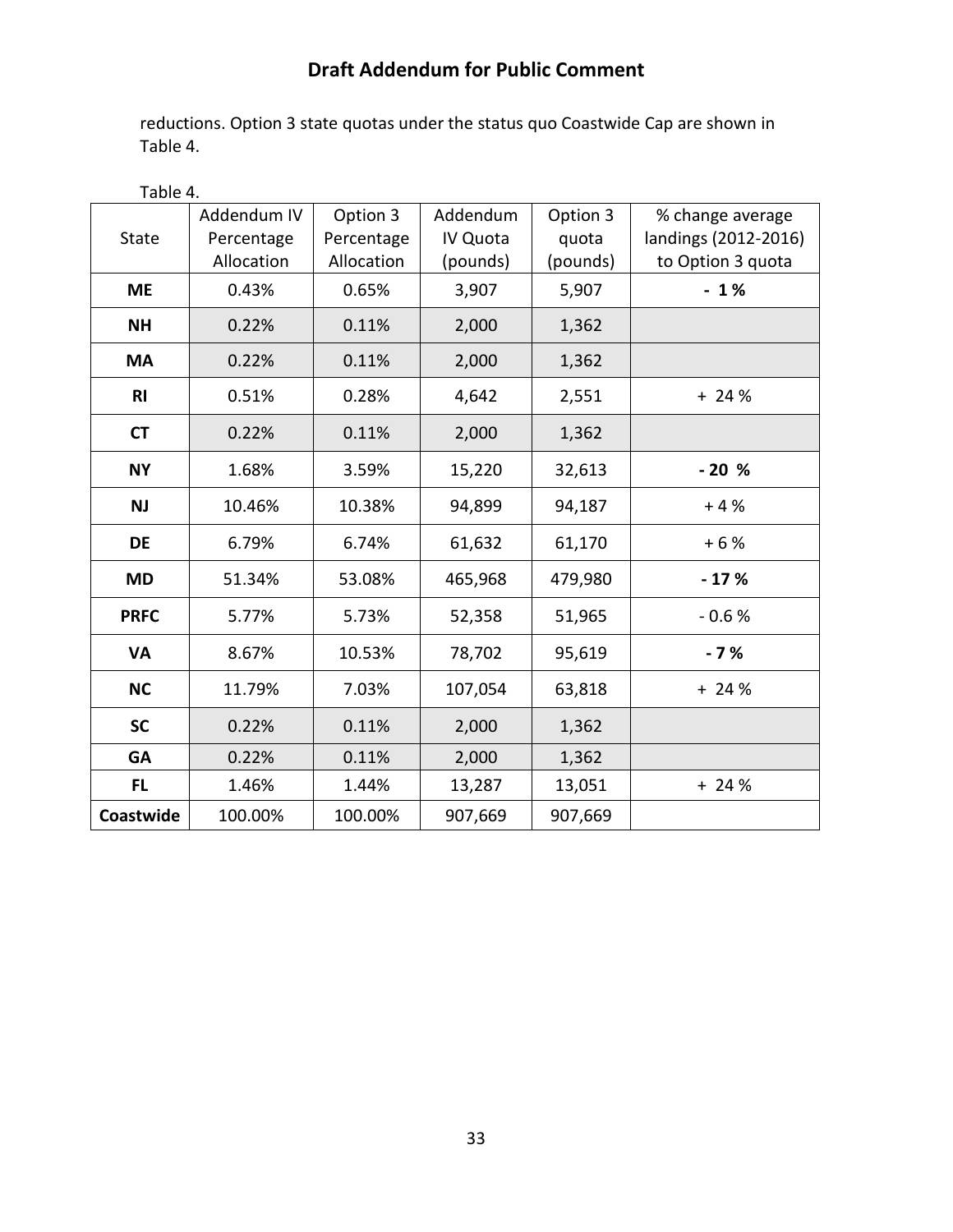#### <span id="page-34-0"></span>**Appendix III. Calculations for Option #5 Sub-Options**

Option 5: Allocation Based on Weighted Time Series Average of Yellow Eel Landings Section 3.3 Issue 3: Allocation (page 26)

The following calculations are done using North Carolina landings data from Table 2 as an example for Option 5 A: *Weighted average: 50 % of the time series (1998-2016) and 50% of the most recent 10 years (2007-2016).* Note that the same process is applied to Option 5B with a 5-year time series (2012-2016).

#### Step 1. Weighting Time Series Average Landings

A state's weighted time series average landings is calculated by multiplying the specified time series averages by the weighting percentages (50% or 0.5) and the two time series' average landings are then summed together through the following equation:

0.5 X 19 year Time Series Average (1998-2016) + 0.5 X 10 year Time Series Average (2007-2016) = Weighting Time Series Average Landings

0.5 X NC 19 year Time Series Average (**75,621 pounds**) + 0.5 X NC 10 year Time Series Average (**56,786 pounds**) = North Carolina Weighted Time Series Average Landings is **66,203 pounds**

#### Step 2. Solving for New Allocation Percentage

The state's new weighted time series average landings is then divided by the weighted total coastwide average landings to derive a state's new allocation percentage through the following equation:

State Weighted Time Series Average Landings / Coastwide Weighted Time Series Average Landings = Allocation Percentage

North Carolina Weighted Average (**66,203 pounds**)/ Coastwide Weighted Average (**957,905 pounds**) = North Carolina's Allocation Percentage is **6.911%**

#### Step 3. Solving for New State Allocation in Pounds

The state's new allocation percentage is then multiplied by the coastwide quota of 907,669 pounds (Addendum IV total coastwide quota) to derive the state's allocation in pounds through the following equation:

State Allocation Percentage X Addendum IV Total Coastwide Quota = New State Allocation

NC Allocation Percentage (**6.911%**) X Total Coastwide Quota (**907,669 pounds**) = North Carolina's new allocation for Option 5A under a coastwide quota of 907, 669 pounds is **62,731 pounds**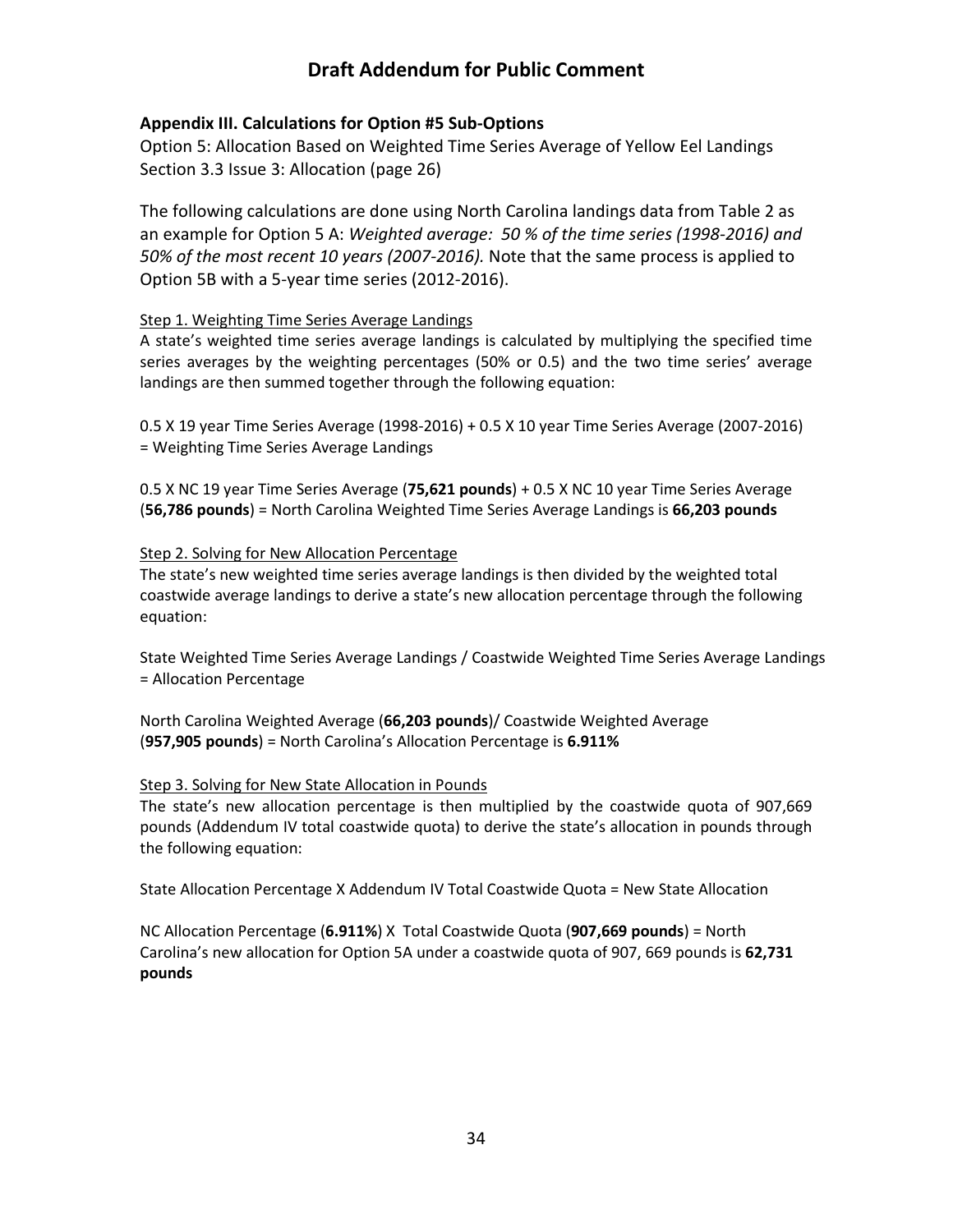#### <span id="page-35-0"></span>**Appendix IV. State Yellow Eel Quotas under each Coastwide Cap Option**

The following tables provide information for each combination of possible yellow eel state allocations under different Coastwide Cap levels. The proposed state allocations are presented in both percentage and quota in pounds for the different combinations in comparison to state allocations under Addendum IV (set at a Coastwide Cap of 907, 669 pounds for state allocations). Options can be found for both Coastwide Cap options in Section 3.3 Issue 1: Coastwide Cap, pages 13-15, and for state allocations in Section 3.3 Issue 3: Allocation, pages 17-26. As previously noted, the current Coastwide Cap of 907,671 pounds is slightly above Addendum IV's specified state-by-state allocations at 907,669 pounds, due to a rounding error. The tables below specify the Coastwide Cap under state-by-state allocations at 907,669 pounds. Additionally, there are no state quotas under Option 2 for Issue 3, so no combinations for that option are offered below. **NOTE**: *When providing public comment on preferred state allocation option under Issue 3: Allocation, please also specify preferred option under Issue 1: Coastwide Cap.*

|              |        |              |          | <b>Percentage Allocation</b> |        |                                   |        |
|--------------|--------|--------------|----------|------------------------------|--------|-----------------------------------|--------|
| <b>State</b> | Option | Addendum IV  | Option 3 | Option 4A                    |        | Option 4B   Option 5A   Option 5B |        |
|              |        | (Status Quo) |          |                              |        |                                   |        |
| <b>ME</b>    |        | 0.43%        | 0.65%    | 0.57%                        | 0.60%  | 0.74%                             | 0.75%  |
| <b>NH</b>    |        | 0.22%        | 0.15%    | 0.01%                        | 0.01%  | 0.01%                             | 0.01%  |
| MA           |        | 0.22%        | 0.15%    | 0.20%                        | 0.22%  | 0.24%                             | 0.25%  |
| <b>RI</b>    |        | 0.51%        | 0.28%    | 0.32%                        | 0.21%  | 0.54%                             | 0.48%  |
| СT           |        | 0.22%        | 0.15%    | 0.17%                        | 0.18%  | 0.22%                             | 0.23%  |
| <b>NY</b>    |        | 1.68%        | 3.59%    | 3.05%                        | 4.09%  | 2.71%                             | 3.24%  |
| <b>NJ</b>    |        | 10.46%       | 10.38%   | 11.44%                       | 9.09%  | 11.21%                            | 10.01% |
| DE           |        | 6.79%        | 6.74%    | 7.56%                        | 5.82%  | 8.92%                             | 8.00%  |
| <b>MD</b>    |        | 51.34%       | 52.88%   | 53.65%                       | 57.87% | 48.67%                            | 50.91% |
| <b>PRFC</b>  |        | 5.77%        | 5.73%    | 5.97%                        | 5.26%  | 8.30%                             | 7.90%  |
| VA           |        | 8.67%        | 10.53%   | 9.88%                        | 10.36% | 10.31%                            | 10.55% |
| <b>NC</b>    |        | 11.79%       | 7.03%    | 5.89%                        | 5.16%  | 6.91%                             | 6.53%  |
| <b>SC</b>    |        | 0.22%        | 0.15%    | 0.00%                        | 0.00%  | 0.00%                             | 0.00%  |
| GA           |        | 0.22%        | 0.15%    | 0.05%                        | 0.07%  | 0.04%                             | 0.05%  |
| FL.          |        | 1.46%        | 1.44%    | 1.24%                        | 1.06%  | 1.17%                             | 1.08%  |
| Total        |        | 100%         | 100%     | 100%                         | 100%   | 100%                              | 100%   |

**Table 1. Comparison of State Quota Options as a Percentage Allocation**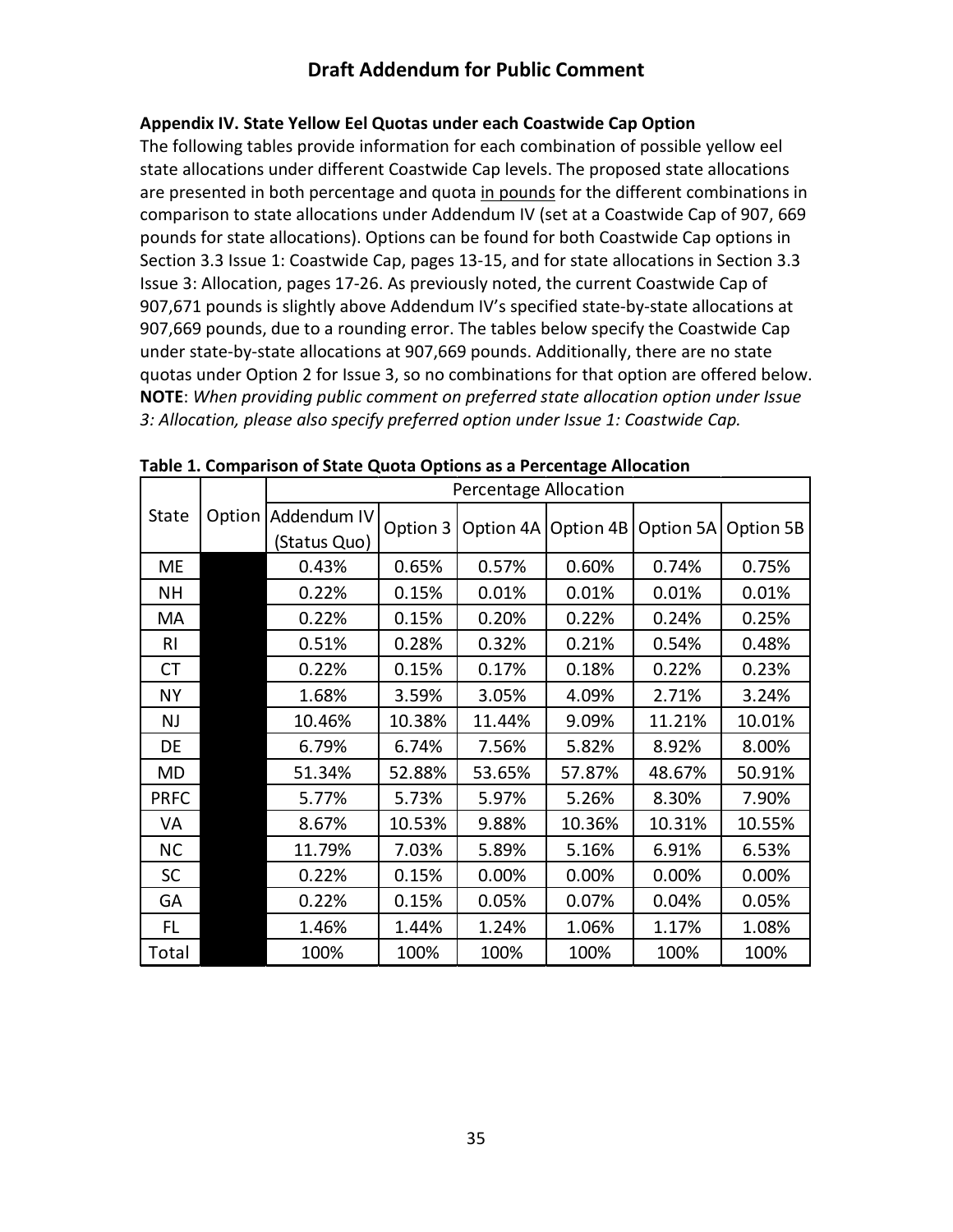|             |        |                             |          | Allocation in weight under Coastwide Cap of 907,669 pounds |                     |           |           |
|-------------|--------|-----------------------------|----------|------------------------------------------------------------|---------------------|-----------|-----------|
| State       | Option | Addendum IV<br>(Status Quo) | Option 3 |                                                            | Option 4A Option 4B | Option 5A | Option 5B |
| <b>ME</b>   |        | 3,907                       | 5,907    | 5,217                                                      | 5,438               | 6,759     | 6,849     |
| <b>NH</b>   |        | 2,000                       | 1,362    | 61                                                         | 50                  | 79        | 73        |
| MA          |        | 2,000                       | 1,362    | 1,776                                                      | 1,978               | 2,209     | 2,305     |
| <b>RI</b>   |        | 4,642                       | 2,551    | 2,928                                                      | 1,877               | 4,899     | 4,333     |
| <b>CT</b>   |        | 2,000                       | 1,362    | 1,555                                                      | 1,623               | 2,017     | 2,045     |
| <b>NY</b>   |        | 15,220                      | 32,613   | 27,696                                                     | 37,122              | 24,570    | 29,432    |
| <b>NJ</b>   |        | 94,899                      | 94,187   | 103,808                                                    | 82,506              | 101,743   | 90,891    |
| DE          |        | 61,632                      | 61,170   | 68,661                                                     | 52,799              | 80,920    | 72,636    |
| <b>MD</b>   |        | 465,968                     | 479,978  | 486,947                                                    | 525,313             | 441,788   | 462,057   |
| <b>PRFC</b> |        | 52,358                      | 51,965   | 54,201                                                     | 47,771              | 75,319    | 71,721    |
| VA          |        | 78,702                      | 95,619   | 89,719                                                     | 94,027              | 93,624    | 95,767    |
| <b>NC</b>   |        | 107,054                     | 63,818   | 53,429                                                     | 46,878              | 62,731    | 59,247    |
| <b>SC</b>   |        | 2,000                       | 1,362    | 3                                                          | 1                   | 2         | 1         |
| GA          |        | 2,000                       | 1,362    | 436                                                        | 665                 | 376       | 493       |
| FL.         |        | 13,287                      | 13,051   | 11,232                                                     | 9,623               | 10,632    | 9,819     |
| Total       |        | 907,669                     | 907,669  | 907,669                                                    | 907,669             | 907,669   | 907,669   |

**Table 2. Comparison of State Quota Options (in pounds) under Coastwide Cap of 907,669 pounds**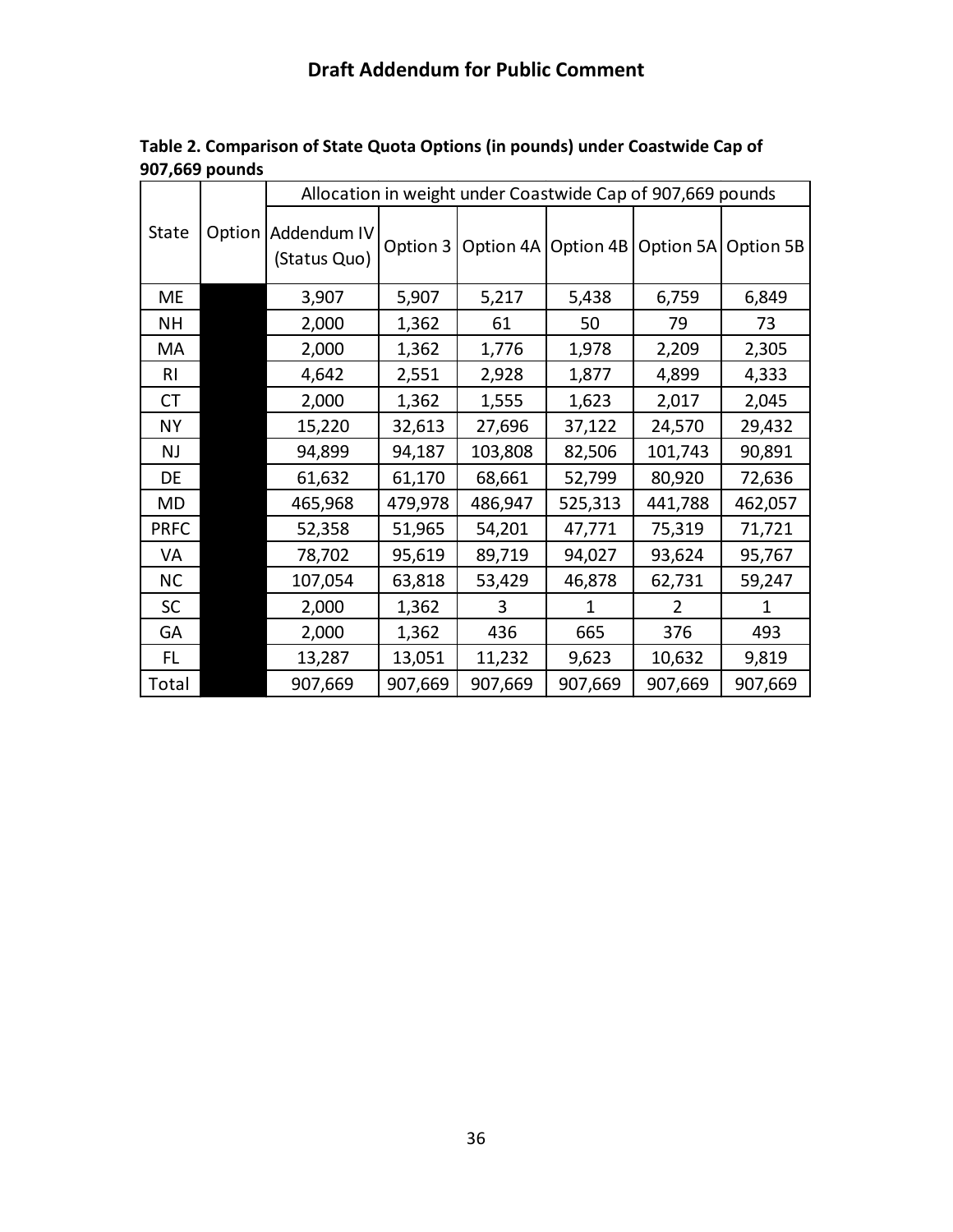### **Table 3. State Allocation (Option 1)**

For this option under different Coastwide Caps, the state allocation percentages do not change, only the poundage based on the Coastwide Cap. The idea here is that the slice of the pie (state allocation percentage) does not change, only how much bigger or smaller the pie is (Coastwide Cap).

|             | Addendum<br>IV | Addendum IV<br>Quota |               | State Quota under different Coastwide Cap<br>Options (in pounds) |                             |
|-------------|----------------|----------------------|---------------|------------------------------------------------------------------|-----------------------------|
| State       | Percentage     | (Coastwide Cap       | Option 2:     | Option 3:                                                        | Option 4:                   |
|             | Allocation     | of 907,669)          | Coastwide Cap |                                                                  | Coastwide Cap Coastwide Cap |
|             |                |                      | of 943,808    | of 951,102                                                       | of 836,969                  |
| <b>ME</b>   | 0.43%          | 3,907                | 4,063         | 4,094                                                            | 3,603                       |
| <b>NH</b>   | 0.22%          | 2,000                | 2,080         | 2,096                                                            | 1,844                       |
| MA          | 0.22%          | 2,000                | 2,080         | 2,096                                                            | 1,844                       |
| RI          | 0.51%          | 4,642                | 4,827         | 4,864                                                            | 4,280                       |
| <b>CT</b>   | 0.22%          | 2,000                | 2,080         | 2,096                                                            | 1,844                       |
| <b>NY</b>   | 1.68%          | 15,220               | 15,826        | 15,948                                                           | 14,034                      |
| NJ          | 10.46%         | 94,899               | 98,677        | 99,440                                                           | 87,507                      |
| DE          | 6.79%          | 61,632               | 64,086        | 64,581                                                           | 56,831                      |
| <b>MD</b>   | 51.34%         | 465,968              | 484,521       | 488,265                                                          | 429,673                     |
| <b>PRFC</b> | 5.77%          | 52,358               | 54,443        | 54,863                                                           | 48,280                      |
| VA          | 8.67%          | 78,702               | 81,836        | 82,468                                                           | 72,572                      |
| $NC$        | 11.79%         | 107,054              | 111,316       | 112,177                                                          | 98,715                      |
| $\sf SC$    | 0.22%          | 2,000                | 2,080         | 2,096                                                            | 1,844                       |
| GA          | 0.22%          | 2,000                | 2,080         | 2,096                                                            | 1,844                       |
| FL          | 1.46%          | 13,287               | 13,816        | 13,923                                                           | 12,252                      |
| Total       | 100.00%        | 907,669              | 943,808       | 951,102                                                          | 836,969                     |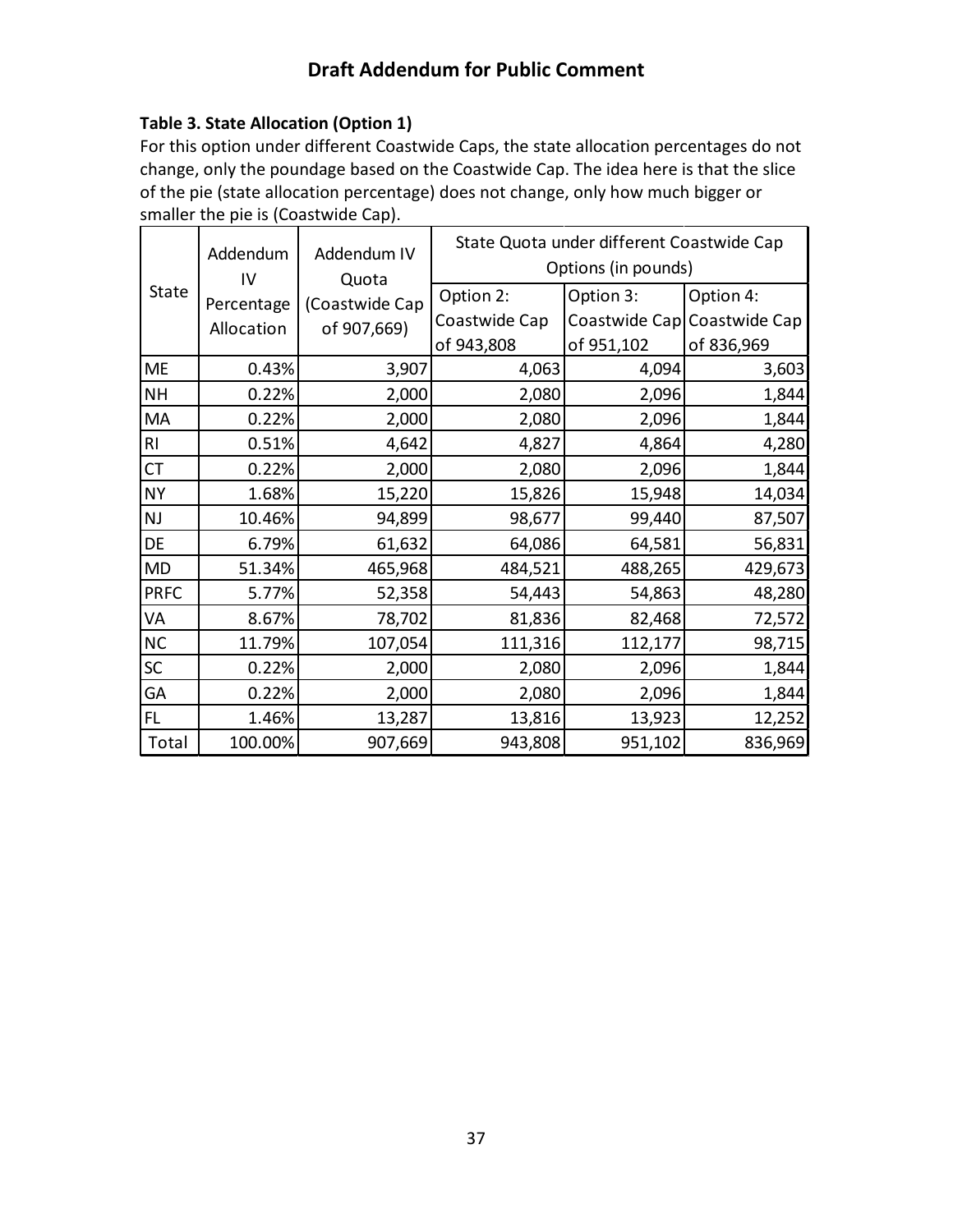|             | Addendum IV              | Proposed                 | Addendum IV<br>Quota (under |               |            | State Quota under different Coastwide Cap Options (in pounds) |               |
|-------------|--------------------------|--------------------------|-----------------------------|---------------|------------|---------------------------------------------------------------|---------------|
| State       | Percentage<br>Allocation | Percentage<br>Allocation | Status Quo                  | Option 1:     | Option 2:  | Option 3:                                                     | Option 4:     |
|             |                          |                          | State                       | Coastwide Cap |            | Coastwide Cap Coastwide Cap                                   | Coastwide Cap |
|             | (Status Quo)             | (Option 3)               | Allocations)                | of 907,669    | of 943,808 | of 951,102                                                    | of 836,969    |
| <b>ME</b>   | 0.43%                    | 0.65%                    | 3,907                       | 5,907         | 6,143      | 6,190                                                         | 5,447         |
| <b>NH</b>   | 0.22%                    | 0.15%                    | 2,000                       | 1,362         | 1,416      | 1,427                                                         | 1,256         |
| MA          | 0.22%                    | 0.15%                    | 2,000                       | 1,362         | 1,416      | 1,427                                                         | 1,256         |
| R1          | 0.51%                    | 0.28%                    | 4,642                       | 2,551         | 2,652      | 2,673                                                         | 2,352         |
| CT          | 0.22%                    | 0.15%                    | 2,000                       | 1,362         | 1,416      | 1,427                                                         | 1,256         |
| <b>NY</b>   | 1.68%                    | 3.59%                    | 15,220                      | 32,613        | 33,911     | 34,173                                                        | 30,073        |
| <b>NJ</b>   | 10.46%                   | 10.38%                   | 94,899                      | 94,187        | 97,937     | 98,694                                                        | 86,851        |
| DE          | 6.79%                    | 6.74%                    | 61,632                      | 61,170        | 63,605     | 64,097                                                        | 56,405        |
| MD          | 51.34%                   | 52.88%                   | 465,968                     | 479,978       | 499,088    | 502,945                                                       | 442,592       |
| <b>PRFC</b> | 5.77%                    | 5.73%                    | 52,358                      | 51,965        | 54,034     | 54,452                                                        | 47,918        |
| VA          | 8.67%                    | 10.53%                   | 78,702                      | 95,619        | 99,426     | 100,194                                                       | 88,171        |
| <b>NC</b>   | 11.79%                   | 7.03%                    | 107,054                     | 63,818        | 66,359     | 66,872                                                        | 58,847        |
| <b>SC</b>   | 0.22%                    | 0.15%                    | 2,000                       | 1,362         | 1,416      | 1,427                                                         | 1,256         |
| GA          | 0.22%                    | 0.15%                    | 2,000                       | 1,362         | 1,416      | 1,427                                                         | 1,256         |
| FL          | 1.46%                    | 1.44%                    | 13,287                      | 13,051        | 13,571     | 13,676                                                        | 12,035        |
| Total       | 100.00%                  | 100.00%                  | 907,669                     | 907,669       | 943,808    | 951,102                                                       | 836,969       |

### **Table 4. Modified Addendum IV Quotas (Option 3)**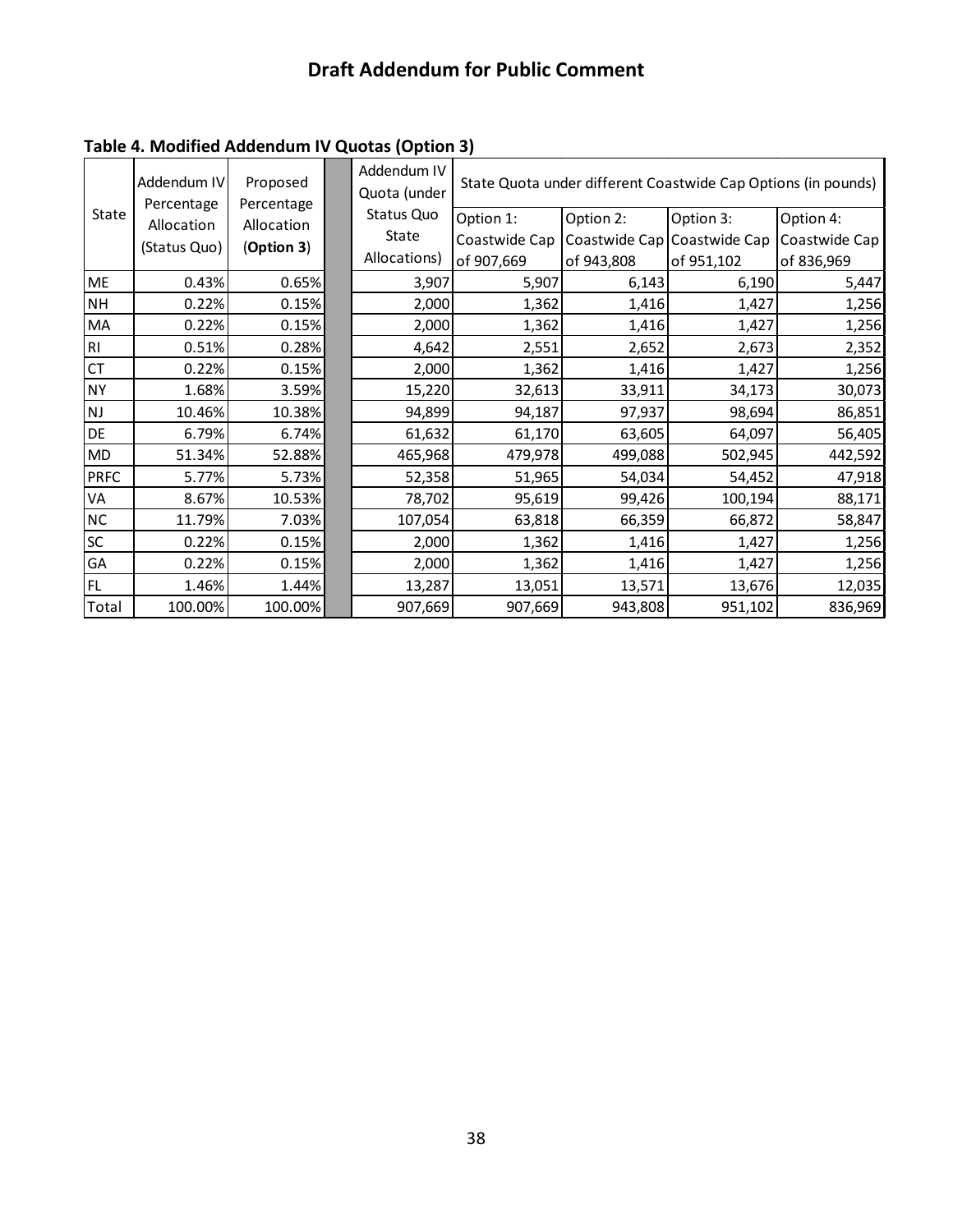|               | Addendum<br>IV | Proposed<br>Percentage | Addendum | State Quota under different Coastwide Cap Options (in pounds) |                                                        |            |               |  |  |
|---------------|----------------|------------------------|----------|---------------------------------------------------------------|--------------------------------------------------------|------------|---------------|--|--|
| State         | Percentage     | Allocation             | IV Quota | Option 1:                                                     | Option 2:                                              | Option 3:  | Option 4:     |  |  |
|               | Allocation     | (Option 4A)            |          |                                                               | (Status Quo) Coastwide Cap Coastwide Cap Coastwide Cap |            | Coastwide Cap |  |  |
|               | (Status Quo)   |                        |          | of 907,669                                                    | of 943,808                                             | of 951,102 | of 836,969    |  |  |
| ME            | 0.43%          | 0.57%                  | 3,907    | 5,217                                                         | 5,425                                                  | 5,467      | 4,811         |  |  |
| <b>NH</b>     | 0.22%          | 0.01%                  | 2,000    | 61                                                            | 64                                                     | 64         | 56            |  |  |
| MA            | 0.22%          | 0.20%                  | 2,000    | 1,776                                                         | 1,847                                                  | 1,861      | 1,638         |  |  |
| RI            | 0.51%          | 0.32%                  | 4,642    | 2,928                                                         | 3,044                                                  | 3,068      | 2,700         |  |  |
| <b>CT</b>     | 0.22%          | 0.17%                  | 2,000    | 1,555                                                         | 1,617                                                  | 1,629      | 1,434         |  |  |
| <b>NY</b>     | 1.68%          | 3.05%                  | 15,220   | 27,696                                                        | 28,799                                                 | 29,022     | 25,539        |  |  |
| $\mathsf{NJ}$ | 10.46%         | 11.44%                 | 94,899   | 103,808                                                       | 107,941                                                | 108,775    | 95,722        |  |  |
| DE            | 6.79%          | 7.56%                  | 61,632   | 68,661                                                        | 71,394                                                 | 71,946     | 63,312        |  |  |
| <b>MD</b>     | 51.34%         | 53.65%                 | 465,968  | 486,947                                                       | 506,335                                                | 510,248    | 449,018       |  |  |
| <b>PRFC</b>   | 5.77%          | 5.97%                  | 52,358   | 54,201                                                        | 56,359                                                 | 56,795     | 49,980        |  |  |
| VA            | 8.67%          | 9.88%                  | 78,702   | 89,719                                                        | 93,291                                                 | 94,012     | 82,731        |  |  |
| $NC$          | 11.79%         | 5.89%                  | 107,054  | 53,429                                                        | 55,556                                                 | 55,985     | 49,267        |  |  |
| $\sf SC$      | 0.22%          | 0.00%                  | 2,000    |                                                               |                                                        |            |               |  |  |
| GA            | 0.22%          | 0.05%                  | 2,000    | 436                                                           | 453                                                    | 457        | 402           |  |  |
| FL.           | 1.46%          | 1.24%                  | 13,287   | 11,232                                                        | 11,679                                                 | 11,769     | 10,357        |  |  |
| Total         | 100.00%        | 100.00%                | 907,669  | 907,669                                                       | 943,808                                                | 951,102    | 836,969       |  |  |

# **Table 5. Average landings over most recent 10-year time series (2007-2016) (Option 4A)**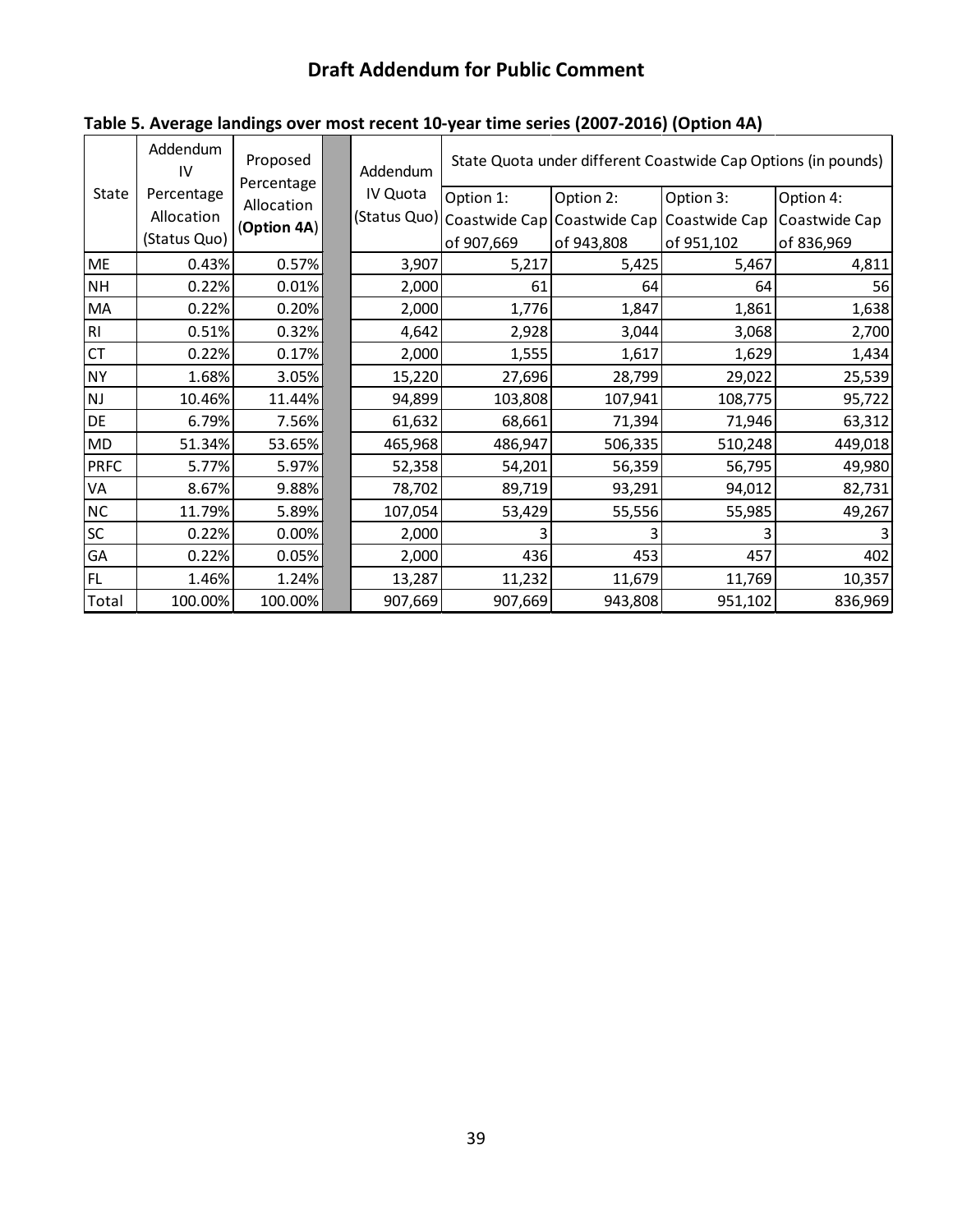|               | Addendum<br>IV | Proposed<br>Percentage |                           | Addendum IV   | State Quota under different Coastwide Cap Options (in pounds) |               |               |  |  |
|---------------|----------------|------------------------|---------------------------|---------------|---------------------------------------------------------------|---------------|---------------|--|--|
| State         | Percentage     | Allocation             | Quota (Status   Option 1: |               | Option 2:                                                     | Option 3:     | Option 4:     |  |  |
|               | Allocation     | (Option 4B)            | Quo)                      | Coastwide Cap | Coastwide Cap                                                 | Coastwide Cap | Coastwide Cap |  |  |
|               | (Status Quo)   |                        |                           | of 907,669    | of 943,808                                                    | of 951,102    | of 836,969    |  |  |
| <b>ME</b>     | 0.43%          | 0.60%                  | 3,907                     | 5,438         | 5,654                                                         | 5,698         | 5,014         |  |  |
| <b>NH</b>     | 0.22%          | 0.01%                  | 2,000                     | 50            | 52                                                            | 52            | 46            |  |  |
| MA            | 0.22%          | 0.22%                  | 2,000                     | 1,978         | 2,057                                                         | 2,072         | 1,824         |  |  |
| RI            | 0.51%          | 0.21%                  | 4,642                     | 1,877         | 1,951                                                         | 1,966         | 1,730         |  |  |
| CT            | 0.22%          | 0.18%                  | 2,000                     | 1,623         | 1,687                                                         | 1,700         | 1,496         |  |  |
| <b>NY</b>     | 1.68%          | 4.09%                  | 15,220                    | 37,122        | 38,600                                                        | 38,899        | 34,231        |  |  |
| $\mathsf{NJ}$ | 10.46%         | 9.09%                  | 94,899                    | 82,506        | 85,791                                                        | 86,454        | 76,080        |  |  |
| DE            | 6.79%          | 5.82%                  | 61,632                    | 52,799        | 54,901                                                        | 55,325        | 48,686        |  |  |
| MD            | 51.34%         | 57.87%                 | 465,968                   | 525,313       | 546,228                                                       | 550,450       | 484,395       |  |  |
| <b>PRFC</b>   | 5.77%          | 5.26%                  | 52,358                    | 47,771        | 49,673                                                        | 50,057        | 44,050        |  |  |
| VA            | 8.67%          | 10.36%                 | 78,702                    | 94,027        | 97,770                                                        | 98,526        | 86,703        |  |  |
| NC            | 11.79%         | 5.16%                  | 107,054                   | 46,878        | 48,745                                                        | 49,121        | 43,227        |  |  |
| SC            | 0.22%          | 0.00%                  | 2,000                     |               |                                                               |               |               |  |  |
| GA            | 0.22%          | 0.07%                  | 2,000                     | 665           | 691                                                           | 697           | 613           |  |  |
| FL.           | 1.46%          | 1.06%                  | 13,287                    | 9,623         | 10,006                                                        | 10,083        | 8,873         |  |  |
| Total         | 100.00%        | 100.00%                | 907,669                   | 907,669       | 943,808                                                       | 951,102       | 836,969       |  |  |

# **Table 6. Average landings over most recent 5-year time series (2012-2016) (Option 4B)**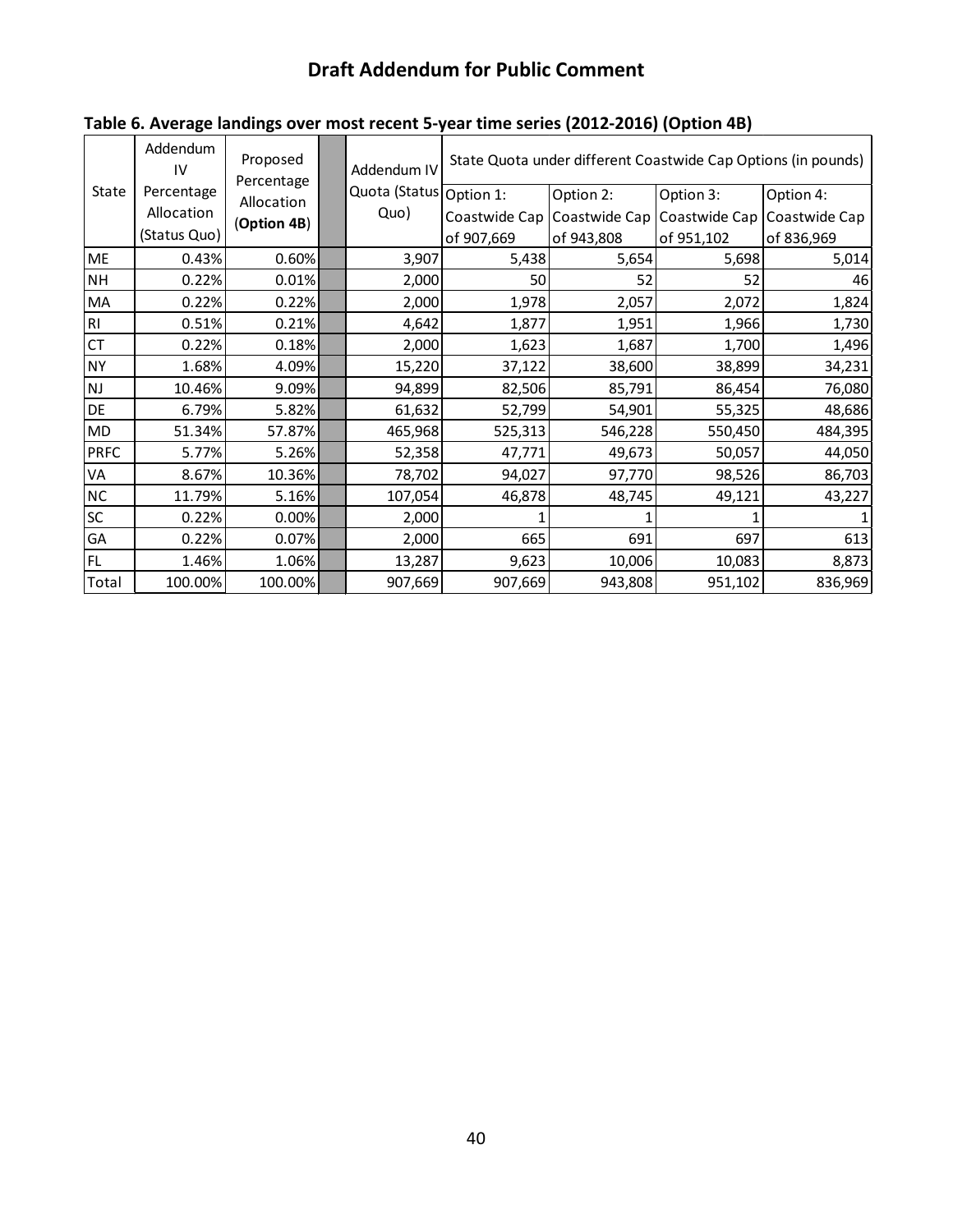| Table 7. Weighted average 50% of the time series (1998-2016) and 50% of the most recent 10 |  |
|--------------------------------------------------------------------------------------------|--|
| years (2007-2016) (Option 5A)                                                              |  |

|                | Addendum<br>IV | Proposed<br>Percentage | Addendum<br>IV Quota |               |            | State Quota under different Coastwide Cap Options (in pounds) |               |
|----------------|----------------|------------------------|----------------------|---------------|------------|---------------------------------------------------------------|---------------|
| State          | Percentage     | Allocation             | (Status              | Option 1:     | Option 2:  | Option 3:                                                     | Option 4:     |
|                | Allocation     | (Option 5A)            | Quo)                 | Coastwide Cap |            | Coastwide Cap Coastwide Cap                                   | Coastwide Cap |
|                | (Status Quo)   |                        |                      | of 907,669    | of 943,808 | of 951,102                                                    | of 836,969    |
| ME             | 0.43%          | 0.74%                  | 3,907                | 6,759         | 7,028      | 7,082                                                         | 6,233         |
| <b>NH</b>      | 0.22%          | 0.01%                  | 2,000                | 79            | 82         | 82                                                            | 72            |
| MA             | 0.22%          | 0.24%                  | 2,000                | 2,209         | 2,297      | 2,315                                                         | 2,037         |
| R <sub>l</sub> | 0.51%          | 0.54%                  | 4,642                | 4,899         | 5,094      | 5,134                                                         | 4,518         |
| <b>CT</b>      | 0.22%          | 0.22%                  | 2,000                | 2,017         | 2,097      | 2,113                                                         | 1,860         |
| <b>NY</b>      | 1.68%          | 2.71%                  | 15,220               | 24,570        | 25,548     | 25,746                                                        | 22,656        |
| NJ             | 10.46%         | 11.21%                 | 94,899               | 101,743       | 105,794    | 106,612                                                       | 93,818        |
| DE             | 6.79%          | 8.92%                  | 61,632               | 80,920        | 84,142     | 84,793                                                        | 74,617        |
| <b>MD</b>      | 51.34%         | 48.67%                 | 465,968              | 441,788       | 459,378    | 462,928                                                       | 407,377       |
| <b>PRFC</b>    | 5.77%          | 8.30%                  | 52,358               | 75,319        | 78,318     | 78,923                                                        | 69,452        |
| VA             | 8.67%          | 10.31%                 | 78,702               | 93,624        | 97,352     | 98,104                                                        | 86,332        |
| NC             | 11.79%         | 6.91%                  | 107,054              | 62,731        | 65,229     | 65,733                                                        | 57,845        |
| SC             | 0.22%          | 0.00%                  | 2,000                |               |            |                                                               |               |
| GA             | 0.22%          | 0.04%                  | 2,000                | 376           | 391        | 394                                                           | 346           |
| <b>FL</b>      | 1.46%          | 1.17%                  | 13,287               | 10,632        | 11,055     | 11,141                                                        | 9,804         |
| Total          | 100.00%        | 100.00%                | 907,669              | 907,669       | 943,808    | 951,102                                                       | 836,969       |